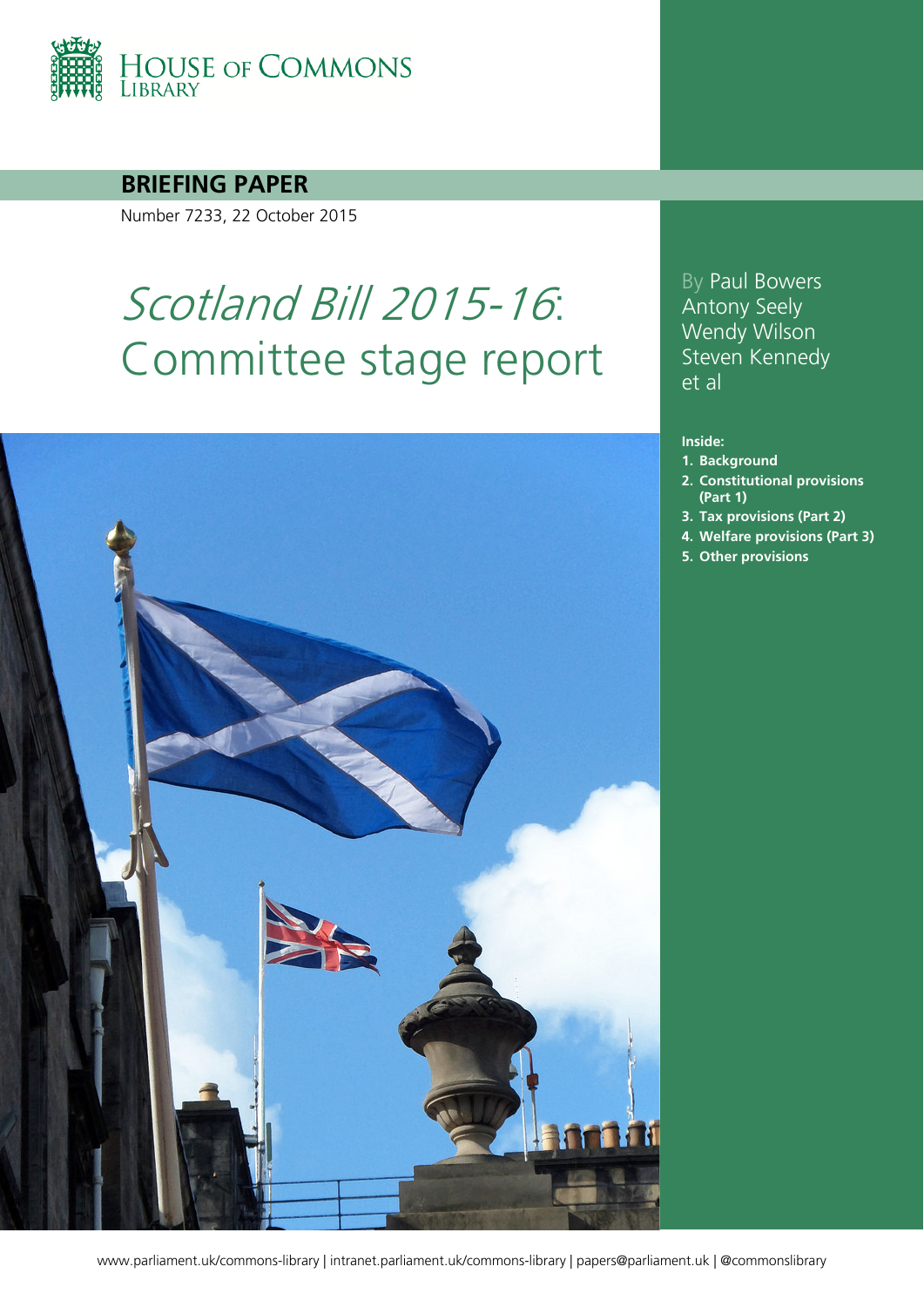# **Contents**

| <b>Summary</b>                                                    |                                                                                                                                                                                                                                                                                                                                                                                                                                                                                               | 3                                                                    |
|-------------------------------------------------------------------|-----------------------------------------------------------------------------------------------------------------------------------------------------------------------------------------------------------------------------------------------------------------------------------------------------------------------------------------------------------------------------------------------------------------------------------------------------------------------------------------------|----------------------------------------------------------------------|
| 1.                                                                | <b>Background</b>                                                                                                                                                                                                                                                                                                                                                                                                                                                                             | 4                                                                    |
| 2.                                                                | <b>Constitutional provisions (Part 1)</b>                                                                                                                                                                                                                                                                                                                                                                                                                                                     | 6                                                                    |
| 2.1                                                               | Entrenching the Scottish Parliament and Sewel Convention                                                                                                                                                                                                                                                                                                                                                                                                                                      | 6                                                                    |
| 2.2                                                               | Elections                                                                                                                                                                                                                                                                                                                                                                                                                                                                                     | $9$                                                                  |
| 2.3                                                               | Human rights and other constitutional matters                                                                                                                                                                                                                                                                                                                                                                                                                                                 | 11                                                                   |
| 3.                                                                | <b>Tax provisions (Part 2)</b>                                                                                                                                                                                                                                                                                                                                                                                                                                                                | 13                                                                   |
| 3.1                                                               | Second Reading                                                                                                                                                                                                                                                                                                                                                                                                                                                                                | 13                                                                   |
| 3.2                                                               | Scottish Government's June paper                                                                                                                                                                                                                                                                                                                                                                                                                                                              | 15                                                                   |
| 3.3                                                               | Debate in Committee                                                                                                                                                                                                                                                                                                                                                                                                                                                                           | 16                                                                   |
| 4.<br>4.1<br>4.2<br>4.3<br>4.4<br>4.5<br>4.6<br>4.7<br>4.8<br>4.9 | <b>Welfare provisions (Part 3)</b><br>Definition of "disability benefit"<br>Definition of "carer"<br>Assistance with maternity, funeral and heating expenses<br>Discretionary Housing Payments (DHPs)<br>Discretionary payments and assistance<br>Powers to create new benefits<br>Universal Credit: Secretary of State's consent<br>Employment support<br>Full devolution of Housing Benefit<br>4.10 Devolution of National Insurance<br>4.11 New clauses devolving further areas of welfare | 22<br>22<br>23<br>24<br>25<br>26<br>26<br>28<br>30<br>32<br>33<br>33 |
| 5.                                                                | <b>Other provisions</b>                                                                                                                                                                                                                                                                                                                                                                                                                                                                       | 37                                                                   |
| 5.1                                                               | Abortion law                                                                                                                                                                                                                                                                                                                                                                                                                                                                                  | 37                                                                   |
| 5.2                                                               | Crown Estate                                                                                                                                                                                                                                                                                                                                                                                                                                                                                  | 40                                                                   |
| 5.3                                                               | Energy                                                                                                                                                                                                                                                                                                                                                                                                                                                                                        | 41                                                                   |
| 5.4                                                               | Transport                                                                                                                                                                                                                                                                                                                                                                                                                                                                                     | 42                                                                   |
| 5.5                                                               | Consumer advocacy                                                                                                                                                                                                                                                                                                                                                                                                                                                                             | 42                                                                   |
| 5.6                                                               | Gaming machines                                                                                                                                                                                                                                                                                                                                                                                                                                                                               | 43                                                                   |
| 5.7                                                               | Broadcasting                                                                                                                                                                                                                                                                                                                                                                                                                                                                                  | 43                                                                   |

| <b>Contributing Authors:</b> | Paul Bowers, Constitutional arrangements |
|------------------------------|------------------------------------------|
|                              | Isobel White, Elections                  |
|                              | Antony Seely, Tax                        |
|                              | Steven Kennedy and Wendy Wilson, Welfare |
|                              | Aliyah Dar, Employment support           |
|                              | Sarah Barber, Abortion law               |
|                              | Edward White and Elena Ares, Energy      |
|                              | Philip Ward, Broadcasting                |
|                              | John Woodhouse, Gaming machines          |
|                              | Lorraine Conway, Consumer advocacy       |
|                              | Louise Butcher, Transport                |
|                              |                                          |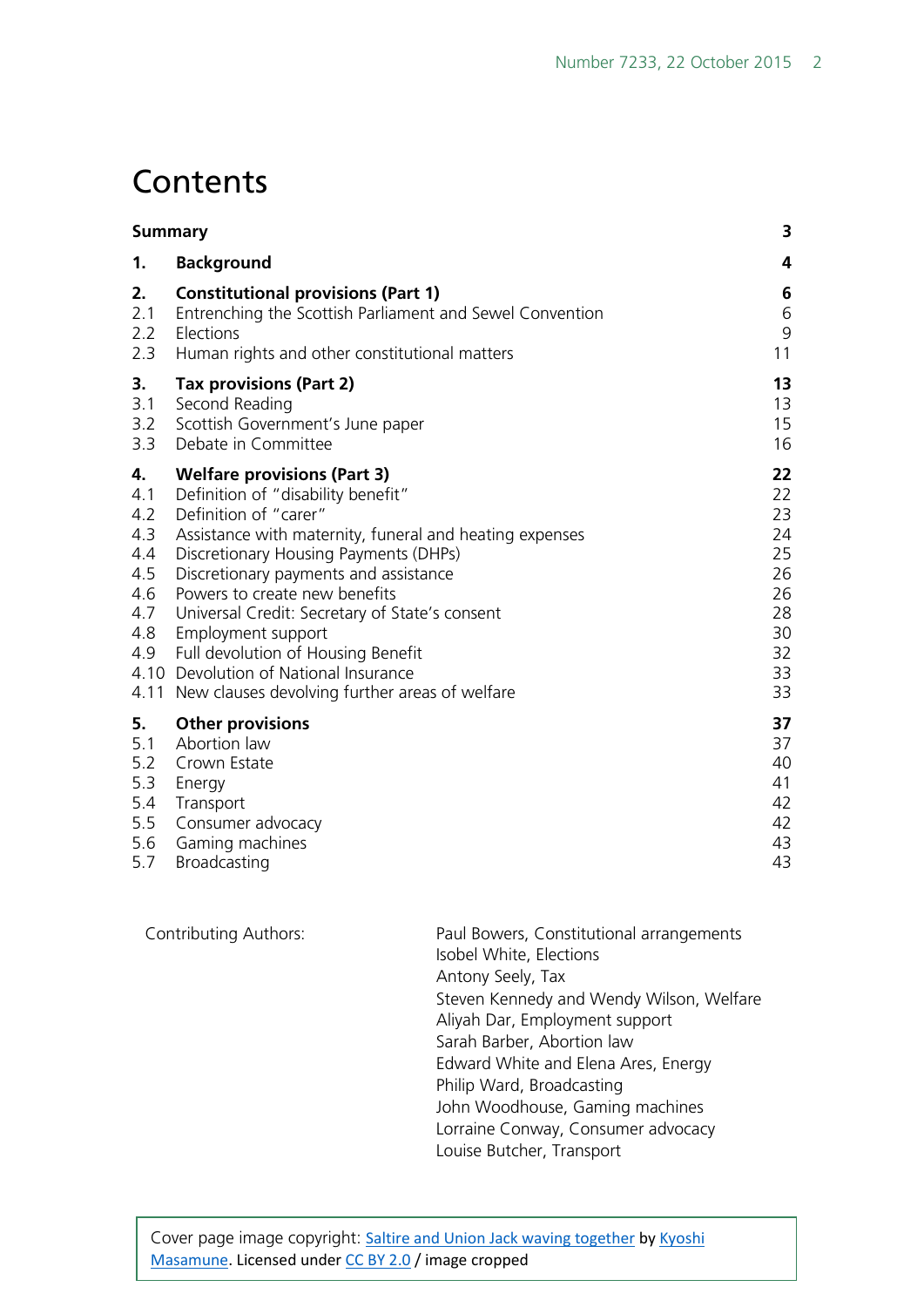# <span id="page-2-0"></span>Summary

The Committee stage of the Scotland Bill was taken on the floor of the House, and it lasted for four days.

Government amendments were made, almost all of them technical. No other amendments were made. It is expected that further, substantive, Government amendments will be tabled for Report stage.

The constitutional provisions, Clauses  $1 - 11$ , were debated on the first day of the Committee stage. One Government amendment was made, removing a prohibition in the Bill as drafted on an ordinary Scottish Parliament election being held in the two months before a UK general election or a European Parliament election.

The taxation provisions in the Bill, Clauses 12 – 18, were debated on the second day of the Committee stage. All of these provisions were agreed, without amendment, and without a division. A Library briefing paper discusses the wider debates over the devolution of financial powers (*Devolution of financial powers to the Scottish Parliament:* [recent developments](http://researchbriefings.parliament.uk/ResearchBriefing/Summary/SN07077), SN07077).

The welfare and employment support provisions, Clauses 19 – 30, were taken on the third day. A large number amendments was tabled by Labour and by the SNP, many of which were supported by both parties, and there were seven divisions. No amendments were made to this part of the Bill, and no new clauses were agreed.

The final day in Committee covered a range of subjects, from energy to the Crown Estate to broadcasting, but again substantive changes were not made.

The Smith Commission Report on further devolution to the Scottish Parliament described the reservation of abortion law as an anomaly and recommended that a process should be established to give the matter further consideration. There was no reference to abortion within the Bill as introduced, but two new clauses were tabled at Committee stage to bring this issue under the competence of the Scottish Parliament. The Secretary of State resisted these at that point, stating that discussions on the matter between the Scotland Office and the Scottish Government were ongoing. On 14 October 2015 it was announced that the Government would table amendments to the Bill to devolve this area of law to the Scottish Parliament. The Scottish First Minister, Nicola Sturgeon, has expressed support for this move, and said that the Scottish Government has no intention of changing the law on abortion.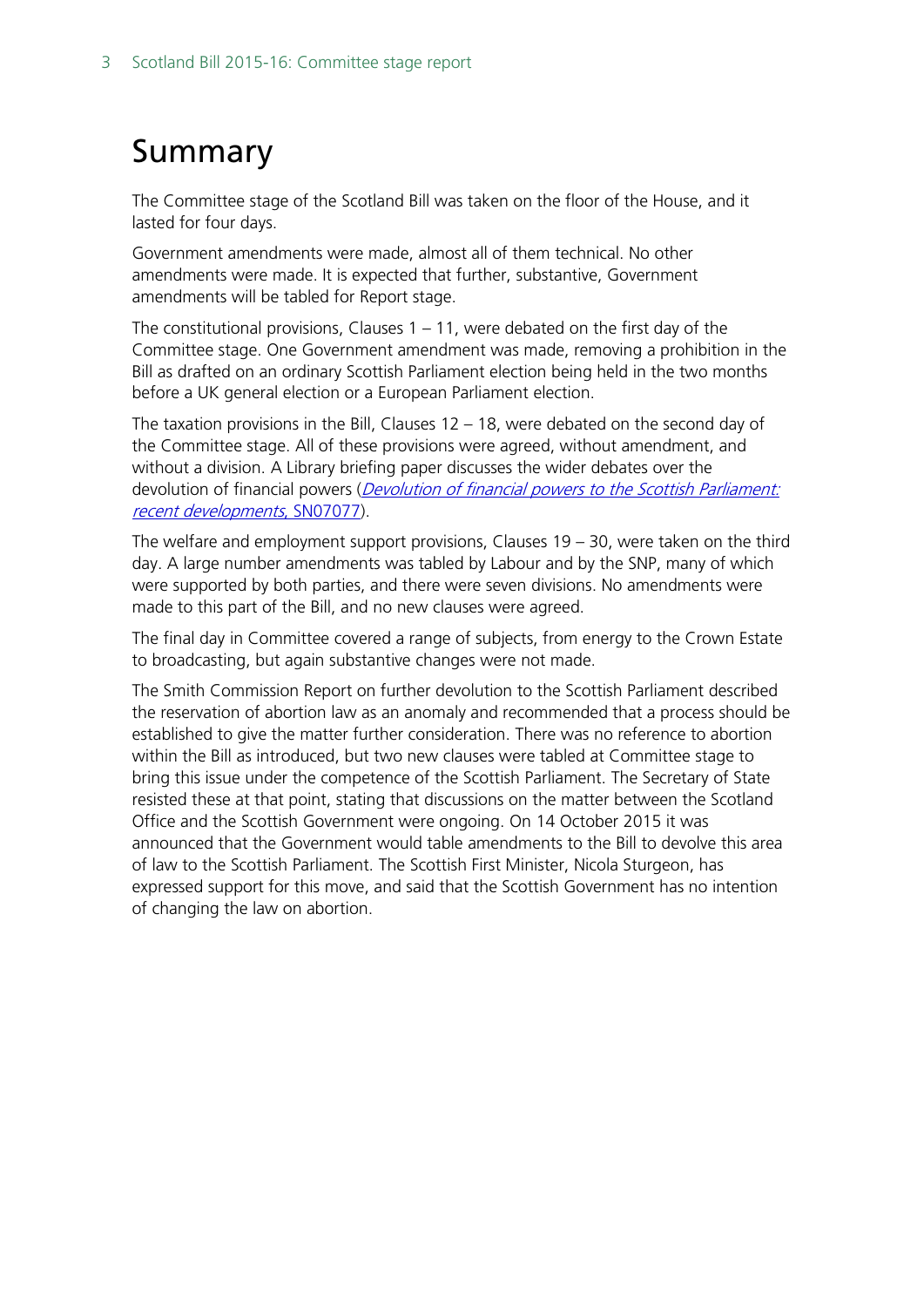# <span id="page-3-0"></span>1. Background

The Scotland Bill 2015-16 had its second reading on 8 June 2015, starting at [HC Deb c916.](http://www.publications.parliament.uk/pa/cm201516/cmhansrd/cm150608/debtext/150608-0001.htm%231506082000001)

Commons Briefing Paper 7205, [Scotland Bill 2015-16](http://researchbriefings.parliament.uk/ResearchBriefing/Summary/CBP-7205), 4 June 2015, gives an account of the Bill as introduced. The Bill followed the *Smith* [Commission report](https://www.smith-commission.scot/smith-commission-report/) for further devolution of powers to the Scottish Parliament.

Draft clauses to give effect to the Smith Commission's recommendations were published in January 2015 in the Command paper [Scotland in the United Kingdom: an enduring settlement](https://www.gov.uk/government/uploads/system/uploads/attachment_data/file/397079/Scotland_EnduringSettlement_acc.pdf) (Cm 8990).

Other relevant publications include:

Scottish Parliament Devolution (Further Powers) Committee, [New Powers for Scotland: an interim report on the](http://www.scottish.parliament.uk/S4_ScotlandBillCommittee/Reports/dfpr15-03.pdf) Smith [Commission and the UK Government's Proposals](http://www.scottish.parliament.uk/S4_ScotlandBillCommittee/Reports/dfpr15-03.pdf), SP Paper 720, 14 May 2015

[Scottish Government response to the interim report from](http://www.scottish.parliament.uk/S4_ScotlandBillCommittee/General%20Documents/SG_Response.pdf)  [the Devolution \(Further Powers\) Committee,](http://www.scottish.parliament.uk/S4_ScotlandBillCommittee/General%20Documents/SG_Response.pdf) 7 June 2015 (includes Scottish Government's proposed alternative clauses)

The Political and Constitutional Reform Committee, [Constitutional Implications of the Government's Draft](http://www.publications.parliament.uk/pa/cm201415/cmselect/cmpolcon/1022/102202.htm)  [Scotland Clauses](http://www.publications.parliament.uk/pa/cm201415/cmselect/cmpolcon/1022/102202.htm), HC1022 2014-15, 22 March 2015

The Scottish Affairs Committee, [The Implementation of](http://www.publications.parliament.uk/pa/cm201415/cmselect/cmscotaf/835/835.pdf) the [Smith Agreement](http://www.publications.parliament.uk/pa/cm201415/cmselect/cmscotaf/835/835.pdf), HC-835 2014-15, 10 March 2015.

The House of Lords Constitution Committee, Proposals for [the devolution of further powers to Scotland](http://www.publications.parliament.uk/pa/ld201415/ldselect/ldconst/145/145.pdf), HL-145 2014- 15, 24 March 2015.

House of Commons Library, *Draft Scotland Clauses:* [summary](http://researchbriefings.parliament.uk/ResearchBriefing/Summary/SN07090) (SN07090), 28 January 2015

The Committee stage lasted for four days, a day each on Parts 1 - 3, and a day on the remainder. As a constitutional bill, this stage was taken on the floor of the House, in a Committee of the Whole House.

The Government tabled various technical amendments; these were all made, and no other amendments were made.

The Government did not accept any opposition amendments, although it did acknowledge that discussions were ongoing with the Scottish Government, and that opposition amendments would be reflected upon. The SNP called for assurances that any changes would be subject to debate in the House of Commons, and that the Bill would not be amended substantively in the House of Lords.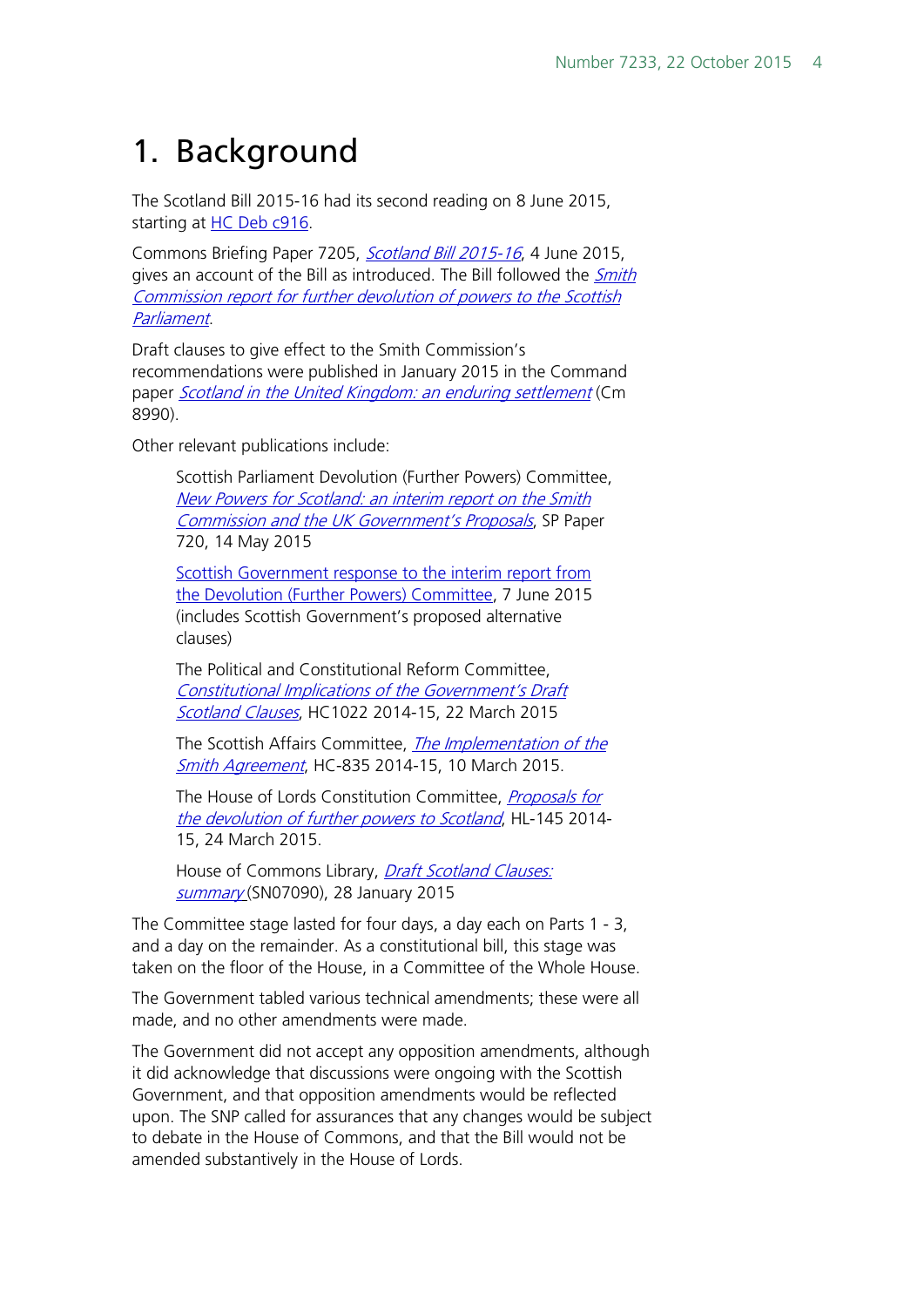The Secretary of State, David Mundell, stated his intention "to make substantive amendments in the House of Commons when the Bill comes back on Report."<sup>[1](#page-4-0)</sup>

The fate of the various amendments and new clauses can be seen in the Proceedings of the Committee of the Whole House published for each day:

- [First day](http://www.publications.parliament.uk/pa/bills/cbill/2015-2016/0003/pro0031606p.1-7.html) (Part 1, Constitutional arrangements)
- [Second day](http://www.publications.parliament.uk/pa/bills/cbill/2015-2016/0003/pro032906p.41-47.html) (Part 2, Tax)
- [Third day](http://www.publications.parliament.uk/pa/bills/cbill/2015-2016/0003/pro033006p.51-57.html) (Part 3, Welfare benefits and employment support)
- [Fourth day](http://www.publications.parliament.uk/pa/bills/cbill/2015-2016/0003/pro030607p.63-69.html) (all remaining Parts)

<span id="page-4-0"></span>A version of the Bill showing the changes made in Committee is available [here.](http://www.parliament.uk/documents/commons-public-bill-office/2015-16/compared-bills/Scotland-bill-150707.pdf)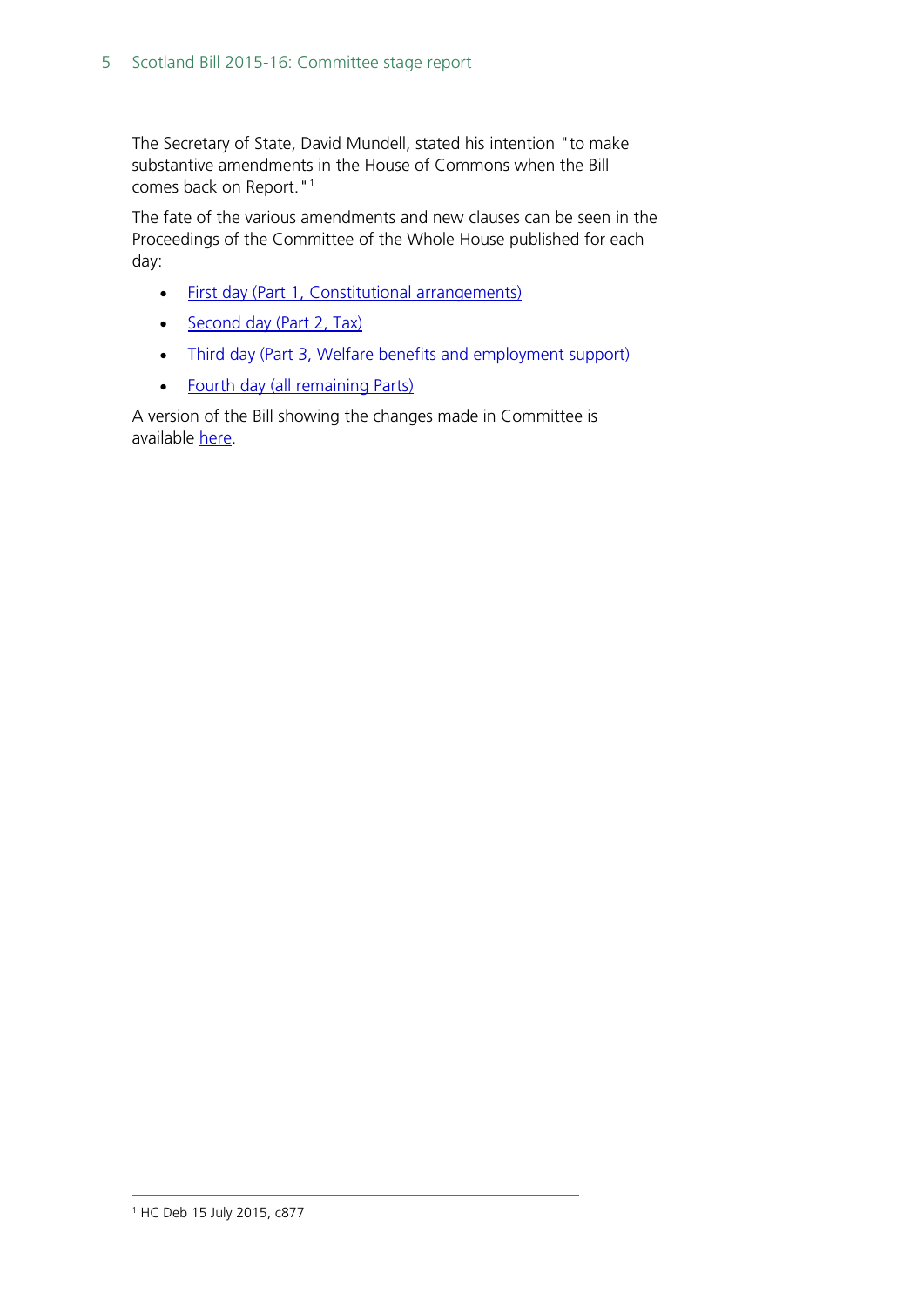# <span id="page-5-0"></span>2. Constitutional provisions (Part 1)

The first day in committee took place on 15 June 2015, starting at [HC](http://www.publications.parliament.uk/pa/cm201516/cmhansrd/cm150615/debtext/150615-0001.htm%2315061516000001)  [Deb c24.](http://www.publications.parliament.uk/pa/cm201516/cmhansrd/cm150615/debtext/150615-0001.htm%2315061516000001) It covered the constitutional matters in Part 1 of the Bill, such as the permanency of the Scottish Parliament and Government, elections to the Scottish Parliament, and the use of a "super-majority" for changes to the franchise, electoral system or composition of the Parliament.

Several Government amendments were made, most of them clearly technical, and no other amendments were made.

# <span id="page-5-1"></span>2.1 Entrenching the Scottish Parliament and Sewel Convention

The first two clauses of the Bill, which seek to entrench respectively the Scottish Parliament and Government, and the Sewel Convention, continued to excite comment. There is a difficulty in creating an arrangement that is technically permanent on the basis of a statute, when Parliament has the ability to repeal or amend that statute. Nevertheless, it is arguable that provisions can be shaped so as to increase the political cost of repeal. There is a separate argument as to whether the permanency of a political institution rests on the wording of a statute, or on its popular legitimacy.

#### Scottish Parliament

**Clause 1** as drafted includes the statement that,

a Scottish Parliament is recognised as a permanent part of the United Kingdom's constitutional arrangements.

The SNP tabled **Amendment 58** to replace this with a statement that,

the Scottish Parliament is a permanent part of the United Kingdom's constitution.

The amendment also sought to make repeal of this provision subject to consent by the Scottish Parliament and majority support in a referendum in Scotland. It was negatived on division by 302 votes to 271. [2](#page-5-2)

The SNP's argument was put forward by Angus Robertson, starting at HC Deb c39. He argued a number of points:

- The wording of the amendment stayed closer to the text of the Smith Commission, which stated "UK legislation will state that the Scottish Parliament and Scottish Government are permanent institutions."
- <span id="page-5-2"></span>• The Scottish Parliament's Devolution (Further Powers) Committee had argued in its interim report on the draft clauses published by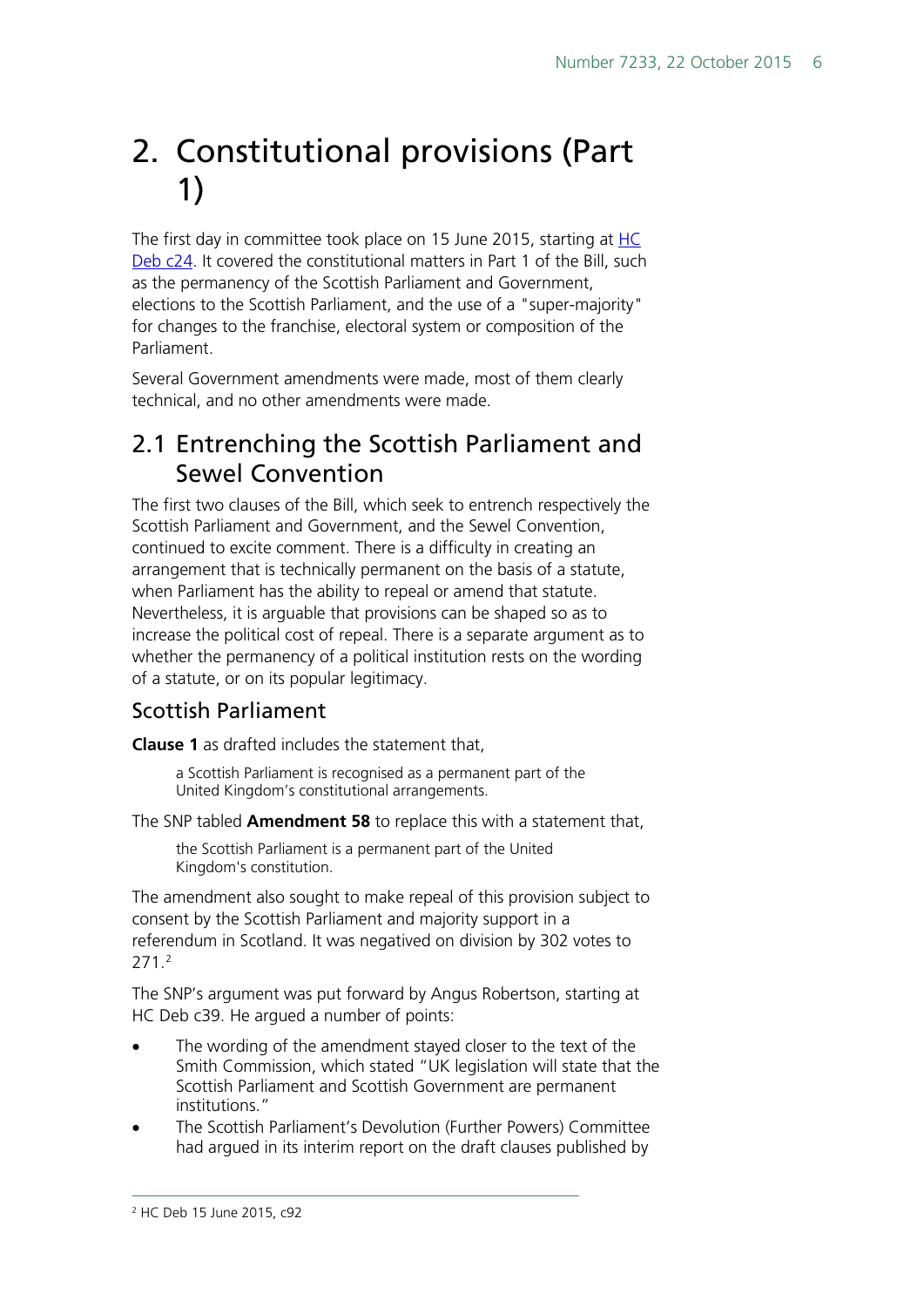the previous Government in January 2015 that the phrase "is recognised" had the potential to weaken the effect of the clause.[3](#page-6-0)

The Scottish tradition emphasises popular rather than parliamentary sovereignty, hence the introduction of a referendum. This was regarded both as appropriate to the Scottish tradition, and as additional protection against the simple use of parliamentary sovereignty to repeal the provision in the Bill.

It would be feasible for Parliament to repeal even a clause that included provision for a referendum, but Mr Robertson argued that "it would be very difficult for people to go back on legislation with the express wording proposed in the amendment."<sup>[4](#page-6-1)</sup> By creating a role for public opinion, the stakes are raised for a Parliament seeking to repeal the provision.

Alistair Carmichael, Liberal Democrat, who supported the amendment, linked it to the tradition of popular sovereignty, and broadened the debate about the real value of Clause 1:

The permanence of the Scottish Parliament is to be found not in any amendment or statutory enactment, but in the will of the Scottish people. It is a permanent institution because, frankly, it is unthinkable that it would be repealed at this point.<sup>[5](#page-6-2)</sup>

An argument could be made that the unamended clause does not seek to base permanency on a repealable provision in an Act, but instead, by simply recognising the permanency of the Scottish Parliament, implies that such permanency rests on some other footing. The House of Lords Constitution Committee hinted at this prospect when commenting on the draft clauses that preceded the Bill:

Lord Hope of Craighead, at the time Deputy President of the Supreme Court, described the Scottish Parliament in a key constitutional case as "self-standing". This appears to be a markedly different understanding from that which considers the Scottish Parliament simply to be a creation of Westminster legislation.

 $[\ldots]$ 

If there are different interpretations as to the status of the Scottish Parliament in its present constitutional configuration then it is not implausible that Clause 1 could be interpreted by certain judges to be a form of entrenchment that could not then be repealed by Westminster legislation without the consent either of the Scottish Parliament or the Scottish people voting in a referendum.<sup>[6](#page-6-3)</sup>

A separate difficulty was raised by Kevan Jones, who argued that the amendment's reference to "the United Kingdom's constitution" was imprecise in the absence of a codified constitution, and that it would

<span id="page-6-0"></span><sup>&</sup>lt;sup>3</sup> New Powers for Scotland: an interim report on the Smith Commission and the UK [Government's Proposals](http://www.scottish.parliament.uk/S4_ScotlandBillCommittee/Reports/dfpr15-03.pdf), Devolution (Further Powers) Committee, SP Paper 720, 14 May 2015, para 47

<span id="page-6-1"></span><sup>4</sup> HC Deb 15 June 2015, c41

<sup>5</sup> HC Deb 15 June 2015, c27

<span id="page-6-3"></span><span id="page-6-2"></span><sup>&</sup>lt;sup>6</sup> [Proposals for the devolution of further powers to Scotland](http://www.publications.parliament.uk/pa/ld201415/ldselect/ldconst/145/145.pdf), House of Lords Select Committee on the Constitution, 10<sup>th</sup> report 2014-15, HL 145, 24 March 2015. The court case mentioned was AXA General Insurance v Lord Advocate [2011] UKSC 46, para 46.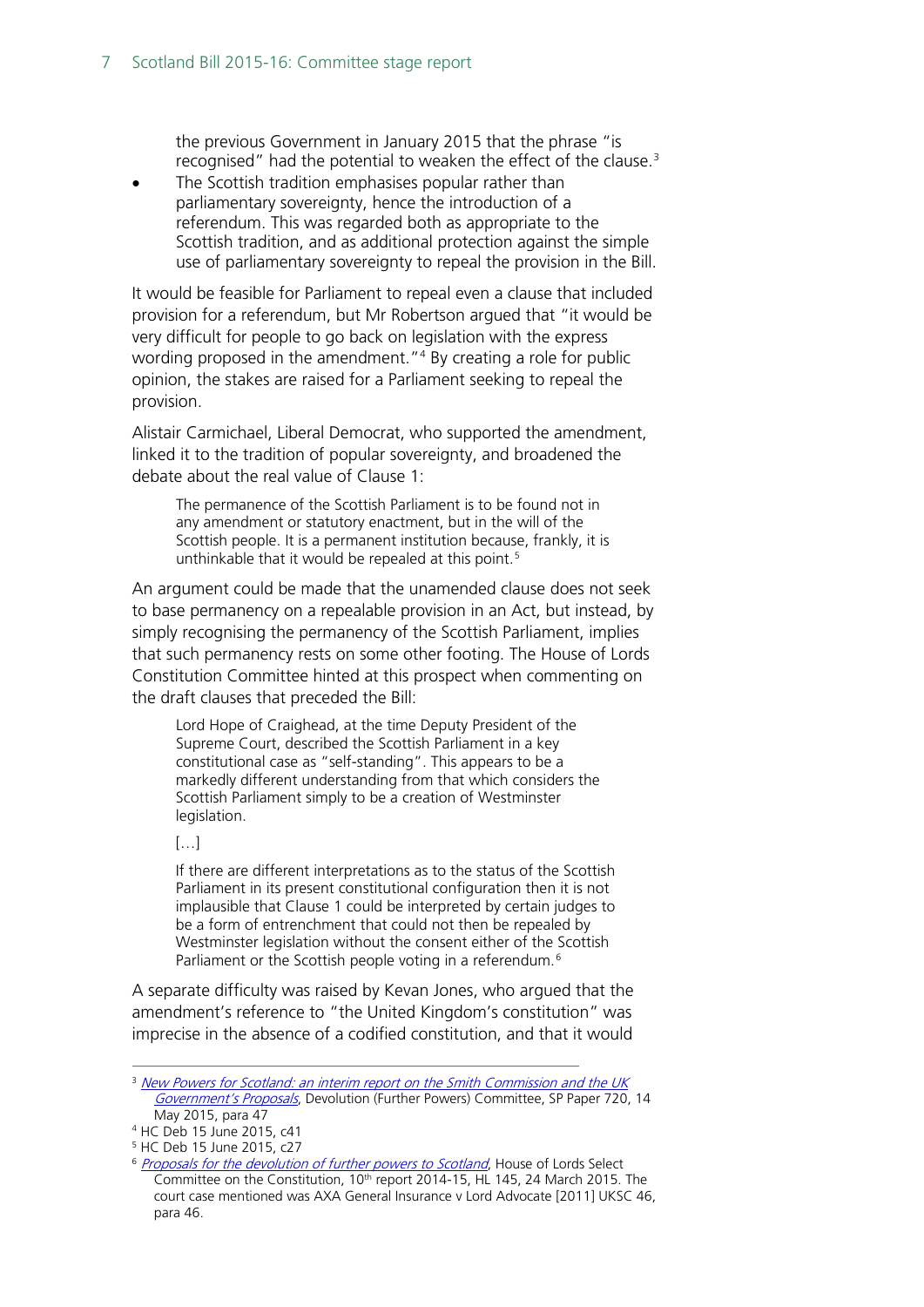therefore invite the involvement of the courts in creating an interpretation.[7](#page-7-0)

The Secretary of State, David Mundell, made similar points when speaking against Amendment 58. He argued that a Scottish Parliament was "a prerequisite of a United Kingdom," and that, while he would listen to the debate about wording, "it is not sustainable to argue about lots of preconditions." In addition, the amendment used the term "constitution" when the UK does not have a written constitution:

that is a well-established constitutional arrangement of which a Scottish Parliament is a crucial and enduring part.<sup>[8](#page-7-1)</sup>

#### Sewel Convention

As drafted, **Clause 2** of the Bill provides that the UK Parliament "will not normally legislate with regard to devolved matters without the consent of the Scottish Parliament."

Labour tabled **Amendments 4, 39 and 41** on the Sewel Convention, and the SNP tabled **New Clause 10** on the same matter. The New Clause was defeated on division by 30[9](#page-7-2) votes to 63;  $9$  the amendments did not come to a vote.

In different ways, Labour and the SNP aimed to remove from the Bill the "normally" condition. This could on the one hand be seen as a difficult term to apply with legal certainty, and on the other as a constraint on the devolution arrangements.

Wayne David, speaking for Labour, made the point that the Smith Commission had recommended that the Sewel Convention be put on a statutory footing, while the provision in Clause 2 introduces to the Bill only one part of the Sewel Convention. The clause applies to legislation on devolved matters, whereas the Convention also covers legislation affecting the extent of those matters, or in other words concerning devolved competence.<sup>[10](#page-7-3)</sup>

He also drew attention to the imprecision of the term "normally":

When the word "normally" is used, I ask, "How long is a piece of string?" It is legally imprecise, which is a cause for concern.<sup>[11](#page-7-4)</sup>

Angus Robertson, speaking to New Clause 10, echoed the argument on the absence from Clause 2 of any reference to devolved competence. He also argued that the Bill,

puts the Sewel convention into legislation as a convention, rather than putting the convention on a statutory footing.<sup>[12](#page-7-5)</sup>

He pointed to the need for consultation between the two Governments if the Sewel Convention is to work, and argued that the Bill needed to make provision on this. New Clause 10 gave greater detail on the

<span id="page-7-0"></span> <sup>7</sup> HC Deb 15 June 2015, cc67-8

<span id="page-7-1"></span><sup>8</sup> HC Deb 15 June 2015, c90

<span id="page-7-2"></span><sup>9</sup> HC Deb 15 June 2015, c150-2

<span id="page-7-3"></span><sup>10</sup> HC Deb 15 June 2015, c98

<span id="page-7-4"></span><sup>11</sup> HC Deb 15 June 2015, c99

<span id="page-7-5"></span><sup>12</sup> HC Deb 15 June 2015, c102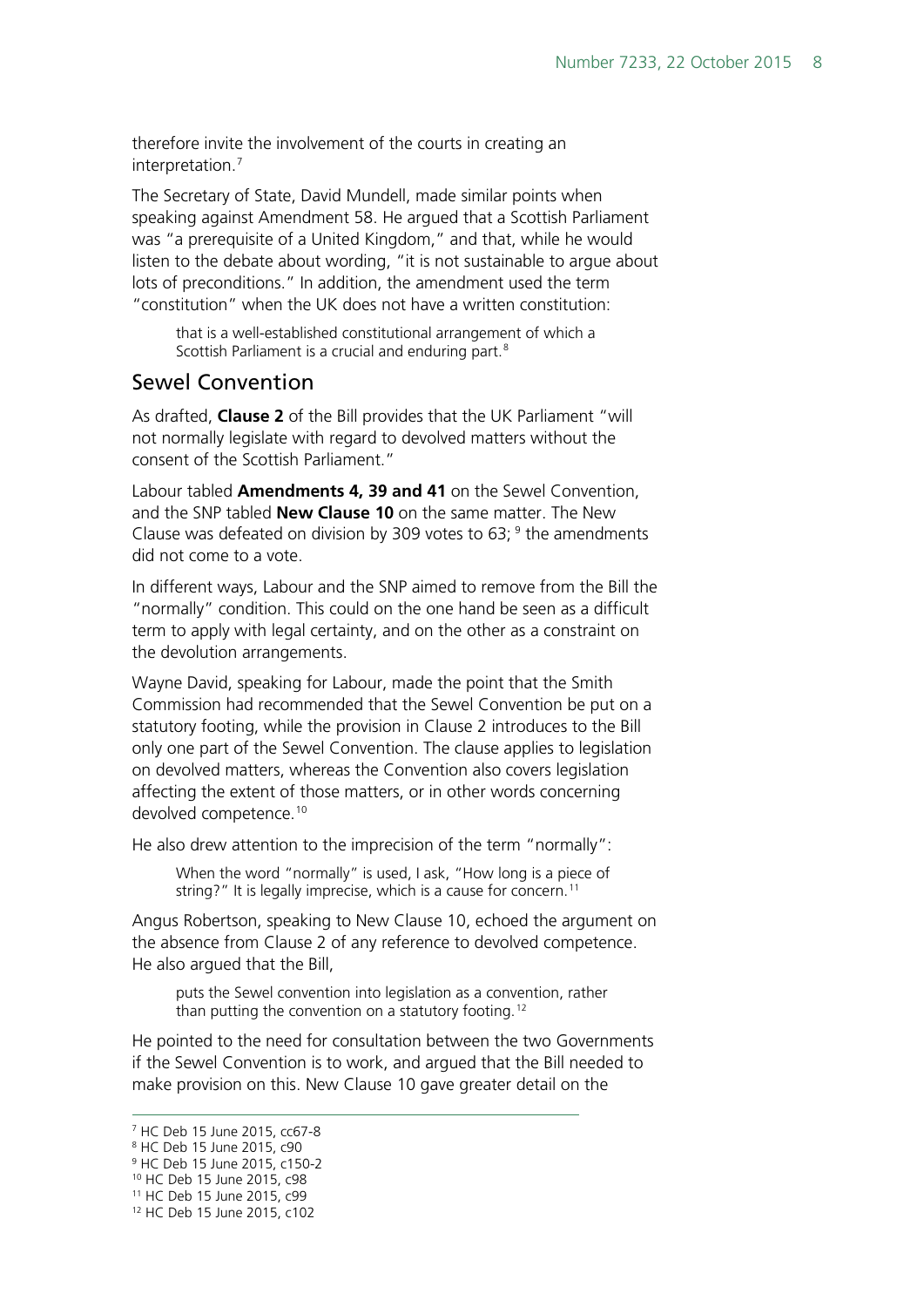circumstances in which the UK Parliament would not legislate without consent, and provided a framework for consultation.

Mr Mundell argued that Clause 2 embodied the Sewel Convention as it has operated, and that to remove the term "usually" would change the Convention. This would undermine the parliamentary sovereignty recognised in the *Scotland Act 1998*. By implication it could be seen as not fulfilling the Smith Commission recommendation, since it would not be the Sewel Convention precisely that was being put on a statutory footing:

The Government's starting point is that the Smith commission's intention was not that the current constitutional position should be changed. Instead, the commission's intention was that legislation should accurately reflect the political understanding of the convention, and that is exactly what I see the clause as doing.

Currently, the Government do not normally legislate in devolved areas without the consent of the Scottish Parliament. Clause 2 sets out that practice. In doing so, it puts on a statutory footing a convention that has been consistently adhered to by successive United Kingdom Governments. I understand the desire to put beyond doubt that we will seek the consent of the Scottish Parliament when legislating on devolved matters. However, in effect, amendment 56 seeks to limit the sovereignty of this Parliament by removing the word "normally" to state that the Parliament of the United Kingdom cannot legislate with regard to devolved matters without the consent of the Scottish Parliament.

In reality, the amendment would directly contradict section 28(7) of the Scotland Act 1998, which states that the section, which relates to Acts of the Scottish Parliament,

"does not affect the power of the Parliament of the United Kingdom to make laws for Scotland."

The amendment would radically alter the way in which the practice was intended to operate as envisaged by Lord Sewel.<sup>[13](#page-8-1)</sup>

He went on:

The Smith commission recommended that the Sewel convention be put on a statutory footing—no more, no less. That is what the Bill seeks to achieve. Accepting amendment 56 would be to go further than was recommended, radically alter how the convention was intended to operate, and attempt to limit the authority of the UK Parliament. [14](#page-8-2)

## <span id="page-8-0"></span>2.2 Elections

**Clauses 3 – 10** concern the electoral powers that will be transferred to the Scottish Parliament and the Scottish Government, and were also considered on the Committee's first day on 15 June 2015.[15](#page-8-3)

**Clause 3** splits Section B3 of Schedule 5 to the Scotland Act 1998 into two parts; Section B3 (A) reserves all matters concerning elections to the House of Commons and to the European Parliament. Electoral matters

<span id="page-8-1"></span> <sup>13</sup> HC Deb 15 June 2015, cc105-6

<span id="page-8-2"></span><sup>14</sup> HC Deb 15 June 2015, c107

<span id="page-8-3"></span><sup>15</sup> [HC Deb 15 June 2015 c108](http://www.publications.parliament.uk/pa/cm201516/cmhansrd/cm150615/debtext/150615-0003.htm)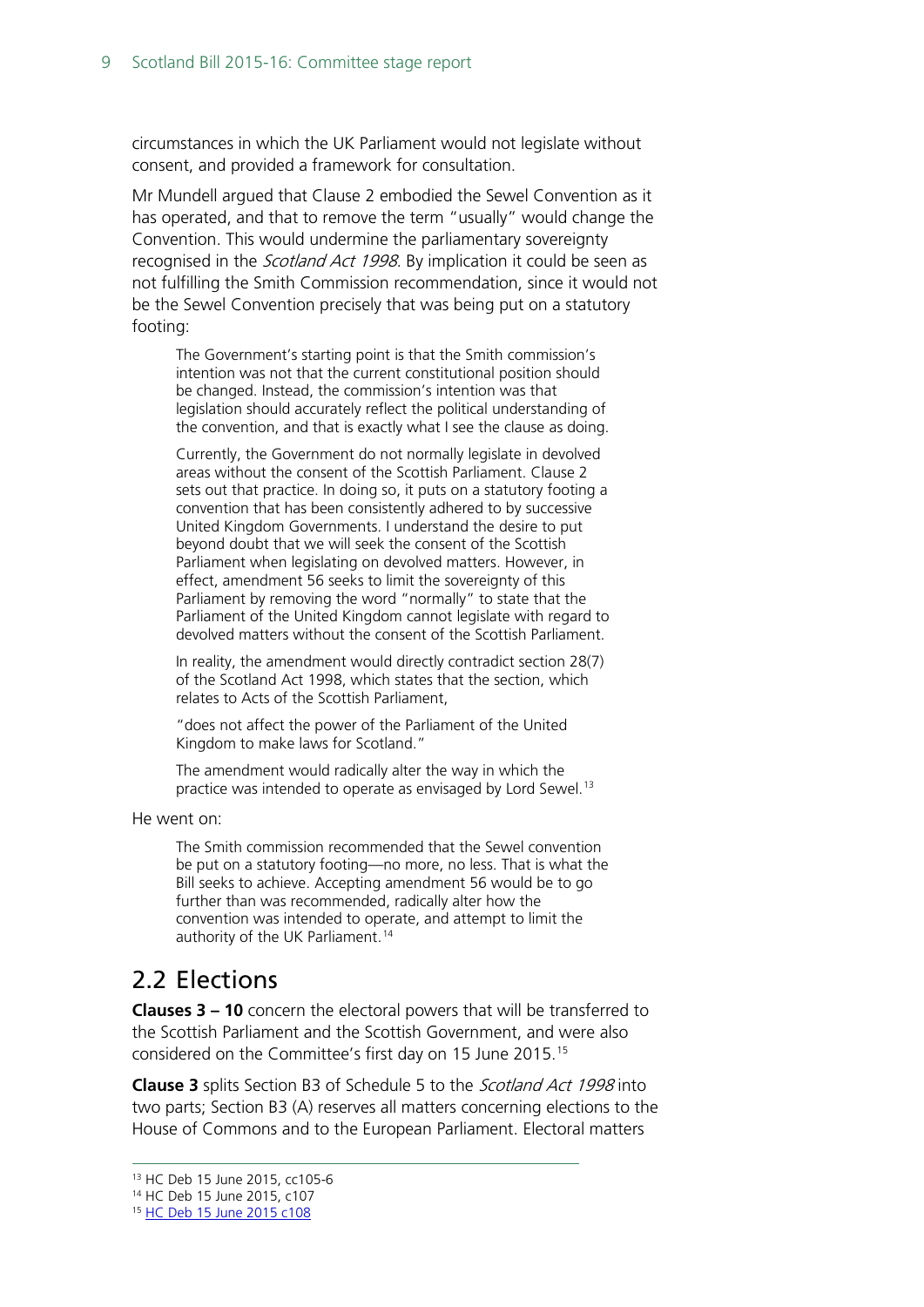relating to Scottish Parliament elections and the franchise for local government elections are no longer reserved but there are some exceptions, given in the new Section B3 (B). Clause 3 was agreed to after a number of minor and technical Government amendments had been made.<sup>[16](#page-9-0)</sup>

**Clause 4** substitutes new Sections 12 and 12A of the Scotland Act 1998. The new sections set out the powers of Scottish Ministers and the Secretary of State in relation to making provision for elections in Scotland. Clause 4 was agreed to with minor Government technical amendments.<sup>[17](#page-9-1)</sup>

**Clause 5** amends s2 of the Scotland Act 1998 and relates to the timing of elections in Scotland. The new subsection 2A to be inserted into the 1998 Act had provided that an ordinary Scottish Parliament election could not take place on the same date as, or within the two months before, either the date of a UK Parliamentary election or the date of a European Parliamentary election. Government **Amendment 101** to Clause 5 removing the two month provision was agreed without a vote. The Parliamentary Secretary, Cabinet Office, John Penrose, explained the amendment:

It will ensure that general elections for the Scottish Parliament cannot be held on the same day as general elections to the UK Parliament or to the European Parliament or a local government election in Scotland. That is in line with the Smith Commission agreement…

[…]

… the purpose of amendment 101 is to remove the provision from the clause that says that a general election to the Scottish Parliament cannot be held in the two months preceding a general election to the UK Parliament or a general election to the European Parliament.<sup>[18](#page-9-2)</sup>

Labour **Amendment 43** would have prevented a Scottish Parliament general election from being held on the same day as a referendum called under reserved powers. It was aimed at preventing the combination of a planned EU referendum with elections to the Scottish Parliament, part of a wider aim of ensuring the EU referendum was not combined with any other polls. The amendment was negatived on division by 305 votes to 269. [19](#page-9-3)

Technical Government amendments were made to **Clause 6** which makes further provision for certain functions of the Secretary of State concerning the Individual Electoral Registration Digital Service relating to Scotland to be exercised concurrently with Scottish Ministers.<sup>[20](#page-9-4)</sup>

**Clause 7** transfers the powers of the Secretary of State over matters such as campaign expenditure limits for Scottish Parliament elections to

<span id="page-9-0"></span> <sup>16</sup> [HC Deb 15 June 2015 c115](http://www.publications.parliament.uk/pa/cm201516/cmhansrd/cm150615/debtext/150615-0003.htm)

<span id="page-9-1"></span><sup>17</sup> [HC Deb 15 June 2015 c120](http://www.publications.parliament.uk/pa/cm201516/cmhansrd/cm150615/debtext/150615-0004.htm)

<span id="page-9-2"></span><sup>18</sup> [HC Deb 15 June 2015 c115](http://www.publications.parliament.uk/pa/cm201516/cmhansrd/cm150615/debtext/150615-0003.htm)

<span id="page-9-3"></span><sup>19</sup> [HC Deb 15 June 2015 c120](http://www.publications.parliament.uk/pa/cm201516/cmhansrd/cm150615/debtext/150615-0004.htm)

<span id="page-9-4"></span><sup>20</sup> [HC Deb 15 June 2015 c125](http://www.publications.parliament.uk/pa/cm201516/cmhansrd/cm150615/debtext/150615-0004.htm)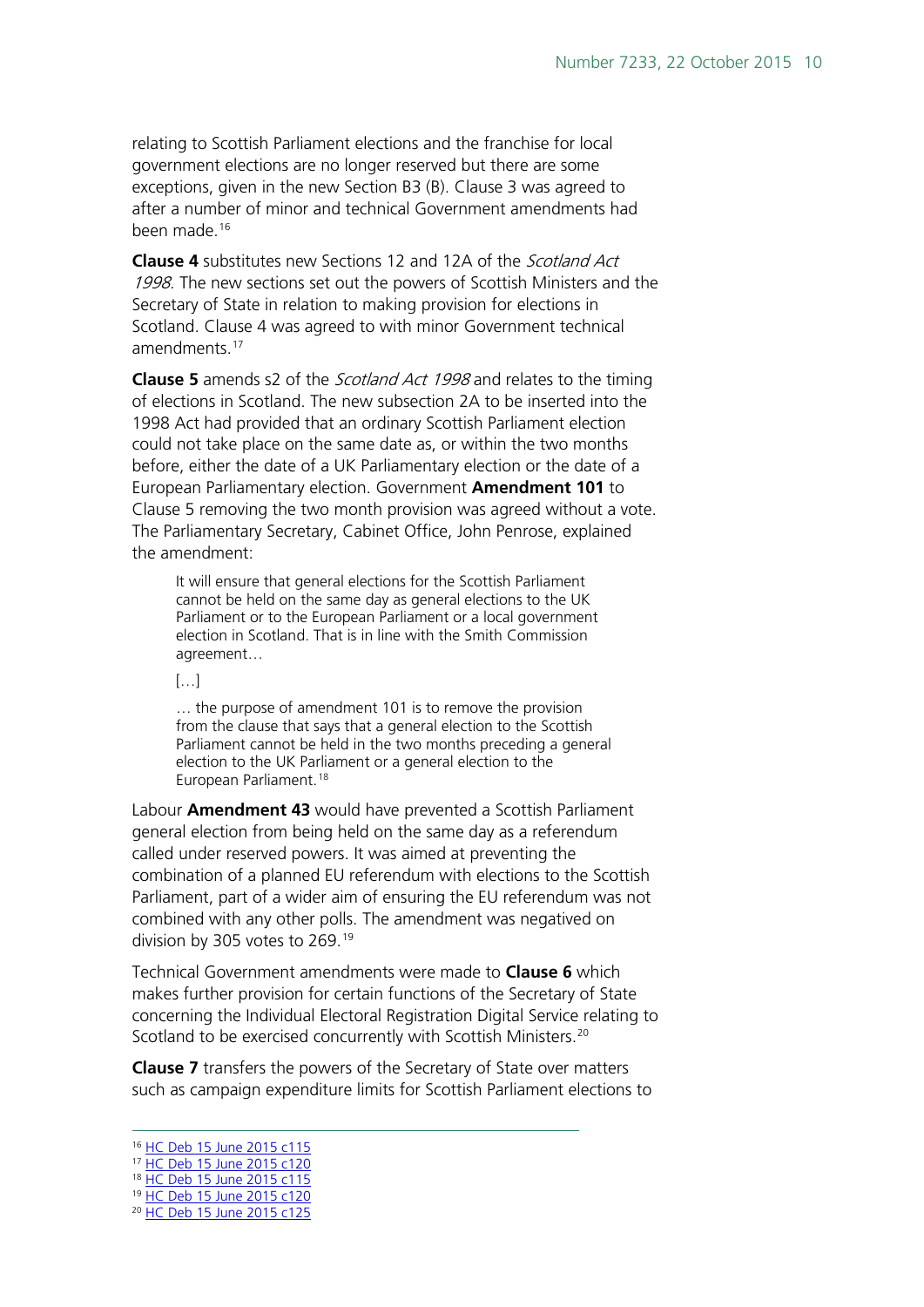Scottish Ministers, and **Clause 8** transfers the Boundary Commission for Scotland's functions in relation to Scottish Parliament boundaries to the Local Government Boundary Commission for Scotland. These two clauses were agreed to.<sup>[21](#page-10-1)</sup>

**Clause 9** makes minor and consequential amendments to existing legislation, mainly the Scotland Act 1998, and **Clause 10** amends Section 31 of the Act to require certain electoral legislation to be passed by a two thirds-majority in the Scottish Parliament. Clause 9 was agreed to after Government technical amendments were made.<sup>[22](#page-10-2)</sup> Clause 10 (super-majority requirement for certain legislation) was agreed.[23](#page-10-3)

#### <span id="page-10-0"></span>2.3 Human rights and other constitutional matters

There were attempts to amend the Bill so as to offset the possibility of changes to UK human rights law.

**New Clause 5**, tabled by Graham Allen, provided that the application of the Human Rights Act 1998 to Scotland could not be repealed in respect of Scotland without the consent of the Scottish Parliament. It was negatived on division by 309 votes to 274. SNP **Amendment 67**, not called, would have removed the Human Rights Act from the list of "protected enactments" in Schedule 4 to the Scotland Act 1998. It would have allowed the Scottish Parliament to legislate to amend the Human Rights Act, and thereby to create its own human rights regime to offset potential repeal of that Act in favour of a British Bill of Rights. It would also have made it clearer that a repeal of the Human Rights Act would trigger the Sewel Convention, leading the UK Government to await consent from the Scottish Parliament before seeking UK legislation.

Joanna Cherry, speaking to Amendment 67 and related amendments, argued that human rights are not solely reserved, since there are provisions in the *Scotland Act 1998* that rest on the European Convention on Human Rights, for instance using it to delimit devolved competence. As a result, she argued, those provisions could not be changed simply by repealing the Human Rights Act. Since they relate to devolved competence, the Sewel Convention would apply and the consent of the Scottish Parliament would be needed.<sup>[24](#page-10-4)</sup>

For the Government, the Deputy Leader of the House of Commons, Therese Coffey, said that the Secretary of State was "engaging with the devolved Administration as we develop the proposals."[25](#page-10-5)

In addition, Mr Allen tabled **New Clause 2** providing for a Constitutional Convention to consider a range of matters concerning

<span id="page-10-1"></span> <sup>21</sup> [HC Deb 15 June 2015 c125](http://www.publications.parliament.uk/pa/cm201516/cmhansrd/cm150615/debtext/150615-0004.htm)

<span id="page-10-2"></span><sup>&</sup>lt;sup>22</sup> [HC Deb 15 June 2015 c125](http://www.publications.parliament.uk/pa/cm201516/cmhansrd/cm150615/debtext/150615-0004.htm)

<span id="page-10-3"></span><sup>23</sup> [HC Deb 15 June 2015 c126](http://www.publications.parliament.uk/pa/cm201516/cmhansrd/cm150615/debtext/150615-0004.htm)

<sup>&</sup>lt;sup>24</sup> HC Deb 15 June 2015, c128

<span id="page-10-5"></span><span id="page-10-4"></span><sup>25</sup> HC Deb 15 June 2015, c133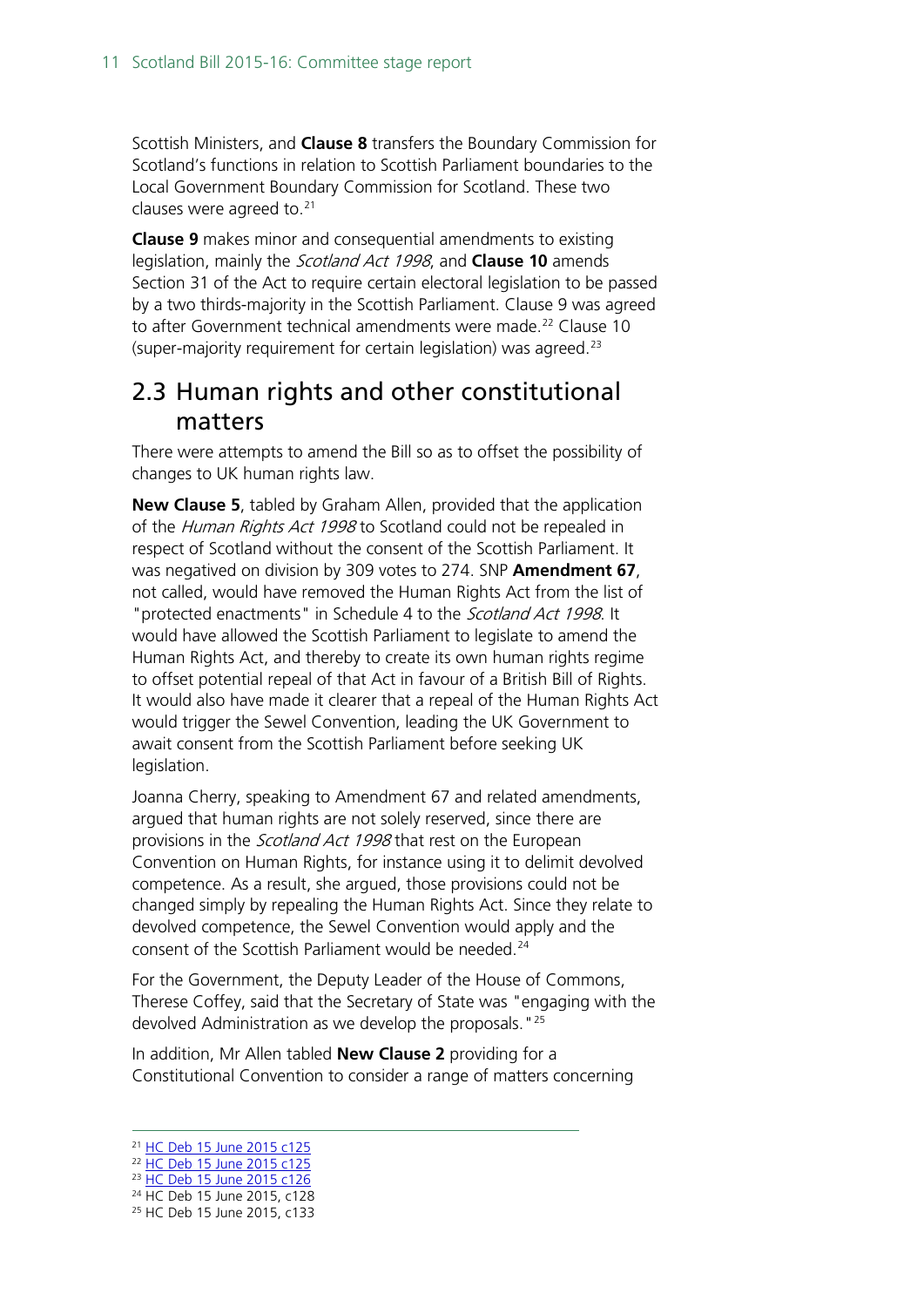governance of the UK. This was negatived on division by 306 votes to 218.[26](#page-11-0)

<span id="page-11-0"></span>Sir Edward Leigh's **New Clause 3** would have devolved everything other than the constitution, foreign affairs, public service, defence and treason. Treasury consent would have been needed for certain changes in pensions. It was negatived on division by 298 votes to 68.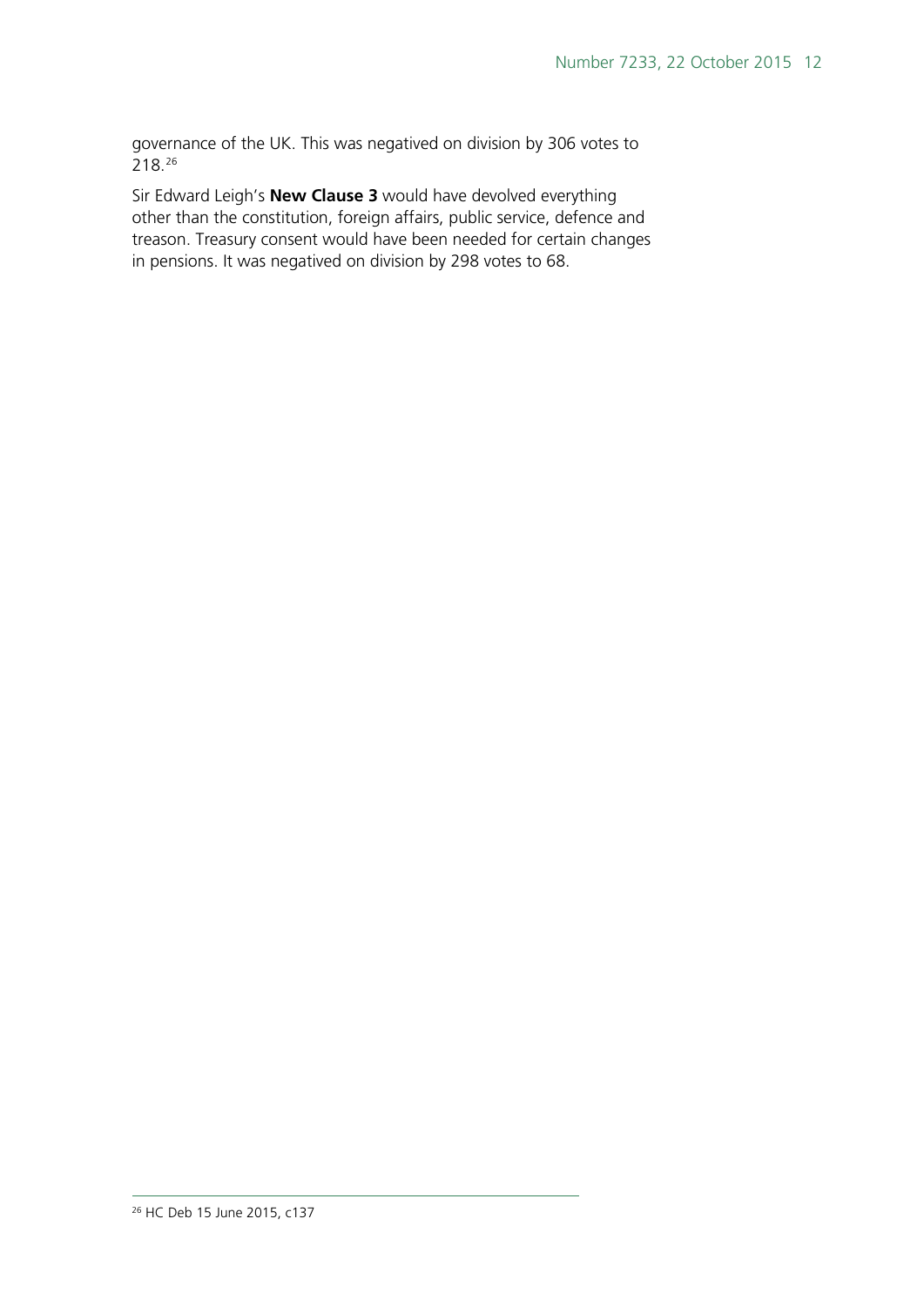# <span id="page-12-0"></span>3. Tax provisions (Part 2)

#### <span id="page-12-1"></span>3.1 Second Reading

When the Bill received a Second Reading, the Secretary of State, David Mundell, summarised its tax provisions as follows:

Central to the Bill is the devolution of income tax. Although the definition of income tax will remain reserved, the Scottish Parliament will have full control over rates and bands. That builds on the tax devolution set out in the Scotland Act 2012, which provided for significant powers over income tax that will come into effect next April.

One notable change to the Bill, compared with the draft clauses published in January, is the confirmation that the Scottish Parliament will be able to set a zero rate of income tax on earnings if it so chooses. That effectively gives it the opportunity to reduce the individual's tax burden significantly if it can afford to do so and makes appropriate spending cuts or tax rises elsewhere. Of course, the reverse is true—if the Scottish Government want to spend more, they will be able to do so by taxing more, and they will be accountable to the Scottish taxpayer for it.

Alongside the devolution of income tax sits the assignment of half of Scotland's VAT revenues. Members will recall that it is against EU law to have differential VAT rates within a member state, so the devolution of VAT would not be legal … Instead of the devolution of VAT, the Smith commission recommended that half the VAT revenues raised in Scotland should be assigned to the Scottish Parliament, thereby further linking Holyrood's funding to the performance of the Scottish economy. The more the Scottish economy grows, the greater the revenue from VAT that Holyrood will be able to keep. That is an incentive to achieve growth ...

The devolution of income tax on earnings and the assignment of VAT revenues, when taken together with the devolution of air passenger duty and the powers under the 2012 Act, mean that the Scottish Parliament will have important decisions to make. The Scottish Parliament is now responsible for raising about only 10% of what it spends, but under the Bill Holyrood will be responsible for raising more than 50% of what it spends. It will truly be one of the most powerful devolved legislatures in the world.<sup>[27](#page-12-2)</sup>

At a later stage in his speech, Mr Mundell underlined the Government's opposition to full fiscal autonomy for Scotland: "my party and the Government have made it clear that we will strongly oppose full fiscal autonomy for Scotland. As the analysis by the independent and respected Institute for Fiscal Studies told us, full fiscal autonomy would leave Scotland with a £7.6 billion black hole in its finances this year and almost £10 billion by the final year of this Parliament."[28](#page-12-3)

Speaking for the Labour Party, Ian Murray suggested that, while a number of changes should be made the Bill to "ensure that Smith is

<span id="page-12-3"></span><span id="page-12-2"></span> <sup>27</sup> HC Deb 8 June 2015 c926

op.cit. c931. For more details see, Full fiscal autonomy delayed? The SNP's plans for [further devolution to Scotland](http://www.ifs.org.uk/publications/7722), IFS Observation, 21 April 2015.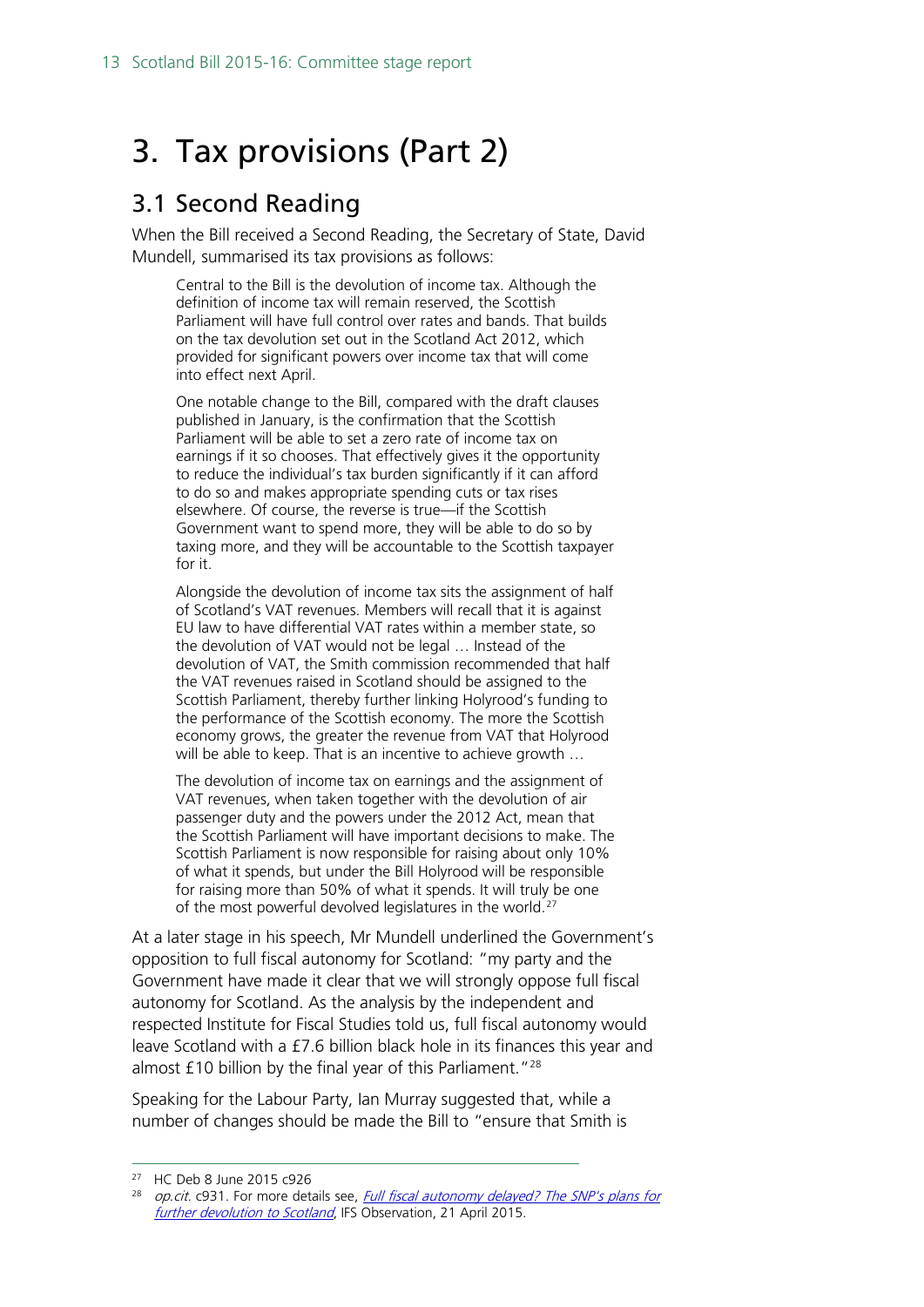delivered in full, to the letter, in both substance and clauses," none of these related to tax. Mr Murray opposed strongly any changes to deliver fiscal autonomy: "we must be vigilant as the Bill makes progress through the House, as the worst case scenario for Scotland would be an SNP asking for its top manifesto priority of full fiscal autonomy and a majority Conservative Government delivering it for them."<sup>[29](#page-13-0)</sup>

Speaking for the SNP, Angus Robertson argued that the Bill did not reflect the conclusions of the Smith Commission, and went on to suggest the party would table amendments for the devolution of both corporation tax and NICs:

As we know, the vow was a direct response to the growing momentum of the yes campaign, in which the Better Together parties—Labour and Tory, which had worked closely for two years—descended into breathless panic and promised the earth. More accurately, they promised "home rule" and as close to federalism as possible … There is no doubt whatever that the Bill does not match the pledges of the campaign or the spirit and letter of the Smith deal …

The Bill is a response to the referendum, but we now need an adequate response to the general election and the clear mandate for more powers that was delivered … The manifesto on which I and my colleagues were elected was one that secured the support of more votes in Scotland than the Conservatives, the Labour party and the Liberal Democrats combined. We have been clear on our priorities for more powers, stating that "we will prioritise devolution of powers over employment policy, including the minimum wage, welfare, business taxes, national insurance and equality policy—the powers we need to create jobs, grow revenues and lift people out of poverty."[30](#page-13-1)

Concluding the debate the Financial Secretary, David Gauke, gave some details of the ongoing work on the 'fiscal framework':

I am pleased to say that earlier today the Chancellor and the Chief Secretary to the Treasury met the Deputy First Minister. They had a productive meeting and agreed to immediately start work on the fiscal framework, which works alongside the Scotland Bill, ensuring that the Scottish Parliament has the tools it needs to manage its significant new tax and spending powers. We have agreed to aim to finalise the fiscal framework by the autumn, alongside the passage of the Scotland Bill through Parliament.<sup>[31](#page-13-2)</sup>

As Mr Robertson said in his speech on second reading, the SNP's election manifesto stated that the party would "seek agreement that the Scottish Parliament should move to full financial responsibility", but that as "the transition to full fiscal responsibility - and agreement of the detailed fiscal framework that would underpin it - would take a number of years", the party would "prioritise devolution of powers over

<span id="page-13-0"></span> <sup>29</sup> op.cit. c938

<span id="page-13-1"></span> $30$  op.cit. cc945-6, c951. For some commentary on these proposals see, Scotland [would gain significant new powers under SNP plans for further devolution,](http://www.ifs.org.uk/publications/7724) IFS Observation, 22 April 2015.

<span id="page-13-2"></span> $31$  *op.cit.* c1012. To date the Committee has now met 4 times: on  $\frac{7 \text{ July}}{4 \text{ September}}$ [23 September](https://www.gov.uk/government/publications/joint-exchequer-committee-23-september-2015) and [9 October.](https://www.gov.uk/government/publications/joint-exchequer-committee-9-october-2015)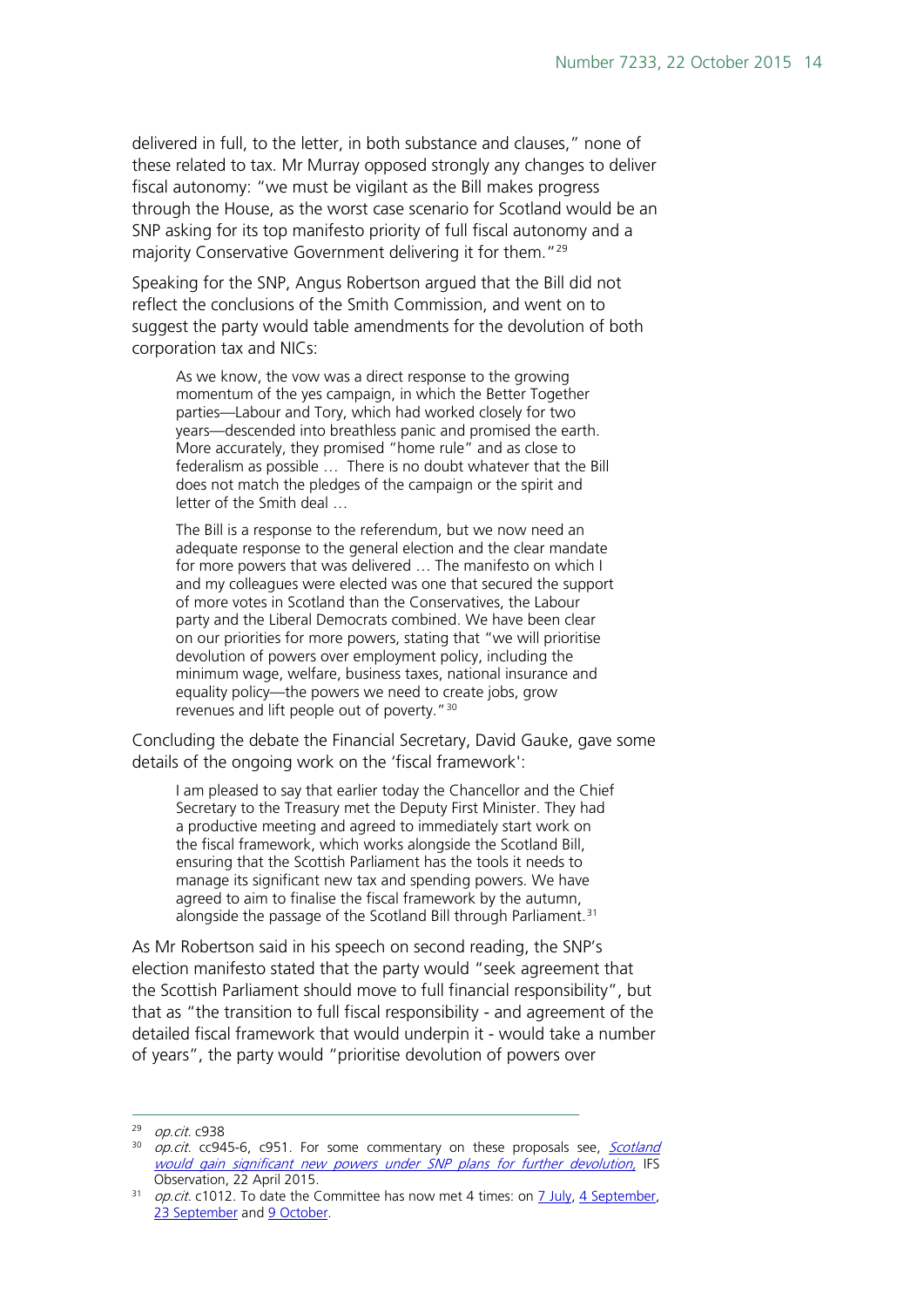employment policy, including the minimum wage, welfare, business taxes, national insurance and equality policy."<sup>[32](#page-14-1)</sup>

#### <span id="page-14-0"></span>3.2 Scottish Government's June paper

On 15 June 2015 the Scottish Government gave more details of the case for devolving 'business taxes', in a document setting out which further powers, in its view, should be devolved. An extract from this is reproduced below:

#### **Employers' National Insurance**

A more integrated set of powers over business taxation alongside business rates, corporation tax and capital gains tax could be used to reduce the cost of employment in key sectors. For example, changes could be made to specific elements of the NIC system such as:

- Increase the Lower Earnings Rate. The lower earnings rate is the point at which employers need to start paying  $NICs<sup>33</sup>$  $NICs<sup>33</sup>$  $NICs<sup>33</sup>$ … Increasing the rate would reduce contributions for all businesses who are paying NICs, but would have a proportionately greater impact on employers of workers on low wages or/and low hours and may eliminate NICs completely for some employers.
- Employment Allowance. In 2014, the UK Government introduced an employment allowance which allows companies to reduce their NICs bill by a flat rate of up to £2,000 a year. This allowance could be made more generous or linked to companies paying the living wage.
- Exempting Certain Groups. From April 2015, employers will no longer have to pay NICs for employees under 21. From 2016, they will no longer need to pay NICs for most modern apprentices under 25. From 2010 to 2013, startups outside London, the South East and east of England were exempt from NICs for the first ten recruits they hired during in their first year of trading. Such measures allow reforms to be targeted at specific groups and can therefore be more cost effective than across the board changes to headline rates and thresholds.

#### **Corporation tax**

Full responsibility for corporation tax, including rates, reliefs, thresholds and the tax base, would allow the Scottish Government to tailor the tax system to reflect the specific competitive strengths and challenges in the Scottish economy …

#### **Capital Gains Tax**

Full responsibility for capital gains tax could be used to create targeted tax incentives to boost entrepreneurship to redress Scotland's lower rates of entrepreneurship and business start-up. For example, we could review the effectiveness of existing entrepreneur's relief (lower tax charge on first £10 million gain

<span id="page-14-2"></span><span id="page-14-1"></span><sup>&</sup>lt;sup>32</sup> [The SNP 2015 General Election manifesto -](http://www.snp.org/sites/default/files/page/file/04_16d_snp_election_manifesto_290x280x.pdf) Stronger for Scotland, April 2015 p11

Strictly speaking, this is termed the 'secondary threshold' for Class 1 National Insurance contributions.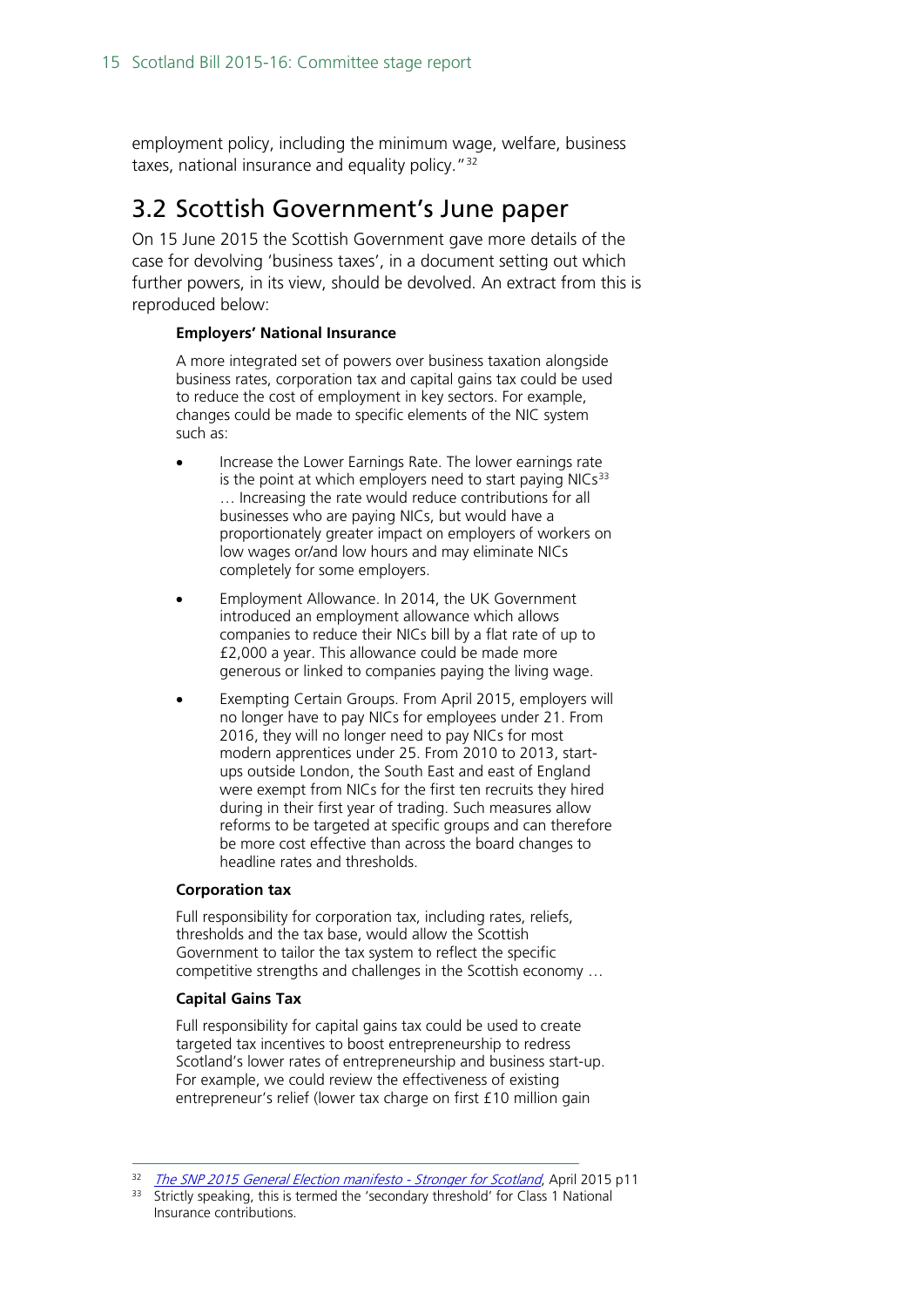arising from sale of business) or seed investment relief (incentivises investment in small, start-up companies).<sup>[34](#page-15-1)</sup>

#### <span id="page-15-0"></span>3.3 Debate in Committee

On the first day in Committee, SNP **Amendment 89** had sought to remove the protection from amendment by the Scottish Parliament of some parts of Schedule 5 to the Scotland Act 1998. The effect would have been to allow the Scottish Parliament to remove the reservation on taxation, borrowing and public expenditure in Scotland. It would have paved the way for full fiscal autonomy. This amendment was negatived on division by 309 votes to 60. [35](#page-15-2)

The Committee considered all of the clauses directly relating to taxation, clauses 12-18, on the second day of the Committee stage, 29 June 2015. They were all agreed, without amendment or without a division<sup>[36](#page-15-3)</sup>

**Clauses 12-14** provide for the Scottish Parliament to have the power to introduce new rates and bands of income tax above the UK personal allowance. Only one amendment was tabled, by Sir Edward Leigh; as he explained, this was "a probing amendment" to determine why the Government had elected to devolve the power to set the bands and rates of income tax, but not the personal allowance. Sir Edward asked, "is not setting the threshold at which people start to pay tax … vital to the decision-making process":

Setting a band or rate but not a threshold is like being willing and able to leap the bar in high jump without having any control over where the height is calculated from. It does not make any sense. What we are giving the Scottish Parliament is only half a power. Are not thresholds much the most interesting part of the equation?<sup>[37](#page-15-4)</sup>

On this occasion Mr Mundell observed, "the clauses on income tax ... are often overlooked, meriting only a few lines in the comments received on the Bill ... because, as has been said, they command widespread support as delivering the central aspect of the Smith agreement in full. "<sup>[38](#page-15-5)</sup> Mr Mundell underlined that the power to set rates and bands would not be restricted: "if the Scottish Parliament wants an income tax system with a dozen different rate bands, these powers allow it to do that. Similarly, if it wants to set a zero rate of income tax, it can." He went on to explain why, in his view, it would not be right to devolve the power to set the personal allowance:

Devolution of income tax is a significant step, but it is important to remember that in the independence referendum only last September, the Scottish people decisively opted for the security of being part of the UK family of nations, and part of that is a single, cohesive income tax system. That is why HMRC will administer

<span id="page-15-1"></span><sup>&</sup>lt;sup>34</sup> Beyond Smith – Scottish Government proposals for more powers for the Scottish [Parliament](http://www.gov.scot/Topics/constitution/publications/morepowersproposals), June 2015 para 45-52

<span id="page-15-2"></span><sup>&</sup>lt;sup>35</sup> HC Deb 15 June 2015, c134

<span id="page-15-3"></span><sup>36</sup> [HC Deb 29 June 2015 cc1231-1305](http://www.publications.parliament.uk/pa/cm201516/cmhansrd/cm150629/debtext/150629-0002.htm%2315062912000001)

<span id="page-15-5"></span><span id="page-15-4"></span><sup>37</sup> HC Deb 29 June 2015, c1232

<sup>38</sup> HC Deb 29 June 2015, c1247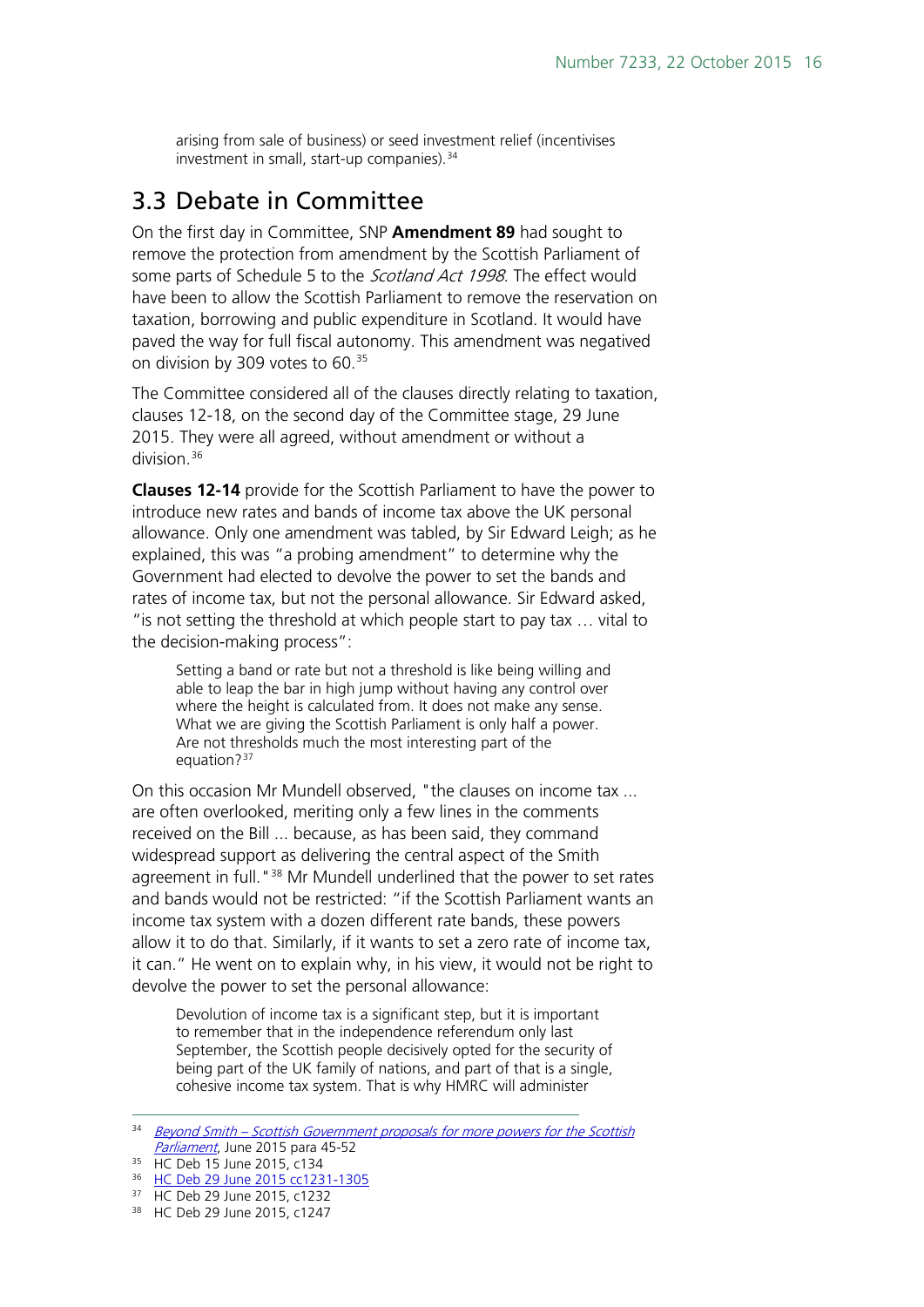Scottish income tax for the Scottish Parliament as part of its UKwide management of income tax, thus minimising the burdens on employers and individuals. It is also why the Smith commission which it is important to remember all parties present in the Scottish Parliament signed up to—specifically decided after careful consideration not to devolve the personal allowance.<sup>[39](#page-16-0)</sup>

In the event, Sir Edward withdrew his amendment.

On this occasion, two new clauses were discussed: the first, **New Clause 54**, tabled by the SNP, provided for fully devolving income tax. Speaking for the SNP, Stewart Hosie argued that "the nature of the tax powers" to be devolved by the Bill "are very limited":

Even if we include the VAT assignation, the Scottish Parliament would raise the equivalent of around 50% of devolved expenditure. However, excluding the VAT assignation, the figure falls to barely a third. That is important because many of the submissions to the [Scottish Parliament's] devolution committee called for more … It is also worth noting the evidence to the devolution committee of Professor Andrew Hughes-Hallett, who warned of the risks associated with reliance on one single tax. He said a great deal about the possible compositions of the tax base, but in essence his point was that Scotland needs a diverse tax base. We believe that adding responsibility for savings and investment income along with every other aspect of income tax would at least offer a partial solution to that problem.<sup>[40](#page-16-1)</sup>

Speaking for the Labour Party, Ian Murray argued that either devolving the power to set the personal allowance, or fully devolving income tax, would undermine the basic principle of "the pooling and sharing of resources across the United Kingdom" and should be opposed. Mr Murray went on to argue that what was needed was "a full analysis of how all the proposals would work," the subject of **New Clause 32**, tabled by the Labour Party. [41](#page-16-2)

The Secretary of State also opposed the proposal that income tax should be fully devolved, but went on to suggest that the Labour Party's new clause was unnecessary, given the existing statutory requirements that existed for charting the impact of these devolved powers:

To go further than the powers set out in the Bill would break the concept of shared tax and be complicated for individuals and employers with activity on both sides of the border, as they would have to understand and comply with two potentially entirely different tax systems … That would not be in keeping with a stronger Scotland within the United Kingdom. It is not what the people of Scotland voted for last September, and I cannot accept the new clause.

New clause 32 … is intended to provide the House with a report on the implementation of the Scottish rate of income tax and the further income tax powers in the Bill. That is a laudable aim, but I can reassure hon. Members that current legislation already provides for annual reports on the implementation of devolved tax powers to Scotland.

<sup>39</sup> HC Deb 29 June 2015, c1248, c1249

<span id="page-16-1"></span><span id="page-16-0"></span><sup>40</sup> HC Deb 29 June 2015, cc1236-7

<span id="page-16-2"></span><sup>41</sup> HC Deb 29 June 2015, cc1239-40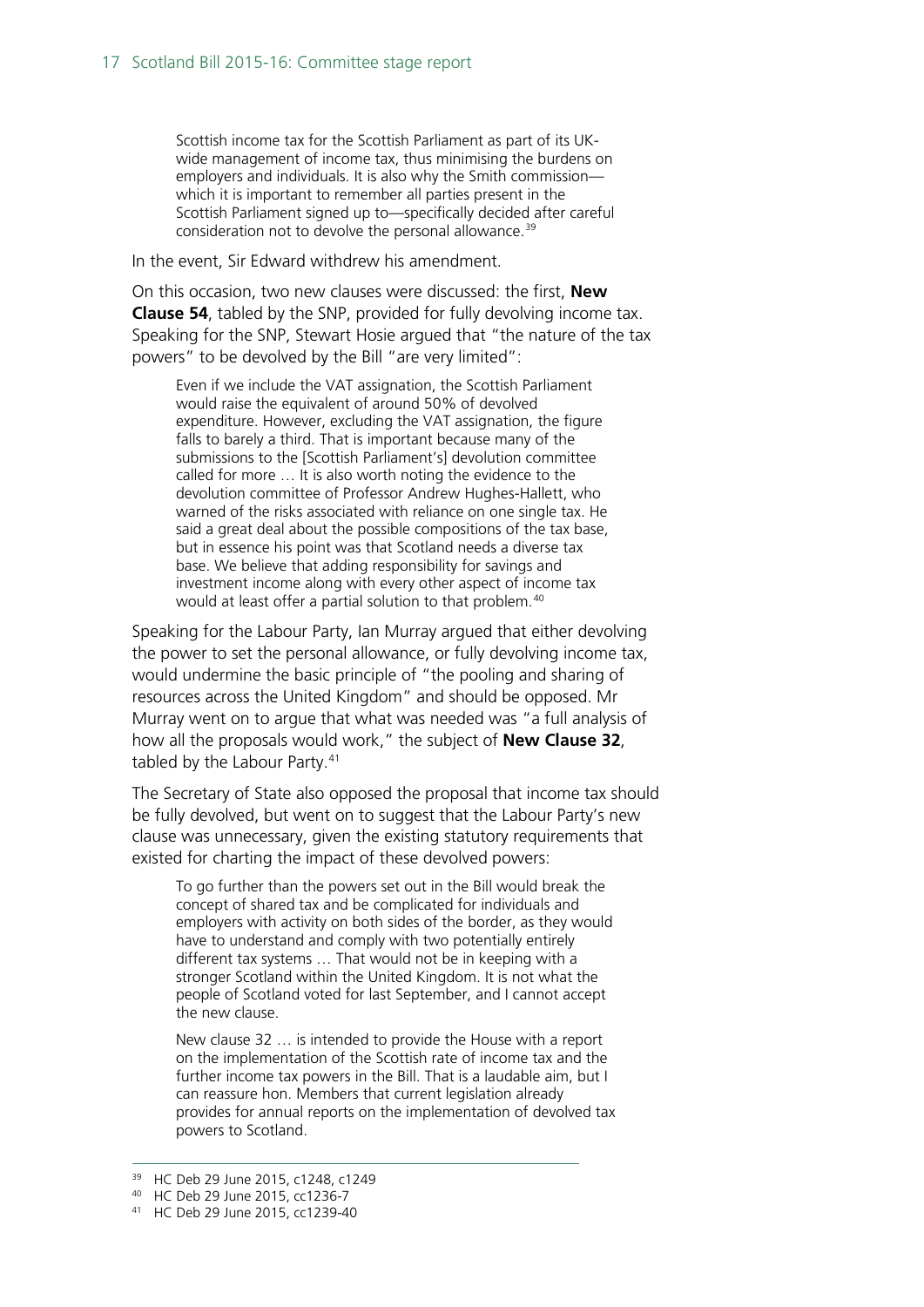Section 33 of the Scotland Act 2012 requires the Secretary of State and Scottish Ministers to lay before both Houses of Parliament and the Scottish Parliament annual reports that broadly cover the areas suggested in the new clause. Three reports have already been produced, the most recent in March, and HMRC's accounting officer for the Scottish rate and the Comptroller and Auditor General have both given evidence to the Scottish Parliament on the progress of tax devolution to Scotland. Of course, Westminster Committees have the opportunity to call for evidence, too. Alongside that existing requirement and to ensure that Parliament can have confidence in the implementation and operation of the Scottish rate, the Comptroller and Auditor General is required to report annually on HMRC's administration of the Scottish rate.<sup>[42](#page-17-0)</sup>

Only the first of these new clauses was put to the vote at the end of the day's Committee proceedings. In the event, New Clause 54 was negatived by 311 votes to 57.

**Clause 15** provides for the partial assignment of Scottish VAT revenues to the Scottish Government, though much of the debate in Committee focused on a separate issue, the consequences of the Scottish Government's amalgamation of eight local police and fire authorities into the Scottish Fire and Rescue Service for that organisation's VAT liability. In brief, as the new body is funded by the Scottish Government, it is not eligible for a refund of the VAT costs it incurs, under the statutory scheme for refunding local authorities.

Speaking for the Labour Party, Wayne David asked that the Government should formally review how this VAT scheme worked, the subject of **New Clause 20**:

The Smith commission's report was very clear about VAT, particularly in paragraph 84. The Government have spelt out in the Bill how this arrangement will work in practice. The Opposition support the Government in implementing this part of the Smith agreement, but we have a real concern about the position of Police Scotland and the fire and rescue service in Scotland … None of the 43 police forces in England and Wales, or the Police Service of Northern Ireland, pays VAT—not even the National Crime Agency has to pay VAT—but both Police Scotland and the Scottish Fire and Rescue Service do. There is widespread indignation at this unfairness in Scotland.<sup>[43](#page-17-1)</sup>

Speaking for the SNP, Stewart Hosie asked why only a share of VAT revenues were to be assigned:

Given [the Scottish Government would have] no control over VAT, why assign only half of it? Why not assign it all? The Scottish Government could then quite rightly benefit, if there was a benefit, from the entire rise in VAT in Scotland rather than just half of it and could take responsibility if there was a shortfall, not just for half the shortfall.<sup>[44](#page-17-2)</sup>

Mr Hosie also spoke in support of the Labour Party's new clause.

<span id="page-17-0"></span> <sup>42</sup> HC Deb 29 June 2015, cc1250-1

<span id="page-17-1"></span><sup>43</sup> HC Deb 29 June 2015, cc1252-3

<span id="page-17-2"></span><sup>44</sup> HC Deb 29 June 2015, c1256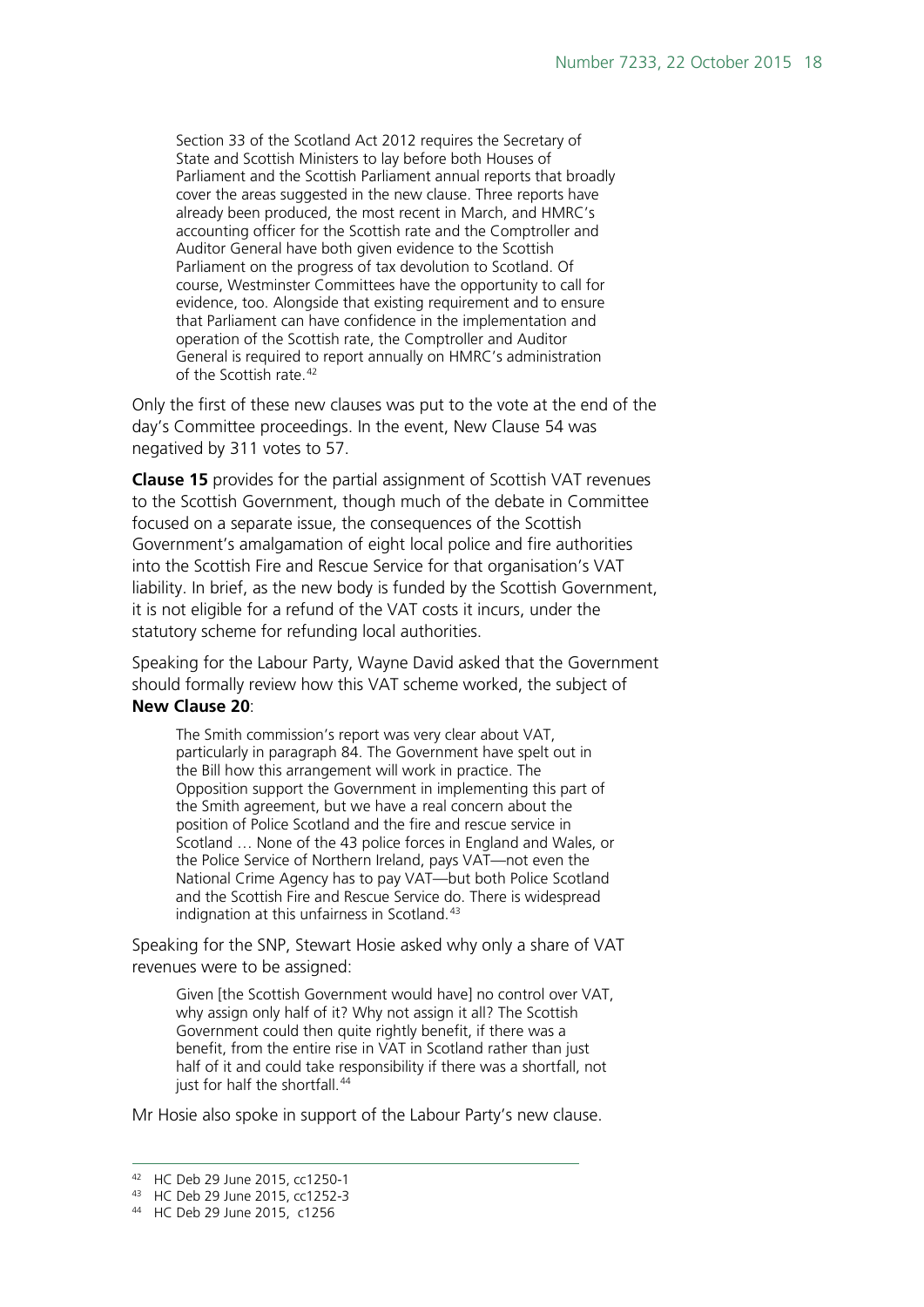In his response the Financial Secretary David Gauke gave some details of how VAT is refunded to both Government departments and local authorities, and underlined that the Scottish Government had decided that the benefits to reorganising the force far outweighed the loss of this VAT refund:

It is correct to say that there is a refund scheme for Government Departments and the NHS. This scheme refunds the VAT incurred on certain outsourced services. It was introduced to ensure that irrecoverable VAT does not dissuade Government Departments from contracting out services where this results in greater efficiencies of scale. There is also … a refund scheme in respect of matters that can draw funding directly from local taxation. The Scottish Fire and Rescue Service is funded by the Scottish Government, rather than through any legal call on local taxes, so it does not meet this criterion.

That was not the case prior to the reforms brought in by the Scottish Government. I stress that this was a choice of the Scottish Government, with their eyes wide open to the fact that the VAT refund scheme would not be available in the event of that reform. They decided, as they were perfectly entitled to do, to proceed with those reforms, notwithstanding that loss …

Many arguments are made in respect of the VAT refund schemes, and requests are made that they be broadened and applied to additional organisations … There may well be a case for reconsidering the position, but we should not look at it in isolation because of a particular decision that was made in one case.[45](#page-18-0)

The Minister went on to explain why the Bill was providing for only a share of VAT receipts to be assigned:

The hon. Member for Dundee East (Stewart Hosie) asked why we are simply assigning half of the VAT revenue, rather than all of it. That reflects the agreement reached by the five main political parties under the auspices of Lord Smith. It represents a balance between providing a sufficient incentive for Scotland to grow its economy, relative to the rest of the United Kingdom, in order to increase its revenue from VAT and exposing the Scottish Government's budget to potential fluctuations in VAT receipts.[46](#page-18-1)

**Clauses 16-18** provide for the devolution of air passenger duty (APD) and the aggregates levy. Debate on these clauses focused on the possible impact of lower rates of APD in Scotland, both for Scotland and for the rest of the UK. Speaking for the Labour Party, Graham Stringer observed, "every other country in the European Union has moved either to very low rates of APD or … to zero. It is therefore a sensible policy, but the Government do not seem to have a clear position on what they will do about the very unfair competition between regional airports."<sup>[47](#page-18-2)</sup> Mr Hosie underlined the SNP's support for devolving the tax, as "we fully intend to abolish it when public finances allow. We believe that taking that action will encourage greater tourism and investment in

<span id="page-18-0"></span> <sup>45</sup> HC Deb 29 June 2015, cc1259-60. See also, [PQ225404, 4 March 2015.](http://www.parliament.uk/written-questions-answers-statements/written-question/commons/2015-02-25/225404) In the event New Clause 20 was not put to the vote.

<span id="page-18-1"></span><sup>46</sup> HC Deb 29 June 2015, c1261

<span id="page-18-2"></span><sup>47</sup> HC Deb 29 June 2015, c1264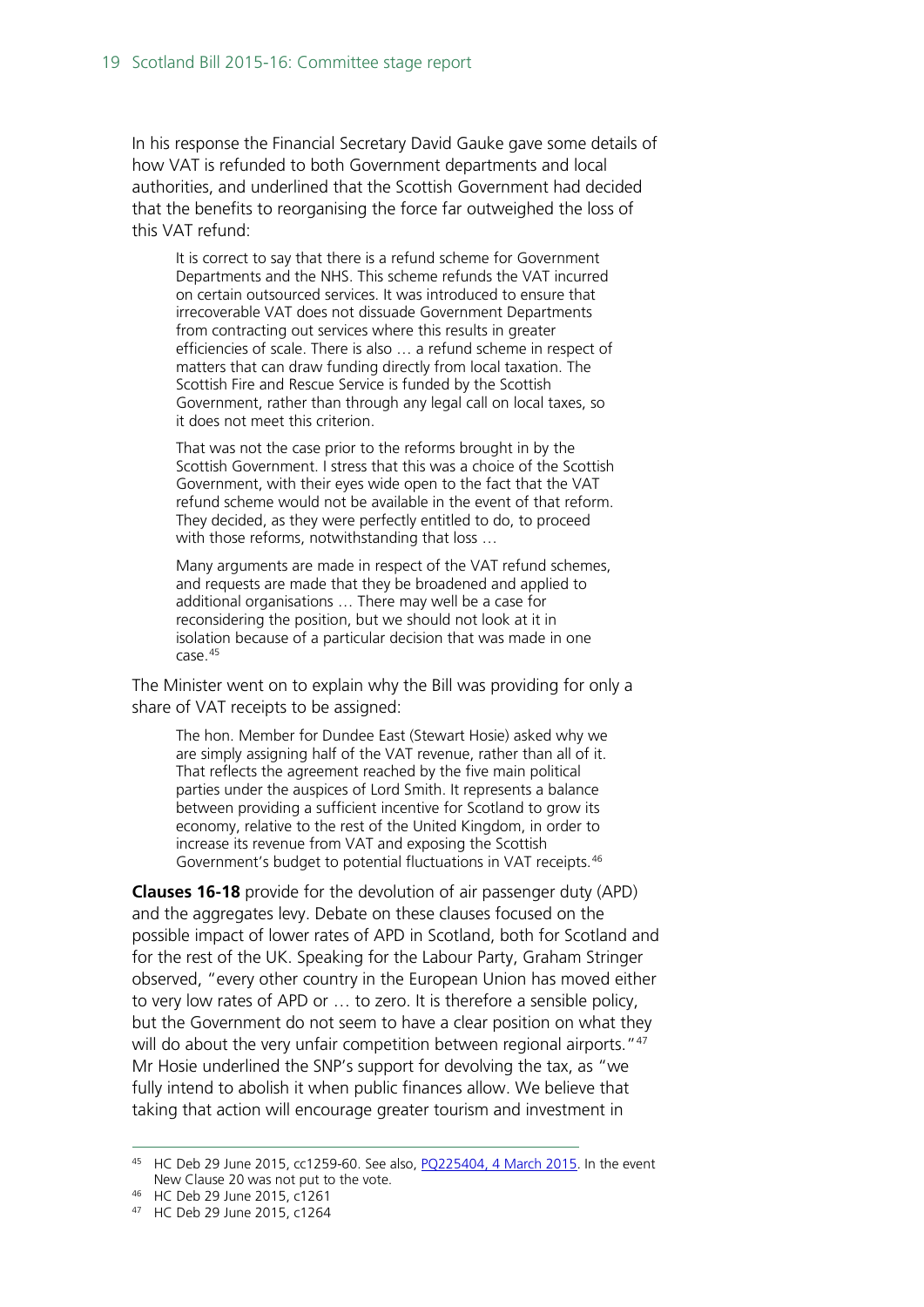Scotland, boosting our economy and creating new jobs."<sup>[48](#page-19-0)</sup> In response Mr Gauke acknowledged the concerns that regional airports had, and said that a discussion paper on options to support regional airports would be published later in the year. [49](#page-19-1)

The Committee proceeded to debate, and vote on, three new clauses, tabled by Labour and by the SNP:

- **New Clause 1 (Labour)** would have established an independent commission, appointed by the Secretary of State, to analyse the potential impact of the Scottish Parliament having 'full fiscal autonomy'.
- **New Clause 21 (Labour)** would have established a Scottish Office for Budget Responsibility.
- **New Clause 33 (SNP)** would have required the UK & Scottish Government to agree a plan to establish 'full fiscal autonomy'.

Speaking for the Labour Party, Ian Murray argued that New Clauses 1 and 21 would "would provide for the creation of a Scottish office for budget responsibility to exercise independent and impartial fiscal and budget oversight over Scottish Government devolved competencies."

The Smith commission recommended that: "the Scottish Parliament should seek to expand and strengthen the independent scrutiny of Scotland's public finances in recognition of the additional variability and uncertainty that further tax and spending devolution will introduce into the budgeting process."

The new clauses would do just that and take away the politicisation of one of the fundamental underpinnings of the Scottish economy, the financing of Scottish public services and, crucially, though it tends to be forgotten in this debate, the livelihoods of everyone living and working in Scotland.<sup>[50](#page-19-2)</sup>

Speaking for the SNP, Stewart Hosie argued that it was inappropriate for the scrutiny of the Scottish Government's fiscal body to be carried out by a body appointed by the Secretary of State. He then went on to make the case for New Clause 33:

As for new clause 21 on a Scottish OBR, we already have one—it is called the **Scottish Fiscal Commission**. The consultation on its expanded power closed on Friday …

New clause 33 would have the Scottish and UK Governments enter into an economic agreement that set up a plan for the implementation of full fiscal autonomy and establish a framework within which the two Governments would co-ordinate their economic and fiscal policies in the context of full fiscal autonomy. That would mean the Scottish Parliament and the Scottish Government having competence for determining revenues raised in Scotland through taxation and borrowing, and for all of the

<span id="page-19-0"></span> <sup>48</sup> HC Deb 29 June 2015, c1267

<span id="page-19-1"></span><sup>49</sup> As it transpired, the paper was [published in July;](https://www.gov.uk/government/publications/discussion-paper-on-options-for-supporting-english-regional-airports-from-the-impacts-of-air-passenger-duty-devolution) for more details see, Air passenger duty and regional airports[, Commons Briefing Paper 7333,](http://researchbriefings.parliament.uk/ResearchBriefing/Summary/CBP-7333) 14 October 2015.

<span id="page-19-2"></span><sup>50</sup> HC Deb 29 June 2015, c1285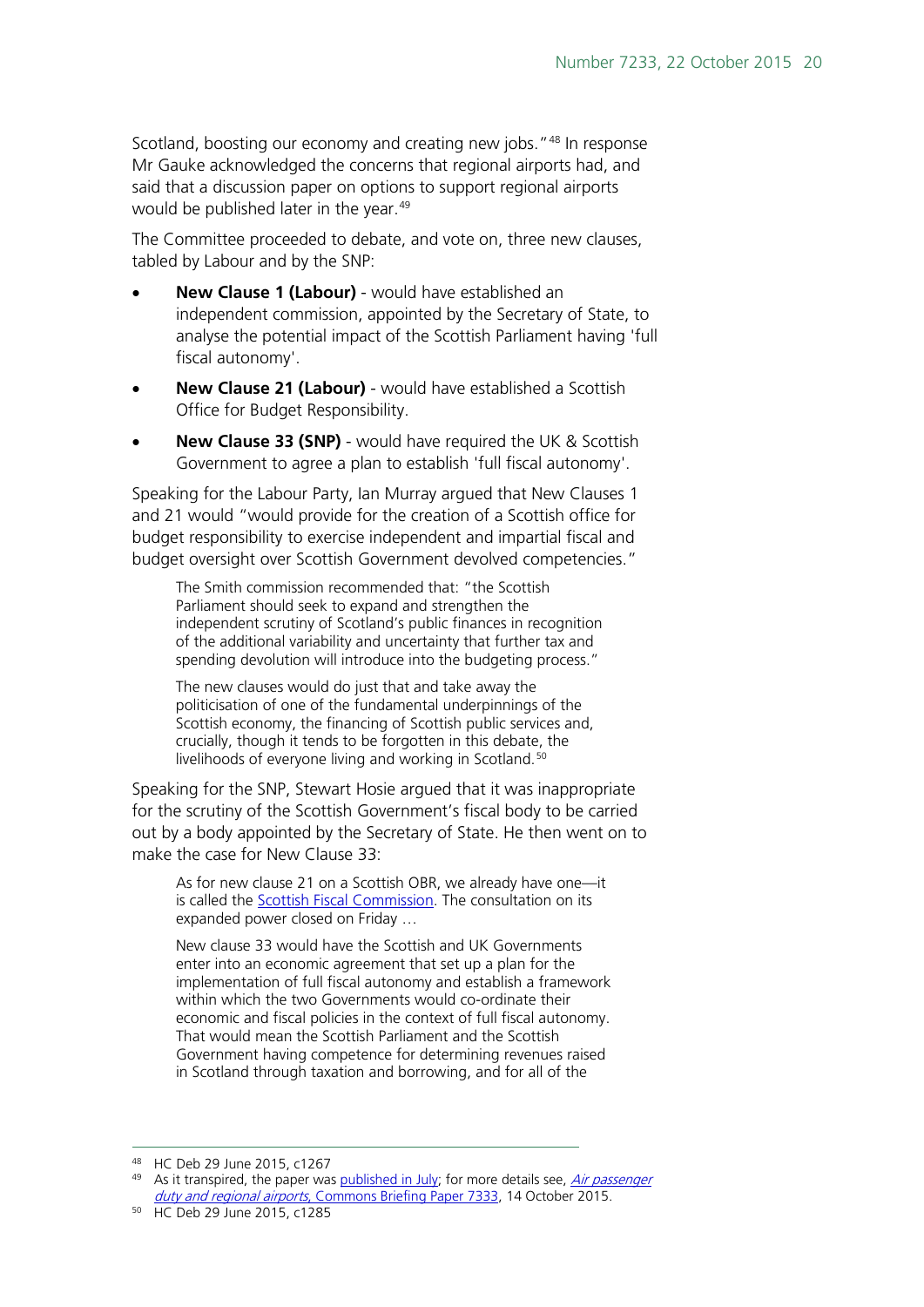spending, paying compensation to the UK for shared services. This is the right approach to take.<sup>[51](#page-20-0)</sup>

In turn the Secretary of State opposed all three new clauses:

I do not need a commission to tell me what a disaster full fiscal autonomy would be for Scotland … I do not accept the new clause on a Scottish OBR, because one thing that the hon. Gentleman said is correct—it is for the Scottish Government to determine for the people of Scotland how they will ensure independent oversight of fiscal policy. The UK Government would like legislation brought forward by the Scottish Government to be consistent with OECD principles for best practice in independent fiscal institutions. We therefore look to have those discussions during the negotiation of the fiscal framework.

I therefore reject the new clauses and propose that we pass the clauses as stated. $52$ 

All three new clauses were put to the vote, and negatived: **New Clause 1** by 376 votes to 192, **New Clause 21** by 376 votes to 194, and **New Clause 33** by 504 votes to 58.

<span id="page-20-0"></span> <sup>51</sup> HC Deb 29 June 2015, c1287

<span id="page-20-1"></span><sup>52</sup> HC Deb 29 June 2015, cc1287-8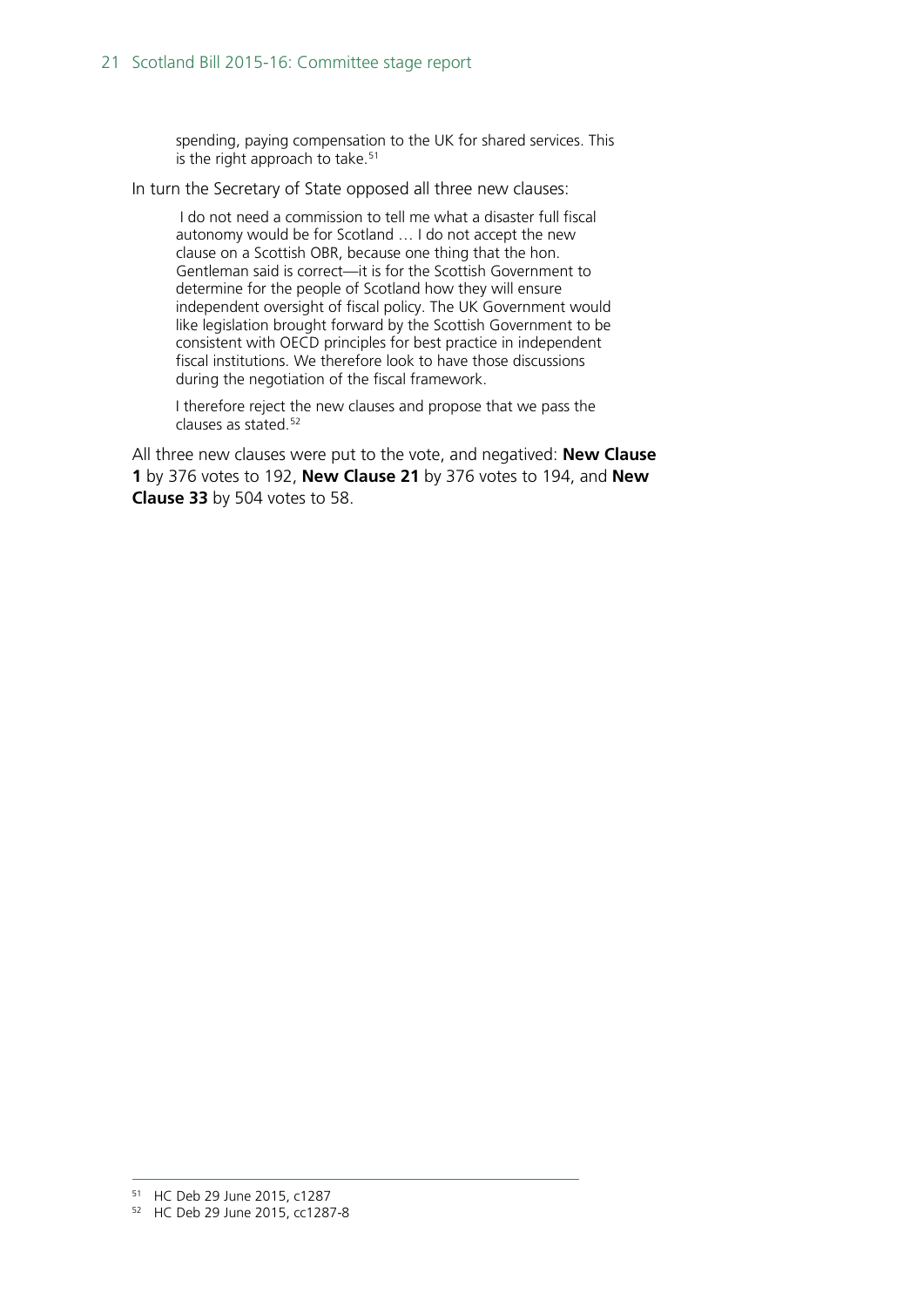# <span id="page-21-0"></span>4. Welfare provisions (Part 3)

The welfare and employment support provisions were considered at the Committee's third sitting on 30 June 2015. A significant number of amendments was tabled by Labour and by the SNP. Many of the Labour amendments were supported by the SNP, and vice versa.

There were seven divisions. No amendments were made to Part 3 of the Bill, and no new clauses were agreed.

The Secretary of State for Scotland, David Mundell, told the Committee however that he was "reflecting on points that have been made during all our discussions," adding:

I have given that undertaking not just to Parliament but to the Devolution (Further Powers) Committee, and, indeed, to the Scottish Government. If Members want selective quotations from Mr Swinney's [the Deputy First Minister] letter, I will give them one that I think sums up the situation.

> "When we met on 25 June we agreed on a programme of work to be undertaken before Report stage with a view to producing a Bill that reflected the Smith commission, the concerns of stakeholders and the views of the Scottish Parliament."

That is absolutely my position, and I am committed to working with the Deputy First Minister in that regard.<sup>[53](#page-21-2)</sup>

Asked whether the Government would accept any of the amendments tabled by the SNP and Labour Mr Mundell referred again to the joint work programme with the Scottish Government and added:

I will reflect on the amendments and the case that has been made for them.<sup>[54](#page-21-3)</sup>

The main issues raised by the amendments and new clauses considered in Committee are covered below.

## <span id="page-21-1"></span>4.1 Definition of "disability benefit"

For Labour, Ian Murray tabled **Amendment 128** to broaden the definition of "disability" in **Clause 19**, responding to concerns raised by, among others, Inclusion Scotland, that the definition of disability benefits in the Bill might restrict the autonomy of the Scottish Parliament in creating new disability benefits. Mr Murray said that the amendment provided "an alternative, broader and more flexible definition of disability" that would allow the Scottish Parliament to introduce, for example, "a benefit to assist people introduce a benefit to assist people with low-level disabilities or those for whom the effect of their disability is largely financial."<sup>[55](#page-21-4)</sup>

<span id="page-21-2"></span> <sup>53</sup> HC Deb 30 June 2015 c1409

<span id="page-21-3"></span><sup>54</sup> HC Deb 30 June 2015 c1410

<span id="page-21-4"></span><sup>55</sup> HC Deb 30 June 2015 c1345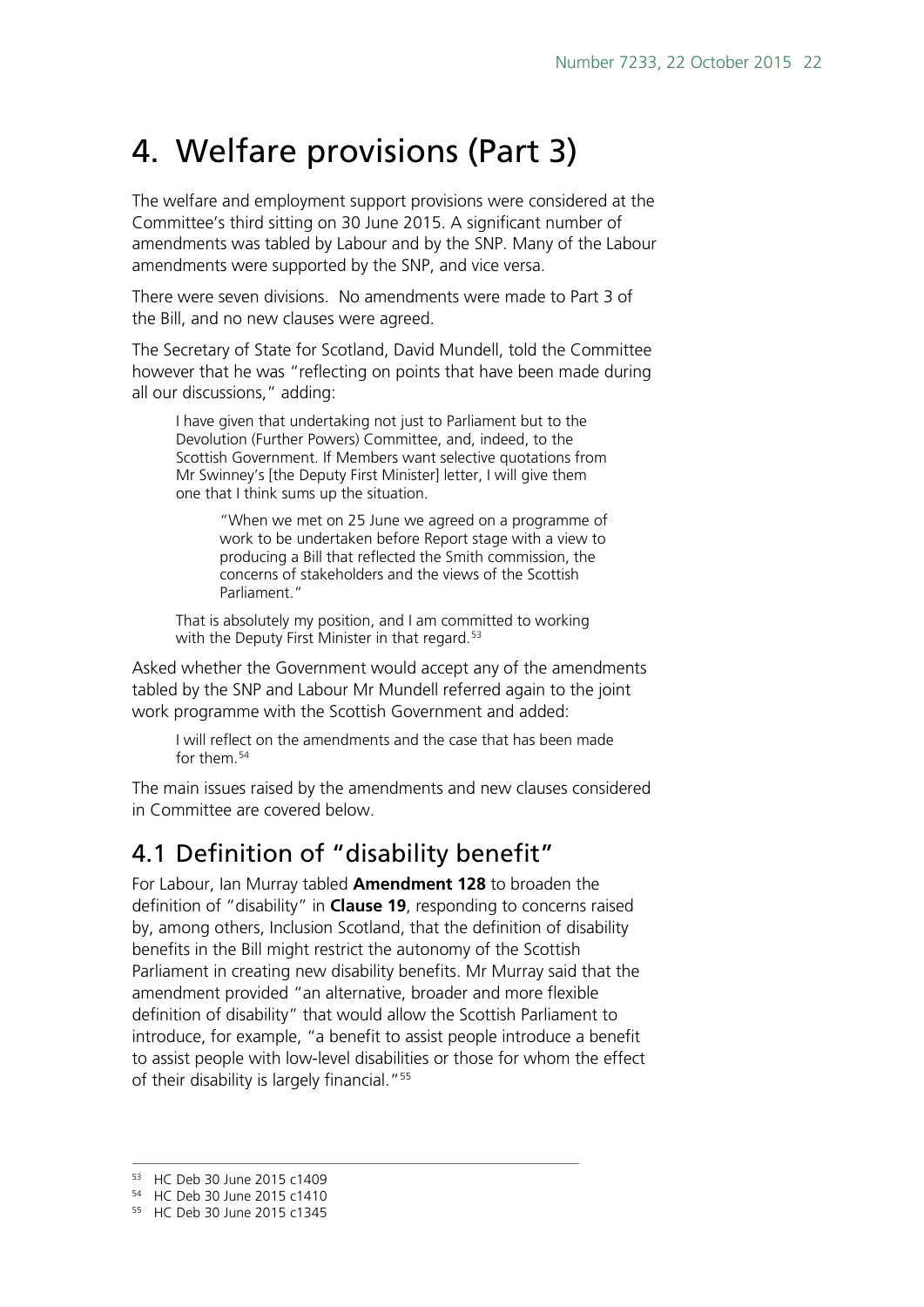Eilidh Whiteford said that the SNP supported the wider scope that the amendment provided, adding that it was a "pragmatic and potentially far-reaching improvement."<sup>[56](#page-22-1)</sup>

For the Government, the Minister for Employment, Priti Patel, said that the approach to devolving disability benefits "must reflect the benefits as they stand including, importantly, the fact that they contain exceptions both to allow entitlement and to restrict payment where necessary." She added that the Bill would "provide ample flexibility and allow the Scottish Parliament to legislate for myriad outcomes for people who would not meet the more general requirements."<sup>[57](#page-22-2)</sup>

The amendment was defeated on division by 312 votes to 252, Labour and SNP members voting in favour. [58](#page-22-3)

In a letter of 10 July 2015 to the Convenor of the Scottish Parliament's Devolution (Further Powers) Committee, the Deputy First Minister, John Swinney, said that the Scottish Government had "carefully considered" all aspects of the social security-related clauses in the Bill, including whether the definitions of "disability" would restrict the ability of the Scottish Parliament to make meaningful changes. The letter continues:

Our view is that the clause defining 'disability benefit' met the requirements as set out in Smith and provided a reasonable scope to implement a replacement benefit. The current definition enables the Scottish Government to vary the level and criteria placed on the benefits and it would be for the Scottish Parliament to legislate on the definitions in relation to any future benefit.<sup>[59](#page-22-4)</sup>

## <span id="page-22-0"></span>4.2 Definition of "carer"

**Clause 19** provides for the devolution of disability and carers' benefits, but for the latter support may only be given to "relevant carers."

**Amendment 48**, supported by both Labour and the SNP, would have removed the requirement for a "relevant carer" to be 16 or over, not in full-time education, and not gainfully employed. For Labour, Ian Murray said that the definition was overly prescriptive, noting the Scottish Parliament Devolution (Further Powers) Committee's concerns that the definition could limit the policy discretion of future Scottish administrations.<sup>[60](#page-22-5)</sup>

For the SNP, Eilidh Whiteford said it was important to remove the restrictions on carers' benefit eligibility conditions in the Bill, to enable more to be done for existing recipients of Carer's Allowance in Scotland, "and potentially, depending on the will of Parliament, look at long-standing issues such as how many hours a person can study while

 <sup>56</sup> HC Deb 30 June 2015 c1354

<span id="page-22-2"></span><span id="page-22-1"></span><sup>57</sup> HC Deb 30 June 2015 c1364

<span id="page-22-3"></span><sup>58</sup> HC Deb 30 June 2015 c1366

<span id="page-22-4"></span><sup>&</sup>lt;sup>59</sup> Letter from the Deputy First Minister to the Convenor of the Devolution (Further [Powers\) Committee,](http://www.scottish.parliament.uk/S4_ScotlandBillCommittee/General%20Documents/2015.07.10_Letter_from_DFM_to_Convener.pdf) 10 July 2015

<span id="page-22-5"></span><sup>60</sup> HC Deb 30 June 2015 c1345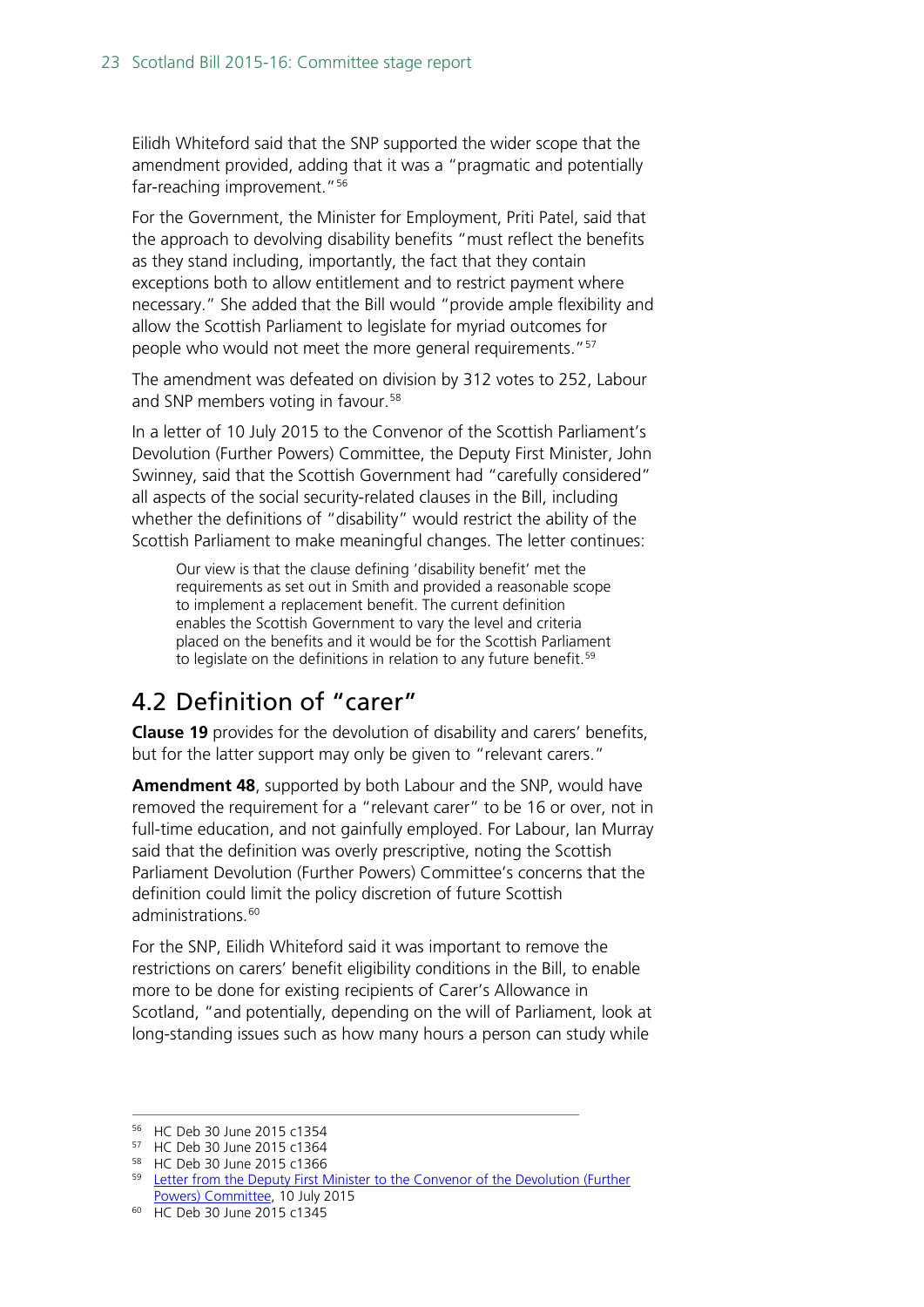being a carer, or how much of someone's earnings is counted in determining their eligibility."<sup>[61](#page-23-1)</sup>

Ms Patel said that, as with disability benefits, the Government's approach had been to describe the key features of the existing Carer's Allowance, but added that Clause 19

will not restrict the Scottish Parliament to following all the detailed features of that allowance. For example, it will not be restricted to making a benefit payment to only one carer in respect of each disabled person. Taken together with existing devolved powers in areas such as social care, the clause will ensure that the Scottish Parliament has powers to set out how support for carers is provided, including the rate at which it is paid and whether it is paid as a benefit or provided in some other way. $62$ 

The Minister said that it was a long-standing principle that the social security system did not normally support young people under 16, that it was necessary to limit support to those not "gainfully employed" because carers' benefits were intended to recognise the impact of caring on opportunities to work, and that people in full-time education were not normally supported by the benefits system but instead by educational grants and loans. She added, "The parameters of the definition of 'relevant carer' are appropriate and reflect long-standing principles about the purpose of carers' benefits."<sup>63</sup>

On division, the amendment was defeated by 314 votes to 258.<sup>[64](#page-23-4)</sup>

In his letter of 10 July 2015 to the Convenor of the Scottish Parliament's Devolution (Further Powers) Committee, the Deputy First Minister said that while the Scottish Government was now satisfied that the definition of "disability" in the Bill (see above) gave sufficient scope to vary the level and criteria for disability benefits,

This was not the case in relation to the clause on benefits for carers which imports DWP's very specific barriers to defining who is eligible for a benefit. Having reflected on this distinction, on this basis it appeared that greater benefit could be realised from focusing on broadening the definition of carers to avoid these clauses being unnecessarily restrictive and ensuring the scope of the powers that the Scottish Parliament can exercise is in line with the recommendations of the Smith Commission.<sup>[65](#page-23-5)</sup>

#### <span id="page-23-0"></span>4.3 Assistance with maternity, funeral and heating expenses

Amendment 115, tabled by the SNP<sup>[66](#page-23-6)</sup> and supported by Labour<sup>[67](#page-23-1)</sup>, would have enabled assistance in relation to maternity, funeral and

<span id="page-23-1"></span> <sup>61</sup> HC Deb 30 June 2015 c1354

<span id="page-23-2"></span><sup>62</sup> HC Deb 30 June 2015 cc1362-3

<span id="page-23-3"></span><sup>&</sup>lt;sup>63</sup> HC Deb 30 June 2015 cc1362. See also the <u>letter dated 26 August from the</u> Secretary of State for Scotland to the Convenor of the Devolution (Further Powers) [Committee,](http://www.scottish.parliament.uk/2015.08.27_Letter_from_S_of_S_following_25_June_meeting.pdf) which reiterates this position

<span id="page-23-4"></span><sup>64</sup> HC Deb 30 June 2015 c1370

<span id="page-23-5"></span><sup>&</sup>lt;sup>65</sup> Letter from the Deputy First Minister to the Convenor of the Devolution (Further [Powers\) Committee,](http://www.scottish.parliament.uk/S4_ScotlandBillCommittee/General%20Documents/2015.07.10_Letter_from_DFM_to_Convener.pdf) 10 July 2015

<span id="page-23-6"></span><sup>66</sup> HC Deb 30 June 2015 c1356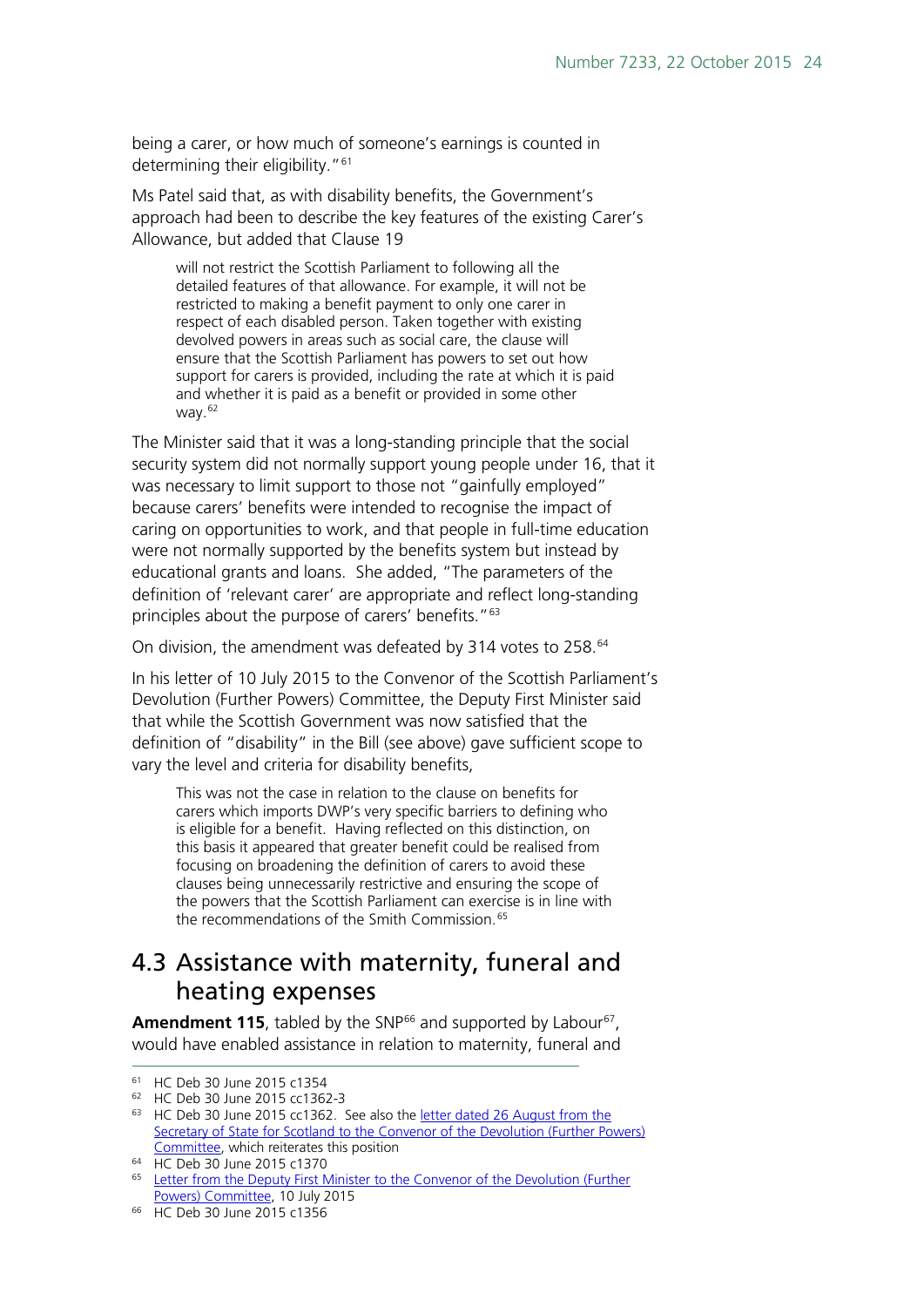heating expenses to be in a form other than cash. The Scottish Government had noted that Clause 20 of the Bill referred to financial assistance only, adding that it believed "this places limitations on the Scottish Parliament's proposed 'complete autonomy,' which are significant and unwelcome."<sup>[68](#page-24-1)</sup>

The amendment was not called.

#### <span id="page-24-0"></span>4.4 Discretionary Housing Payments (DHPs)

Several amendments were tabled to **Clause 22**.

Graham Allen tabled **Amendments 129 and 132**. Amendment 129 would have removed the requirement in the proposed Exception 6 for a claimant to be entitled to Housing Benefit in order to be able to receive a Discretionary Housing Payment (DHP).<sup>[69](#page-24-2)</sup> He explained Amendment 132 as follows:

Amendment 132 states, that, if someone suffers financial hardship from having a benefit reduced or suspended, they can receive the discretionary housing payment again – that is in exception 6 in clause 22…This potentially excludes people who have been sanctioned or had their benefits suspended due to perceived non-compliance with conditions attached to a reserved benefit and to accessing discretionary housing payments.<sup>[70](#page-24-3)</sup>

The [notes on amendments to the Bill](http://www.publications.parliament.uk/pa/bills/cbill/2015-2016/0003/amend/pbc033006m.pdf) elaborated:

The exception in the Bill could be problematic where claimants have had their housing benefit wrongly suspended. The amendment would allow the Scottish Parliament to provide discretionary housing payments in cases which might be regarded as arising from non-payability of a reserved benefit.<sup>[71](#page-24-4)</sup>

Dr Whiteford, speaking in support of **Amendment 116**, said that the proposed powers over DHPs in Clause 22 "fail to deliver the Smith Commission recommendations for autonomy because they are subject to various restrictions.["72](#page-24-5) The SNP amendment would have removed some of the restrictions, including those relating to sanctions, in relation to DHPs.

Labour's **Amendment 13** sought to "allow the provision of discretionary financial assistance in a reserved benefit."<sup>[73](#page-24-6)</sup>

Priti Patel, for the Government, responded:

The Government have made significant changes to the clauses on discretionary payments since they were first published in draft in January, having listened to the views of the Scottish Government, the Scottish Parliament and key stakeholders. The Bill now includes new top-up provisions in clause 21 and we have removed

 <sup>67</sup> HC Deb 30 June 2015 c1347

<span id="page-24-1"></span><sup>&</sup>lt;sup>68</sup> Scottish Government Response to the Interim Report from the Devolution (Further [Powers\) Committee on the Smith Commission and the UK Government's Proposals,](http://www.gov.scot/Resource/0047/00478767.pdf)  7 June 2015, p9

<span id="page-24-2"></span><sup>69</sup> HC Deb 30 June 2015 c1349

<span id="page-24-3"></span><sup>70</sup> HC Deb 30 June 2015 c1350

<span id="page-24-4"></span><sup>71</sup> [Amendments tabled to the Scotland Bill, 30 June 2015](http://www.publications.parliament.uk/pa/bills/cbill/2015-2016/0003/amend/pbc033006m.pdf)

<span id="page-24-5"></span><sup>72</sup> HC Deb 30 June 2015 c1356

<span id="page-24-6"></span><sup>73</sup> HC Deb 30 June 2015 c1347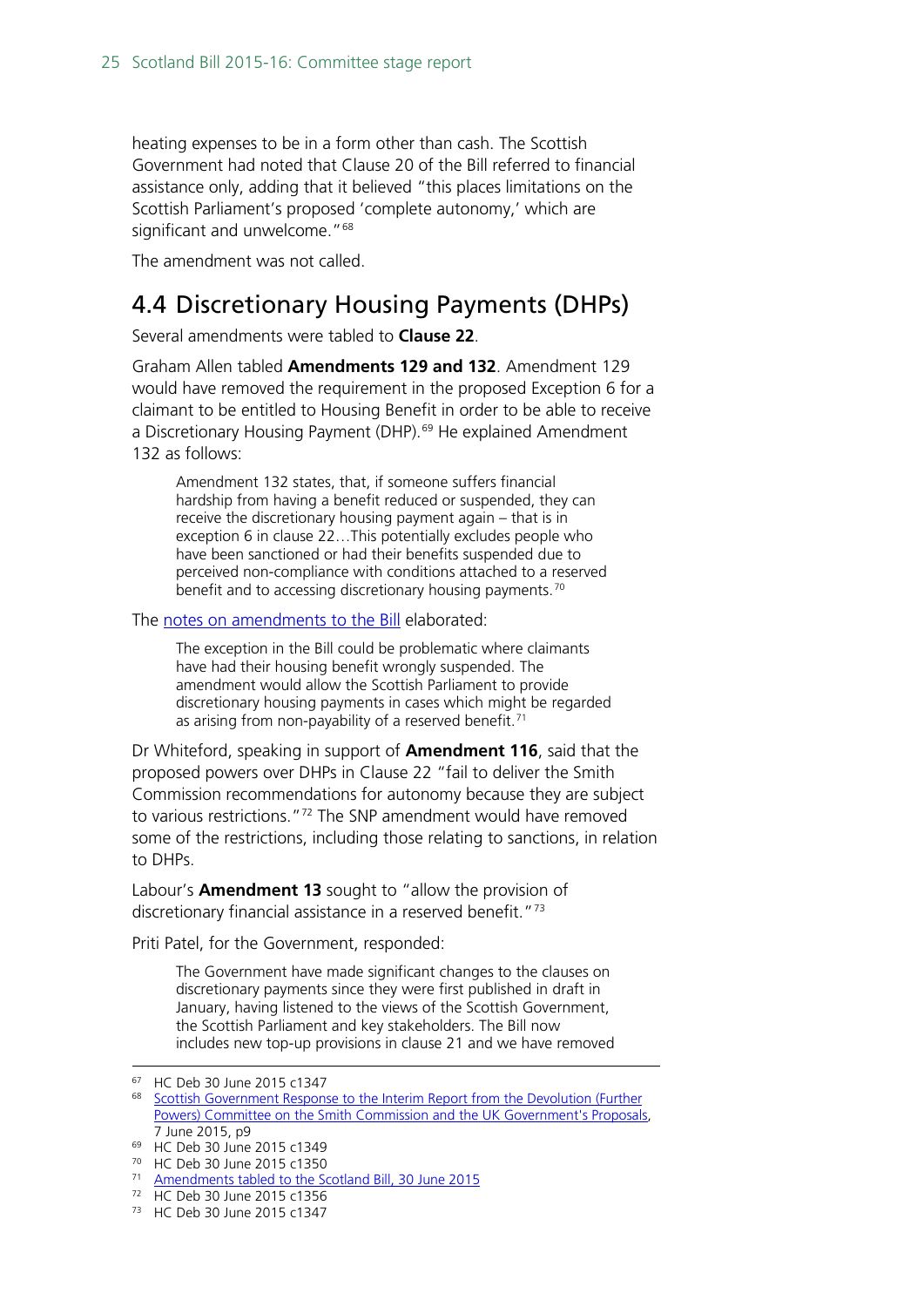some provisions on discretionary housing payments that people felt would unnecessarily constrain the powers being devolved. Together clauses 21 to 23 will give the Scottish Parliament significant powers to legislate for discretionary payments to people in Scotland, whether by topping up a reserved benefit or by providing assistance to meet short-term needs. The Scottish Government will be able to provide people with money additional to that provided by the UK Government.<sup>[74](#page-25-2)</sup>

None of these amendments was pressed to a vote.

#### <span id="page-25-0"></span>4.5 Discretionary payments and assistance

A number of amendments were tabled to **Clause 23**:

- **Amendment 8** (Labour and SNP) to leave out the requirement that discretionary payments/assistance can only be for short-term needs.
- Amendment 117 (SNP) to enable discretionary payments to be made to people subject to a benefit sanction.<sup>[75](#page-25-3)</sup>
- Amendment 111 (Labour and SNP) removing the requirement that provision of help to vulnerable groups to establish or maintain a settled home must be "occasional."[76](#page-25-4)
- **Amendment 131** (SNP with Labour support) creating an additional category eligible to receive discretionary payments – "families facing exceptional pressure."[77](#page-25-5)

Ms Patel said:

I assure the Committee that the clause will not limit the Scottish Parliament's existing competence and will not prevent the making of discretionary payments to people in families under exceptional pressure.[78](#page-25-6)

The four amendments were not called.

#### <span id="page-25-1"></span>4.6 Powers to create new benefits

**New Clause 31**, tabled by Labour and also signed by SNP Members, would have broadened the circumstances under which the Scottish Parliament could create new benefits. The same new clause was included in the Scottish Government's Alternative Clauses.

Speaking to the new clause, Ian Murray said that it was "arguably the most important amendment to this part of the Bill" which brought it more into line with what he believed the Smith agreement intended. He continued:

New clause 31 creates a new exception 9 in section F1 in part 2 of schedule 5 to the Scotland Act 1998—I know all Members will have read that and will know exactly what I am referring to which allows for the creation of any benefit not currently in existence, payable by or on behalf of a UK Minister of the Crown, or otherwise a reserved benefit. In essence, this would allow the

 <sup>74</sup> HC Deb 30 June 2015 c1364

<span id="page-25-3"></span><span id="page-25-2"></span><sup>75</sup> HC Deb 30 June 2015 c1356

<sup>76</sup> HC Deb 30 June 2015 c1347

<span id="page-25-6"></span><span id="page-25-5"></span><span id="page-25-4"></span><sup>77</sup> HC Deb 30 June 2015 cc1356-7

<sup>78</sup> HC Deb 30 June 2015 c1365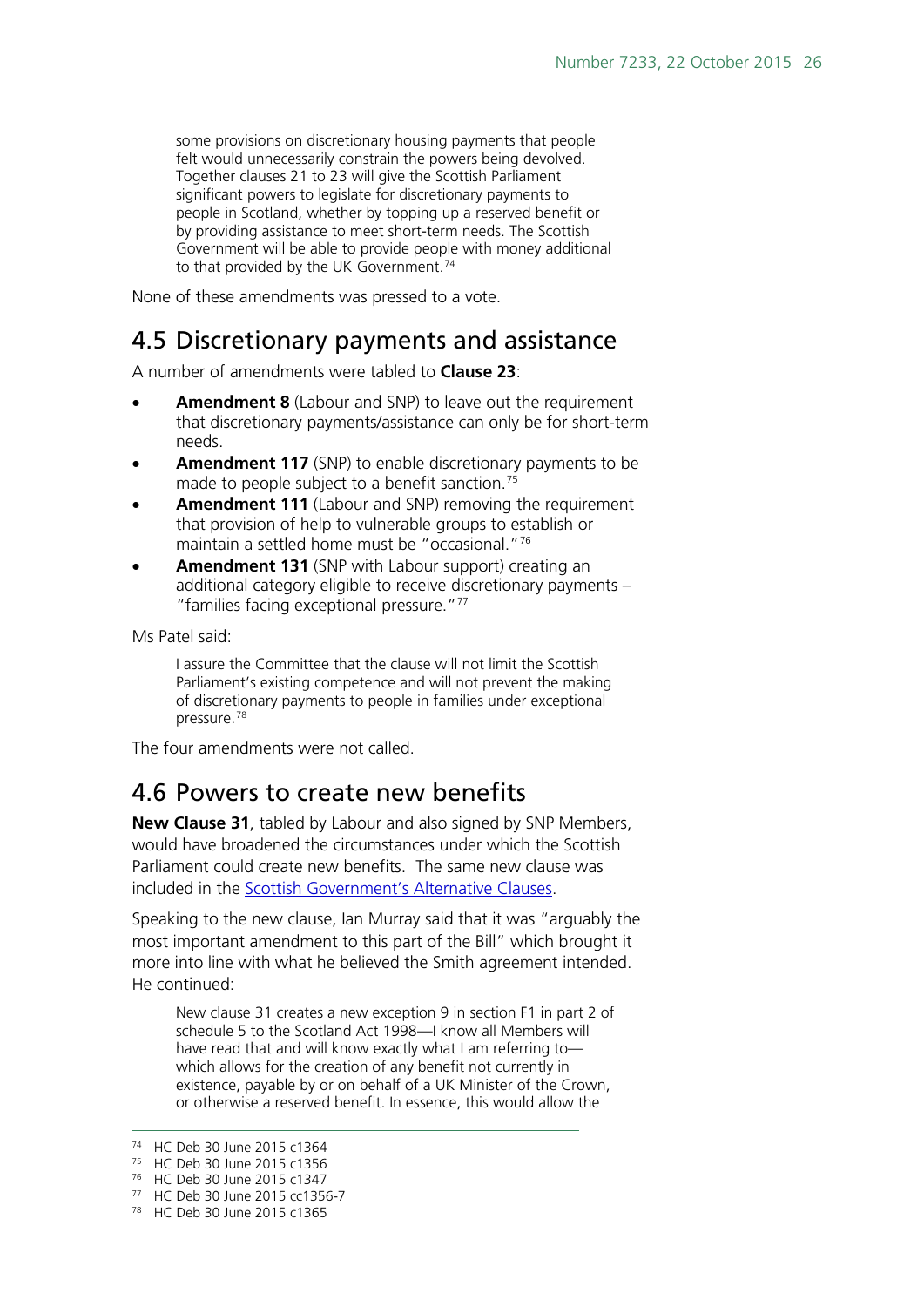Scottish Parliament to create any new benefit which is not in existence on the date on which this Act is passed. This, I believe, goes significantly further than what is currently in the Bill.

I will be grateful if the Minister responds specifically on why this, in his view, would not be desirable or practicable, because it ensures that the power to create new benefits in Scotland rests with the Scottish Parliament and therefore the Scottish people, and that it has the flexibility and autonomy to exercise this power free from unnecessary restraint, in keeping with the spirit and substance of the Smith agreement. Of course, there will have to be joint working between the Governments to ensure that it is deliverable, and that brings me to an important common theme that has run through these Committee debates so far: the need for both Governments to work much closer together in partnership for the benefit of Scotland. We cannot emphasise that enough. We must have a much more solid partnership working and relationship to make these provisions work.

Let me be absolutely clear on this point so that there is no ambiguity: I believe in the fundamental principle that the final say on the creation of new benefits, the type of benefit created, whom it is paid to, and how long and how often it is paid, should reside with the Scottish Parliament. That is my view, and that is the view of the Labour party across the UK.<sup>[79](#page-26-0)</sup>

The Minister for Employment, Priti Patel, said that the new clause would devolve further areas of responsibility to the Scottish Parliament beyond those agreed in the Smith Commission, and limit the ability of the UK Parliament to introduce new benefits or make changes to existing reserved benefits. She explained:

We believe that the Scottish Parliament can already create new benefits under either existing powers or those devolved by the Bill. The Smith commission was clear about which welfare powers were to be devolved to the Scottish Parliament, and the Bill delivers those powers in a way that allows that Parliament to replace the benefits and payments for which powers are being devolved.

On areas of devolved responsibility outside welfare, we believe that the Scottish Parliament has the powers to provide financial assistance to people in devolved areas—it currently does so in some areas already. We do not consider that the social security reservation prevents the Scottish Parliament from providing such financial assistance. The proposed new exception would give the Scottish Parliament competence to legislate to create new benefits in any area other than those where reserved powers existed on 28 May 2015—the date on which the Bill was introduced. That would flip the social security reservation on its head. As such, that would not provide a new power to create benefits in areas of devolved responsibility; rather, it would devolve further areas of responsibility to the Scottish Parliament, which is not what the Smith commission agreement called for.

<span id="page-26-0"></span>Undermining the social security reservation in that way would simply limit the freedom of the UK Parliament when introducing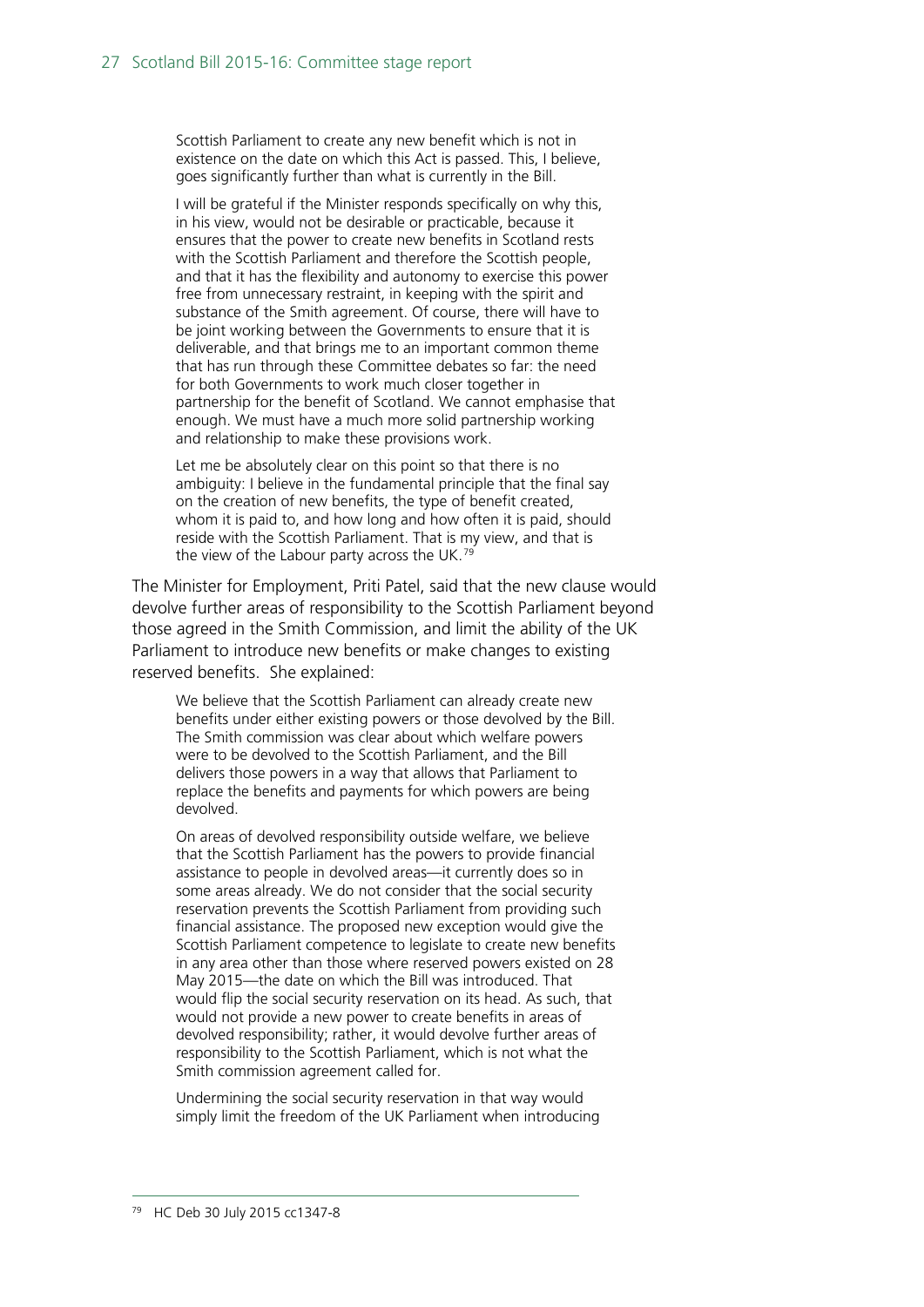new welfare benefits, or making changes to existing reserved benefits in the future.<sup>[80](#page-27-1)</sup>

On division, the new clause was defeated by 317 votes to 258.

In a letter of 26 August 2015 to the Convenor of the Scottish Parliament's Devolution (Further Powers) Committee, the Secretary of State for Scotland, David Mundell, elaborated on the Government's position:

There is no power in the Bill to create new benefits in areas of devolved responsibility because the UK Government believes the Scottish Parliament already has this power. By definition, if the area is one of devolved responsibility then the Scottish Parliament has full legislative competence to enact legislation in that area (as long as this does not also relate to a reserved matter) including the provision of new benefits should it wish to do so. However, as I indicated to the House of Commons at the Bill's Committee stage, my officials have continued to discuss this with officials from the Scottish Government.<sup>[81](#page-27-2)</sup>

#### <span id="page-27-0"></span>4.7 Universal Credit: Secretary of State's consent

**Clause 24** gives Scottish Ministers powers in relation to the housing element of Universal Credit, while **Clause 25** devolves powers in relation to UC payment arrangements. In both cases, before exercising regulation-making powers, Scottish Ministers must consult the Secretary of State on the practicability of implementing the proposed changes, and obtain his agreement on when the changes are to be implemented. There was extensive discussion at Second Reading about whether this effectively gave UK Ministers a power of veto over future changes.<sup>[82](#page-27-3)</sup>

Both the SNP and Labour tabled amendments to each clause to address this issue. SNP **Amendments 118 to Clause 24 and 119 to Clause 25** were also signed by the Labour Shadow Secretary of State Ian Murray. The amendments removed the requirement in each clause for Scottish Ministers to obtain the consent of the Secretary of State before exercising their powers.

Speaking to amendment 118, the SNP Spokesperson on Social Justice and Welfare, Eilidh Whiteford, noted comments by the Scottish Deputy First Minister, John Swinney, that what might appear to be "pretty innocuous requirements" to consult the Secretary of State and secure his or her agreement could translate into what was effectively a blocking power. She continued:

All sorts of excuses could be used to prevent something from happening. As the Deputy First Minister put it, if the Secretary of State has a "reasonable explanation" for why he is acting in such a way, that passes the test as it currently exists in clause 24. In practice, the Bill gives the UK Government the ability to veto

 <sup>80</sup> HC Deb 30 June 2015 cc1365-6

<span id="page-27-2"></span><span id="page-27-1"></span><sup>81</sup> Letter from the Secretary of State for Scotland to the Convenor of the Devolution [\(Further Powers\) Committee,](http://www.scottish.parliament.uk/2015.08.27_Letter_from_S_of_S_following_25_June_meeting.pdf) 26 August 2015

<span id="page-27-3"></span><sup>82</sup> See HC Deb 8 June 2015 c921; cc925-6; c948; cc1011-2. See also section 4.3 of Commons Library briefing CBP 07207, [Scotland Bill: Welfare & Employment Support](http://researchbriefings.parliament.uk/ResearchBriefing/Summary/CBP-7207)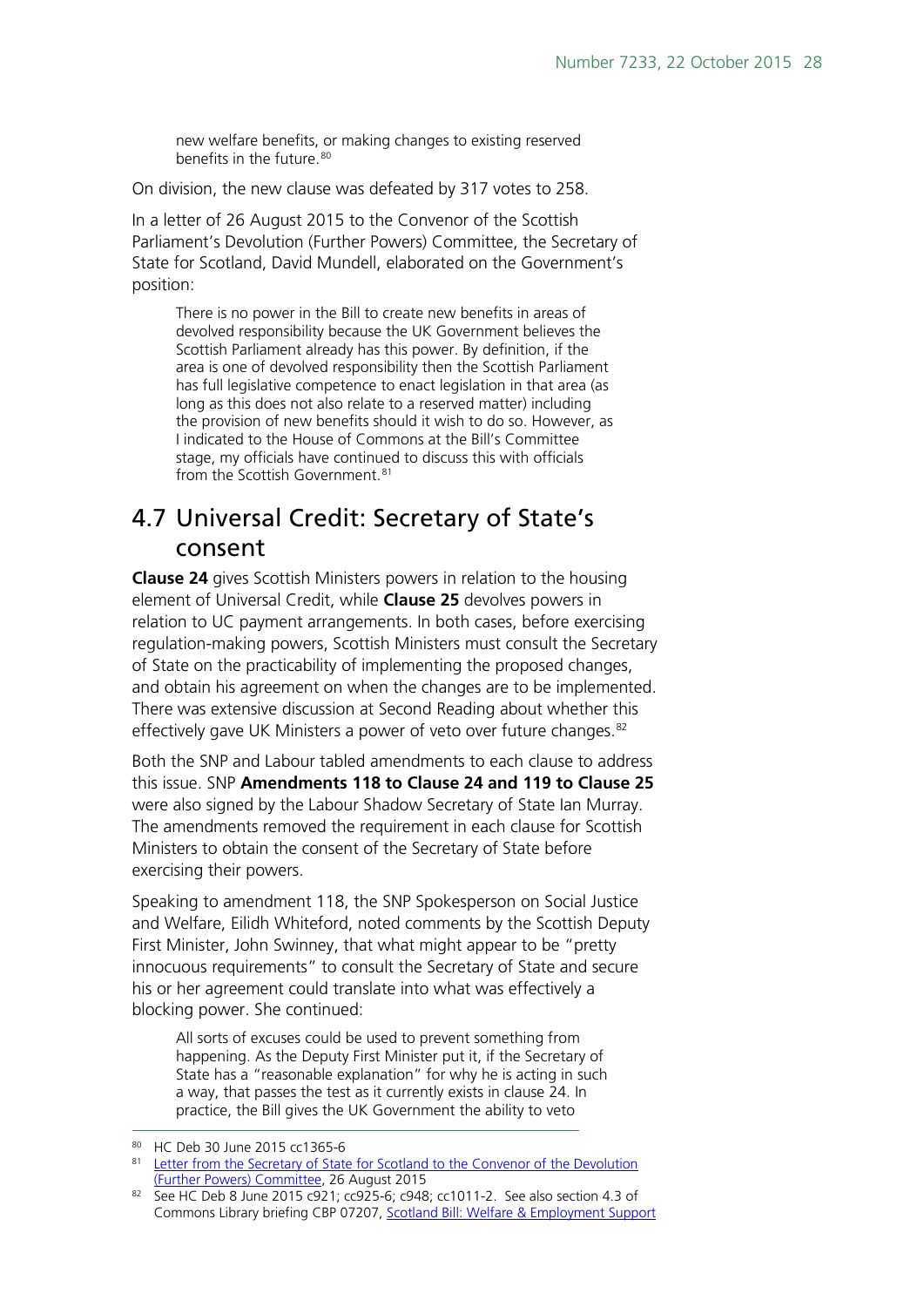decisions made by the Scottish Government and Scottish Parliament. This is not a hypothetical scenario. The Deputy First Minister has pointed out how he spent two years trying to make progress on the block grant adjustment, and was stalled and delayed with more analysis at every turn by the UK Government.<sup>[83](#page-28-0)</sup>

Responding to comments by Ministers that disputes about whether the Secretary of State was "unreasonably withholding consent" would ultimately be for the courts to decide, Dr Whiteford said "I put it to the Committee that if the Scottish Parliament has to go to court to enforce the powers devolved in the Bill, it is not worth the paper it is written on."[84](#page-28-1)

The SNP's Tommy Sheppard commented:

I know he [the Secretary of State for Scotland] will deny that it is a veto, but everyone else who has looked at the provisions thinks it is a veto, including most third sector organisations in Scotland. It will allow the Secretary of State to object to regulations that the Scottish Parliament might introduce to improve the welfare system in Scotland. How can it be right that a power is devolved yet not devolved, and that the Secretary of State will retain authority to govern such decisions? In an earlier stage of the debates on the Bill, one Conservative Member said that we should all trust each other and that life would be an awful lot better. Could the Secretary of State not find it in his heart to trust the Scottish Government to make regulations? After all, there are fairly closely defined parameters for those regulations, so why on earth burden everyone with the requirement that the Scottish Government have to seek the Secretary of State's consent? It is absolutely ridiculous.

If there is one way in which Secretary of State could indicate that he is listening to Scotland, it is by saying, "Fair enough—if the Scottish Government take a decision, we will let them get on with it, because we have transferred authority. We do not have to keep looking over their shoulder and checking their homework." I hope that he will take that on board.<sup>[85](#page-28-2)</sup>

Mr Murray noted the Deputy First Minister's comments that "pretty innocuous requirements" could potentially be used as a blocking power, and sought clarification from the Government about its intentions:

What does the UK Government seek to do with these provisions? I do not believe that the current provision is intended as a veto, but it could be more clearly worded to remove any ambiguity.

As I said on Second Reading, the Government have an opportunity to clear up any ambiguity, and if they are intent on saying that there is no effective veto in the Bill, they should remove that ambiguity once and for all. [Labour] Amendments 5, 6 and 7 seek to allay the concerns of the Deputy First Minister and the charitable organisations that have been mentioned, by clarifying that Scottish Ministers need only "consult" the Secretary of State about the timing and—crucially—the delivery mechanisms of any new regulations.<sup>[86](#page-28-3)</sup>

<span id="page-28-0"></span> <sup>83</sup> HC Deb 30 June 2015 c1380

<span id="page-28-2"></span><span id="page-28-1"></span><sup>84</sup> HC Deb 30 June 2015 c1382

<sup>85</sup> HC Deb 30 June 2015 c1401

<span id="page-28-3"></span><sup>86</sup> HC Deb 30 June 2015 c1403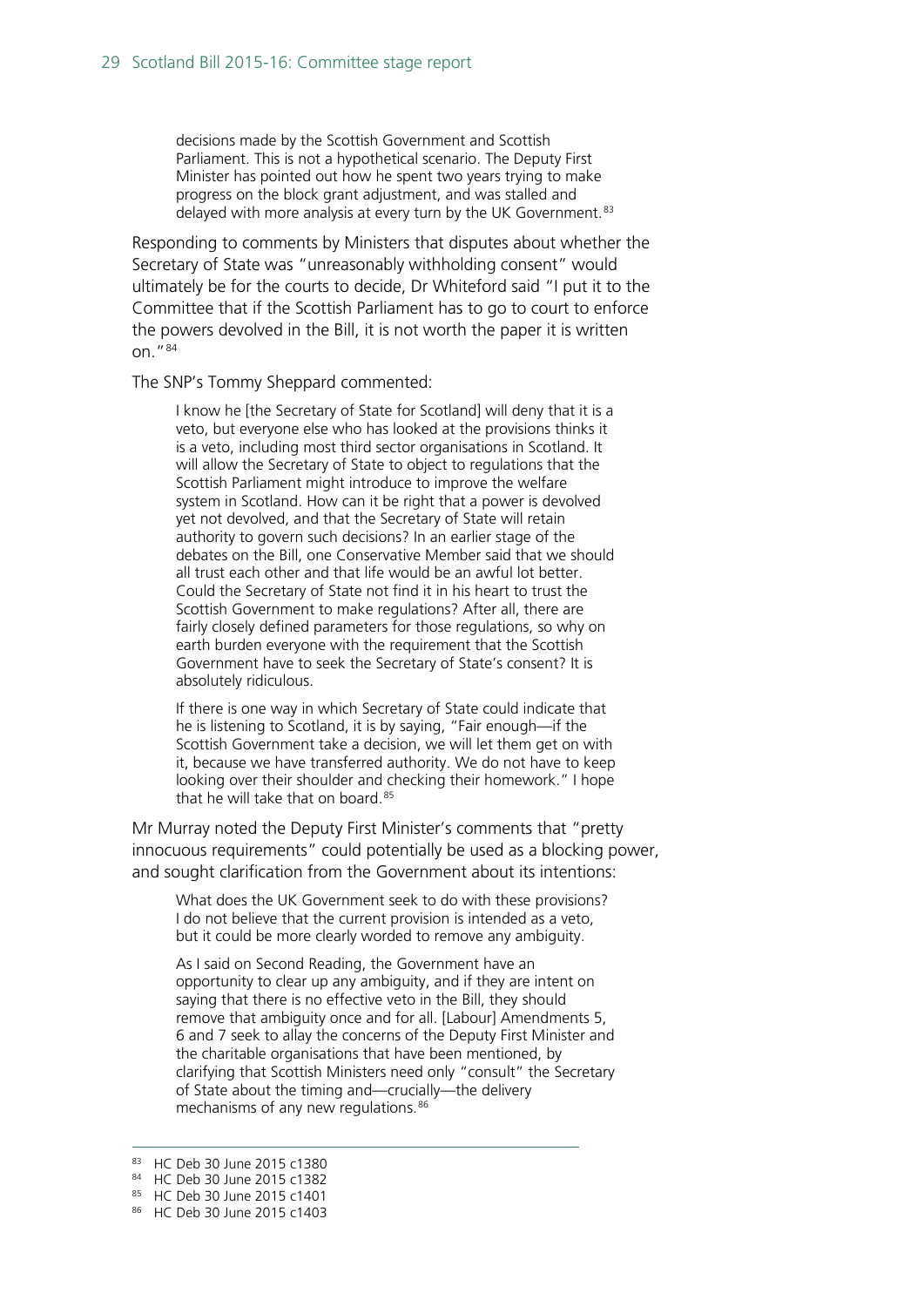Asked by the SNP's Neil Gray whether he would accept any of the amendments tabled by his party and Labour on this matter, the Secretary of State replied:

**David Mundell**: I will repeat what I said earlier: I have agreed a programme of work to be undertaken before Report, with a view to producing a Bill that reflects the Smith commission, the concerns of stakeholders and the views of the Scottish Parliament. I will reflect on the amendments and the case that has been made for them.

I am listening to what has been said about clause 25(3)(b), which is a sensible consultation requirement about timing, not policy. Good governance in Scotland will require that decisions taken by the Scottish Government about new powers can be implemented in a timeous way. That is what it is about—respect in a shared space and working together on welfare.

**Ian Murray:** Could the Secretary of State give a practical example of a policy that the Scottish Government may introduce whose delivery mechanism comes through the Department for Work and Pensions, so that we can be clear and trust that what he is saying is correct and that there is no veto?

**David Mundell:** I do not yet know what proposals the Scottish Government will make. I have made it clear that I would like to know what they will be, because we have heard significant criticisms of UK Government policy. That is, of course, legitimate in this Parliament and, indeed, the Scottish Parliament, but we need to know the detail. The joint ministerial group on welfare wants to understand where the Scottish Government want to go with specific programmes, so that we can help and facilitate the transitional arrangements and deliver what they want to do.<sup>[87](#page-29-1)</sup>

Dr Whiteford was not convinced by Mr Mundell's assurances:

I listened very carefully to the Secretary of State's conclusion to the debate. I fully accept that there are constructive relationships through the joint ministerial working group and many other parts of the Scottish and UK Governments, but when there are genuine differences of opinion and of ideological direction as well as different policies and different circumstances, we need the mechanisms and the legislation that enables us to deal with them effectively. That is what we still do not see on the face of the Bill.[88](#page-29-2)

Amendment 118 was put to the vote. It was defeated by 313 votes to 261.

#### <span id="page-29-0"></span>4.8 Employment support

**Clause 26** gives Scottish Ministers the legislative competence to create their own employment schemes for:

- Disabled people
- People claiming reserved benefits who are at risk of long-term unemployment to enable them to choose, find and keep employment for at least a year.

<span id="page-29-1"></span><sup>87</sup> HC Deb 30 June 2015 cc1410-1

<span id="page-29-2"></span><sup>88</sup> HC Deb 30 June 2015 c1413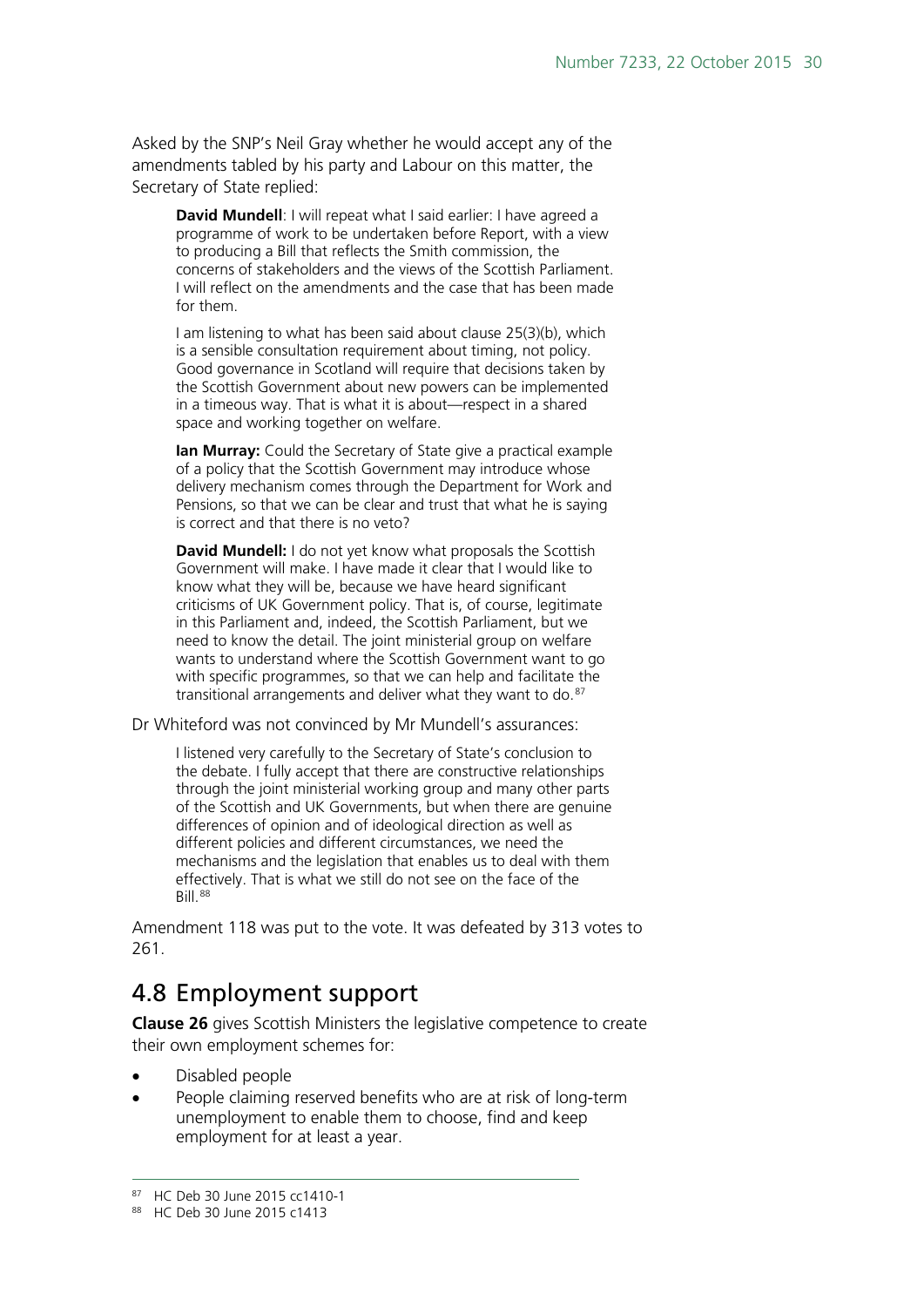The clause only allows for the devolution of programmes for the longterm unemployed and schemes to help disabled people into work that would last for a minimum of a year. As it stands, both Scottish and UK Ministers would have powers to provide support to claimants, and it is not clear for all schemes, groups or categories who will provide this support.

Both the SNP and Labour tabled amendments to the clause. SNP **Amendments 120, 121 and 122** would make provision for the Scottish Parliament to have power to legislate on all arrangements for employment support programmes. These were also signed by Ian Murray. Labour tabled **Amendments 9, 10, 113 and 114**. The latter would provide for the devolution of the Access to Work scheme.

For the SNP, Hannah Bardell stated that the clause contains limitations which mean it does not deliver what was set out in the Smith Commission Report. She went on to say that it was "vital that the employment powers give Scotland the power to give Scottish solutions to Scottish challenges." The SNP also argued that the Scottish Parliament should have all powers "over support for unemployed people through the employment programmes currently contracted by the Department for Work and Pensions."[89](#page-30-0) 

On Access to Work, she added that the spend on the scheme was "disproportionately" low in Scotland and it should be devolved to allow the Scottish Government to "promote a more equitable share of spend in Scotland and to get more disabled people into sustained employment." [90](#page-30-1)

For Labour, Mr Murray said that Amendment 9 emphasised that employment support programmes in Scotland should be developed in conjunction with local authorities. He went on to say that Labour would support SNP Amendments 120, 121 and 122 provided new employment schemes are developed and run in conjunction with local authorities. Labour also supported the prospect of devolving Access to Work in Scotland.<sup>[91](#page-30-2)</sup>

In closing the discussion on the amendments, the Minister, Priti Patel, said that they went beyond the remit set out by the Smith Commission. This, she said, proposed that the Government devolve all powers specifically related to contracted employment programmes. She went on to say there were key reasons why the amendments would not work:

there would be no clear demarcation of responsibilities between the Scottish and UK Governments around the provision of employment support. The UK Government would retain the Executive competence under existing legislation and could continue to operate employment programmes and Jobcentre Plus. This would create a confusing, disjointed and misaligned

<span id="page-30-0"></span><sup>89</sup> [HC Deb 30 June 2015 c1420-1421](http://www.publications.parliament.uk/pa/cm201516/cmhansrd/chan25.pdf)

<sup>90</sup> [HC Deb 30 June 2015 c1423](http://www.publications.parliament.uk/pa/cm201516/cmhansrd/chan25.pdf)

<span id="page-30-2"></span><span id="page-30-1"></span><sup>91</sup> [HC Deb 30 June 2015 c1426-27](http://www.publications.parliament.uk/pa/cm201516/cmhansrd/chan25.pdf)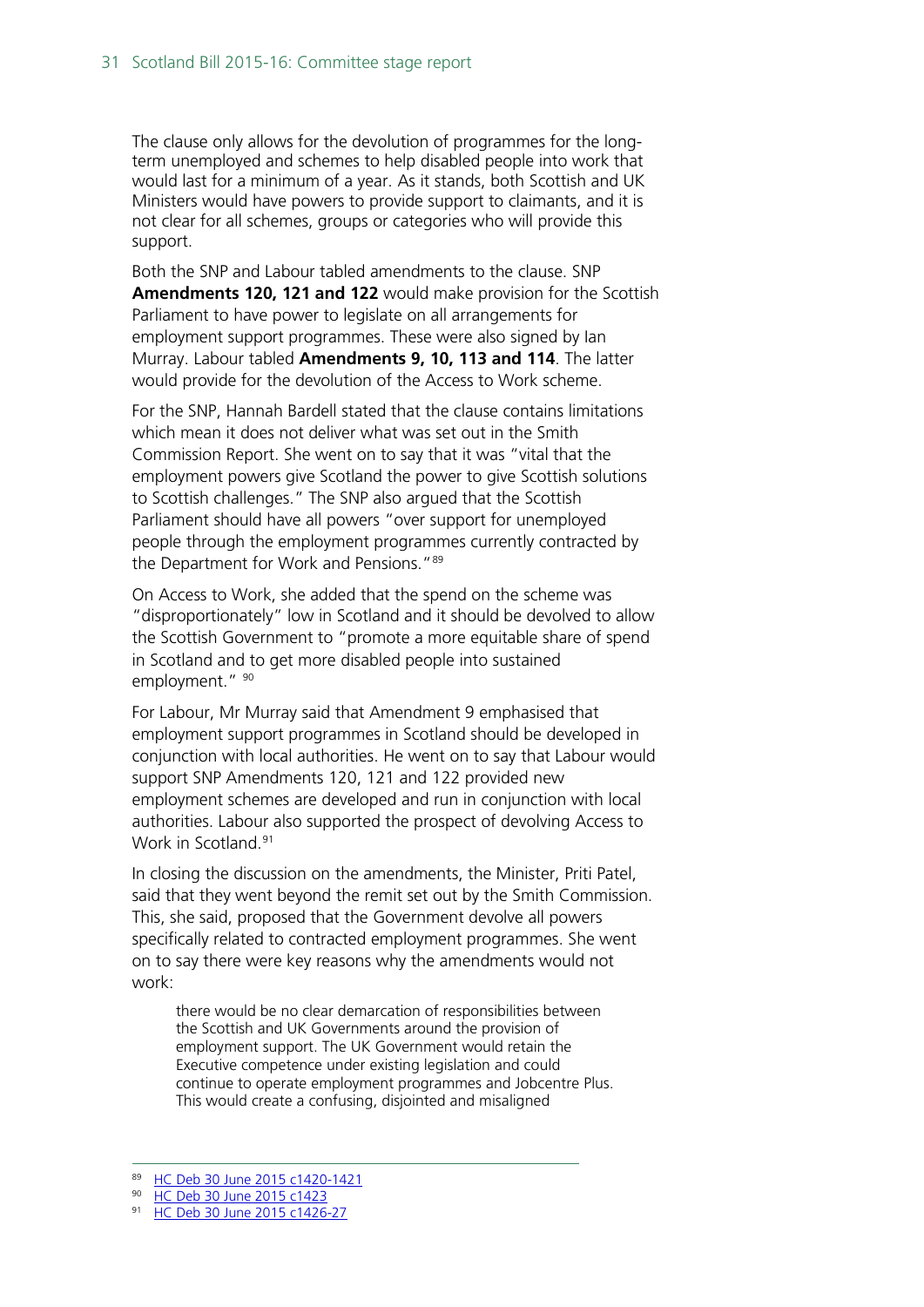landscape of support that could hinder employment support as much as it helps move people back to work. [92](#page-31-1)

The Minister added that Clause 26 manages this risk by creating clear lines of accountability "between those claimants for whom Scottish Ministers can create employment programmes and those who will continue to be supported through the Jobcentre Plus structure."<sup>[93](#page-31-2)</sup>

On Access to Work, she added:<sup>[94](#page-31-3)</sup>

we have not sought unreasonably to limit the legislative competence of the Scottish Parliament. Non-repayable awards such as those provided through the Access to Work scheme are already covered in clause 26. As such, the Scottish Government can choose to introduce a similar form of support for disabled people additional to that provided by the Access to Work programme, should they wish to do so. Given that Access to Work is an integral element of the support we offer, let me be clear that this Government intend to continue the Access to Work provision in Scotland and will retain the associated funding.

Only Amendment 120 was called and on division, it was defeated by 316 votes to 260.

## <span id="page-31-0"></span>4.9 Full devolution of Housing Benefit

Labour's **New Clause 28** proposed the full devolution of Housing Benefit to the Scottish Parliament. Ian Murray said the new clause had "attracted significant support from across the third sector" and referred to "compelling reasons" for devolving Housing Benefit:

Most aspects of housing policy, specifically those relating to social housing, are already devolved to Scotland, including—most recently—discretionary housing payments. Social housing and housing benefit are inextricably linked: it therefore does not make sense for a devolved legislature to have control over one and not the other. That view is shared by the Institute for Public Policy Research. Devolving housing benefit to Scotland would allow for a more holistic approach to housing policy in Scotland, affording the Scottish Parliament and, crucially, local authorities far greater autonomy to tailor delivery to suit local and regional needs and circumstances. It would also transfer to the Scottish Parliament significant new resources with which to deal with the ongoing crisis in social housing.

[…]

Devolving housing benefit to Scotland would afford the Scottish Parliament substantial additional funds to address the shortfall. It would unlock up to £1.8 billion of resources, the largest spend on a single benefit in Scotland after the old age state pension. That could, over time, be invested in the provision of new housing stock in Scotland. I appreciate that that cannot happen overnight, because there would have to be some mechanism to allow the fund to be accessed—potentially through prudential borrowing, which local authorities could use to reduce housing benefit and build more houses. That would not only serve to alleviate the

<sup>92</sup> [HC Deb 30 June 2015 c1430](http://www.publications.parliament.uk/pa/cm201516/cmhansrd/chan25.pdf)

<span id="page-31-2"></span><span id="page-31-1"></span><sup>93</sup> [HC Deb 30 June 2015 c1430](http://www.publications.parliament.uk/pa/cm201516/cmhansrd/chan25.pdf)

<span id="page-31-3"></span>[HC Deb 30 June 2015 c1431-32](http://www.publications.parliament.uk/pa/cm201516/cmhansrd/chan25.pdf)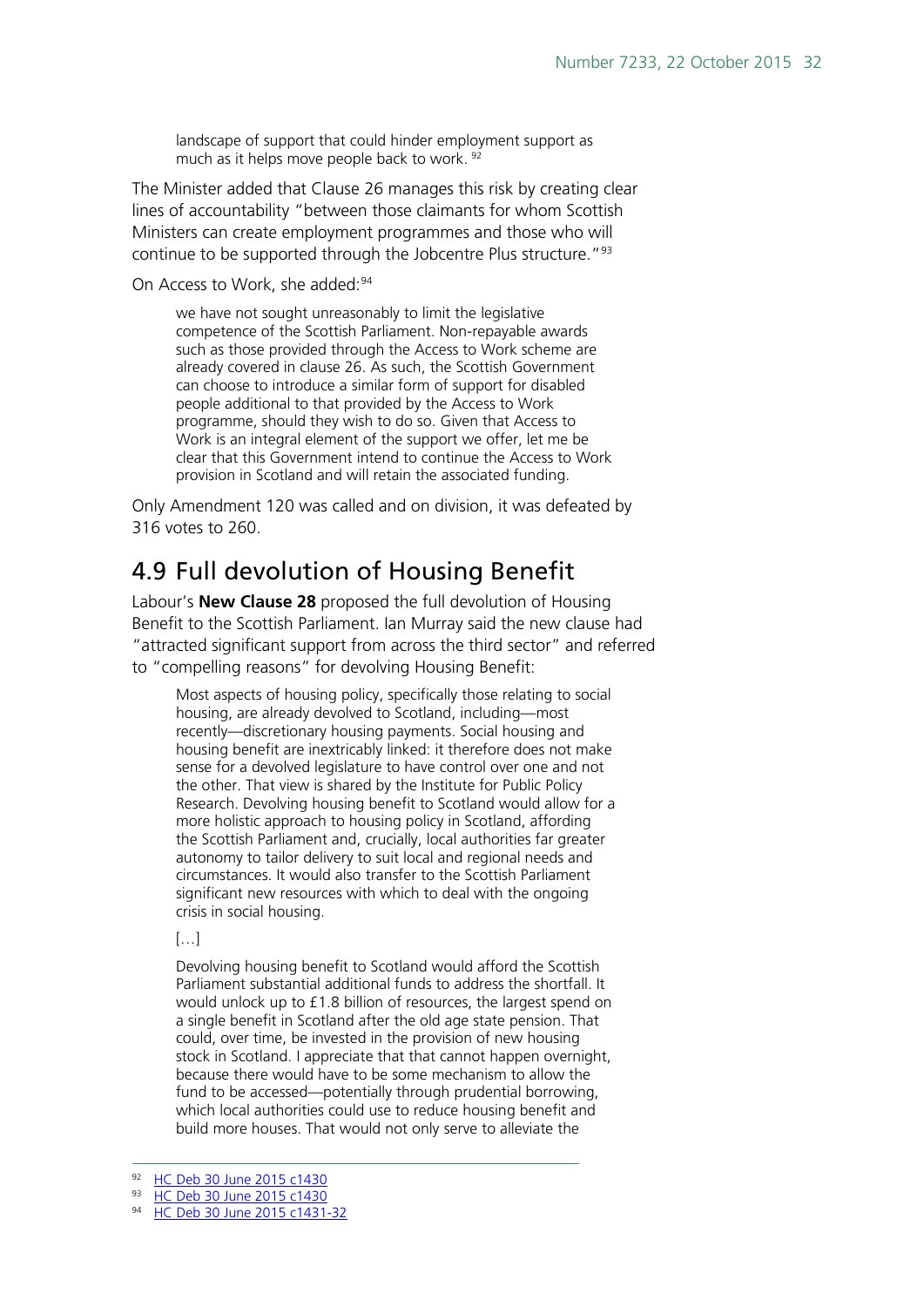pressure on social housing, but create jobs and help to depress housing costs across the private rented sector.<sup>[95](#page-32-2)</sup>

David Mundell, responding for the Government, said that the Scottish Government already had competence "to work with all housing sectors in Scotland to support and encourage new builds." He went on:

As regards funding, hon. Members will no doubt realise that housing benefit is paid to claimants for the express purpose of meeting an individual's housing costs when the eligibility rules are met. Because it covers rent at a specific point in time, there would be no margin from which to create a house building investment fund from housing benefit.

However, we have already heard how the powers in the Bill will give Scottish Ministers flexibility over housing costs within universal credit. That flexibility could be used to reduce housing costs for renters, and if Scottish Ministers wished to spend in other areas in order to generate funding, they could do so. There is no need for housing benefit to be devolved to allow for that. Establishing such a fund would also require appropriate powers to be put in place.<sup>[96](#page-32-3)</sup>

New Clause 28 was pressed to a vote; it was defeated by 317 votes to 259.[97](#page-32-4)

#### <span id="page-32-0"></span>4.10 Devolution of National Insurance

The SNP tabled **New Clause 39**, to devolve National Insurance to the Scottish Parliament, and **New Clause 40**, to devolve employers' National Insurance contributions.

Ian Murray said that his party disagreed with the fundamental principle underpinning the new clauses and that it was perhaps the only major difference between the parties on the welfare provisions in the Bill. He explained:

As the party of devolution, we believe in a strong Scottish Parliament within the UK. We passionately believe that it is in the best interests of all Scots and the rest of the United Kingdom that there should be a pooling and sharing of resources, redistributing wealth from the haves to the have-nots.<sup>[98](#page-32-5)</sup>

Mr Murray set out his party's reasons for opposing National Insurance in greater detail later in the debate.<sup>[99](#page-32-6)</sup>

On division, New Clause 39 was defeated by 515 votes to 58.[100](#page-32-7)

#### <span id="page-32-1"></span>4.11 New clauses devolving further areas of welfare

Employment support programmes

<span id="page-32-2"></span> <sup>95</sup> HC Deb 30 June 2015 cc1404-5

<span id="page-32-3"></span><sup>96</sup> HC Deb 30 June 2015 cc1411-12

<span id="page-32-4"></span><sup>97</sup> HC Deb 30 June 2015 c1437

<span id="page-32-5"></span><sup>98</sup> HC Deb 30 June 2015 c1341

<span id="page-32-7"></span><span id="page-32-6"></span><sup>99</sup> HC Deb 30 June 2015 cc1407-8

<sup>100</sup> HC Deb 30 June 2015 c1446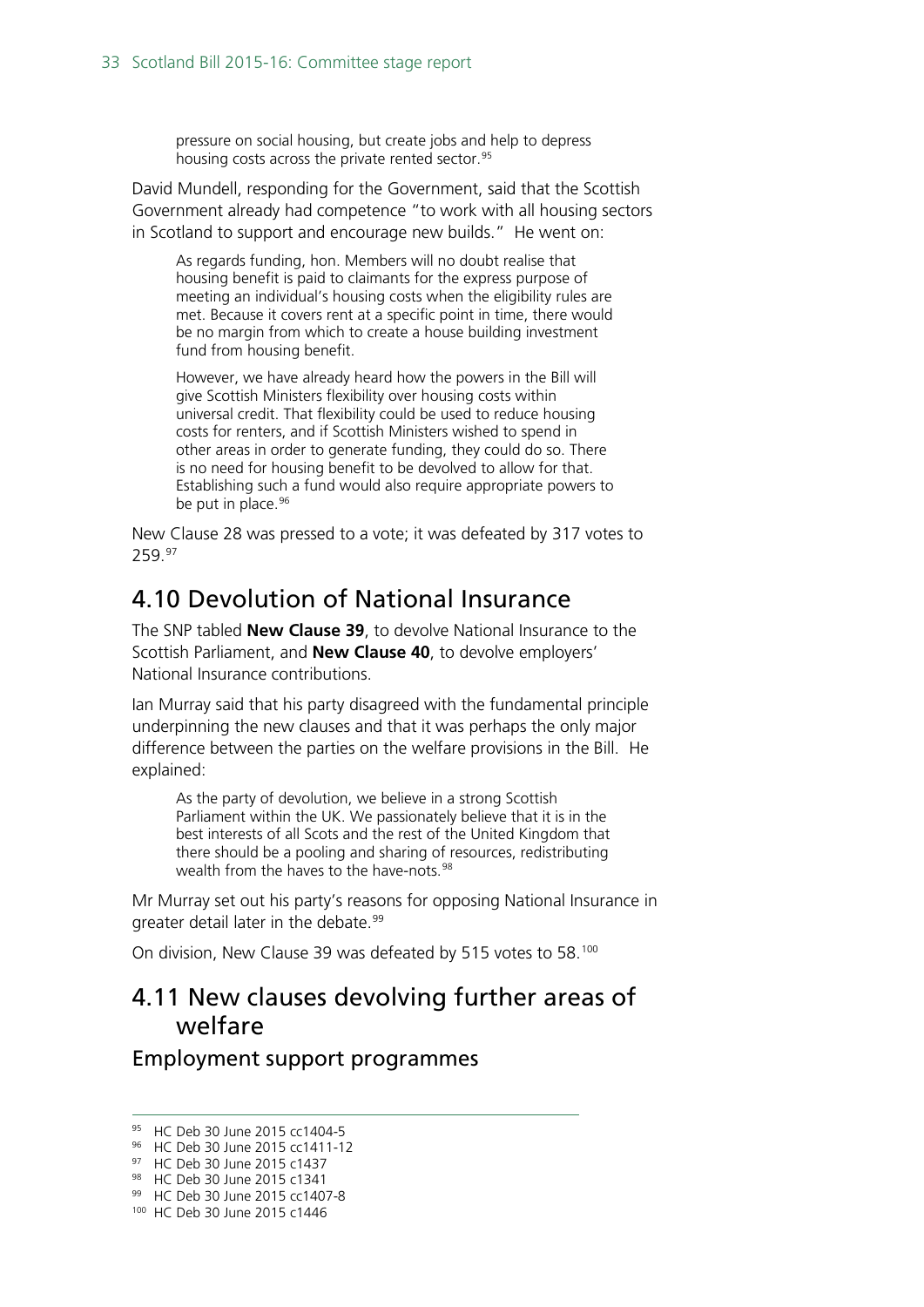The SNP tabled **New Clause 43** to devolve employment support programmes to the Scottish Parliament.

For the SNP, Hannah Bardell said that Scotland needs a "streamlined system that looks holistically at how we support people back to work and what kind of employment they are offered, rather than the random approach that seems to take place much of the time at present."<sup>[101](#page-33-0)</sup>

The new clause was not called.

#### Working-age benefits, further flexibilities Universal Credit, and benefits relating to children

The SNP tabled three New Clauses to devolve further areas of welfare, beyond those agreed by the Smith Commission:<sup>102</sup>

- **New Clause 44** to devolve working-age benefits
- **New Clause 45** to give the Scottish Parliament further flexibility to make changes to Universal Credit<sup>[103](#page-33-2)</sup>
- **New Clause 46** to devolve benefits relating to children (Child Benefit and Guardian's Allowance)

These had been identified as "priority areas for further devolution of powers" in the Scottish Government's paper **Beyond Smith – Scottish** [Government proposals for more powers for the Scottish Parliament,](http://www.gov.scot/Topics/constitution/publications/morepowersproposals) published on 15 June 2015.

The new clauses were not called.

#### Childcare element of Universal Credit

Labour tabled **New Clause 53** to devolve to the Scottish Government responsibility for the childcare element of Universal Credit. Speaking to the amendment, Ian Murray said that the childcare element was "closely linked to the provision of employment support programmes, and devolving it would increase the capacity of the Scottish Parliament and local authorities to help parents obtain and remain in employment by assisting them with the rapidly escalating cost of childcare."<sup>[104](#page-33-3)</sup>

The new clause was not called.

#### Full devolution of social security

The Conservative Member Sir Edward Leigh tabled **New Clause 55** providing for the full devolution of social security to Scotland, as a "probing amendment" to elicit the thoughts of the Government Front Bench on complex matters concerning the devolution of welfare powers. Sir Edward explained:

I shall start by making a controversial statement. I believe that, by dribbling out powers—that is not my own phrase, but one given to me by one of my Scottish friends; I still have one or two left we are giving the Scottish National party a crowbar with which to

<span id="page-33-0"></span> <sup>101</sup> [HC Deb 30 June 2015 c1420](http://www.publications.parliament.uk/pa/cm201516/cmhansrd/chan25.pdf)

<span id="page-33-2"></span><span id="page-33-1"></span><sup>102</sup> HC Deb 30 June 2015 c1377

<sup>103</sup> HC Deb 30 June 2015 c1396; 1399

<span id="page-33-3"></span><sup>104</sup> HC Deb 30 June 2015 c1406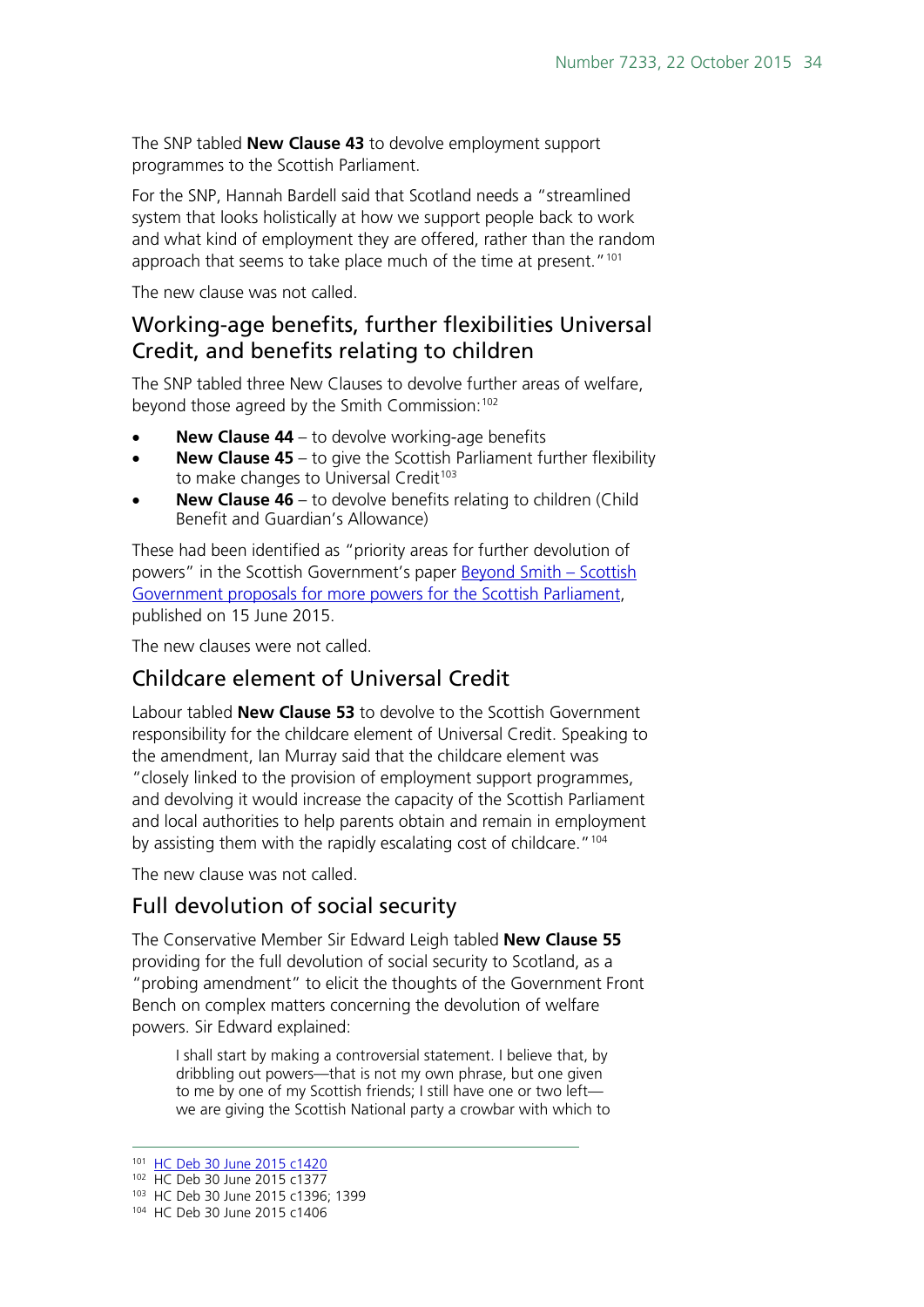blast the Union apart. This Parliament is giving the SNP just enough purchase on that crowbar by giving it just enough powers to feed a sense of grievance. If we were to give the Scottish Parliament full responsibility for social security, it would be difficult for it to feed on that grievance. It would have to be a responsible Parliament and take responsible decisions, and I am confident that it would do so.[105](#page-34-0)

Sir Edward argued that full devolution of social security, including pensions, combined with a need-based formula to replace the Barnett formula and full fiscal autonomy, would be a "better route to maintaining the Union" than the provisions in the Bill. He added:

Of course, I welcome the Government's move to expand Scotland's control over its own benefits, as we all do. The debate now is about how much we should do it. I want to ask Ministers why we are not devolving the job lot of it. How can anyone effectively half-run welfare? It comes as a package. Is that not the point of universal credit? In fact, universal credit cannot stand alone, so we cannot start dribbling out powers and keep universal credit. I think we are making a mistake, but the point is arguable so the Minister might be able to knock down my arguments. I make them with a sense of humility.<sup>[106](#page-34-1)</sup>

On the argument that maintaining uniformity of benefits supported a "common social citizenship," Sir Edward it was not clear why it was so important to maintain a common social citizenship for welfare, when differences in other spheres already existed, eg on tuition fees and prescription charges. Responding to the claims that the complexity and interconnectedness of the social security system meant that devolving it would be virtually impossible or unachievable, He said that, if anything, this bolstered the case for devolving Universal Credit fully, adding "is it not possible that Scotland, in charge of social security for more than 5 million people, might innovate in its system—simplify it or even provide models for the rest of the United Kingdom?"[107](#page-34-2)

Sir Edward concluded:

I fear we are trying to counter nationalism with fear and fudge, and that never works; we will counter nationalism only with hope and aspiration. In the United Kingdom as a whole, 70% of people support benefit reform. Universal credit, which I support, will make a difference, but given the overwhelming importance of welfare in a modern parliamentary system, no self-respecting Parliament worth the name cannot take full accountability for welfare payments. I hope and expect that the Scottish Parliament will keep universal credit if given the chance, but that should be a matter for it to decide. It is in that spirit that I move my new clause.[108](#page-34-3)

The SNP Member Ian Blackford praised Sir Edward for his "thoughtful and intelligent remarks on the future of Scotland" on this and other occasions, and while recognising his motivation was the preservation of

<span id="page-34-0"></span> <sup>105</sup> HC Deb 30 June 2015 c1389

<span id="page-34-2"></span><span id="page-34-1"></span><sup>106</sup> HC Deb 30 June 2015 c1392 <sup>107</sup> HC Deb 30 June 2015 c1392

<span id="page-34-3"></span><sup>108</sup> HC Deb 30 June 2015 c1393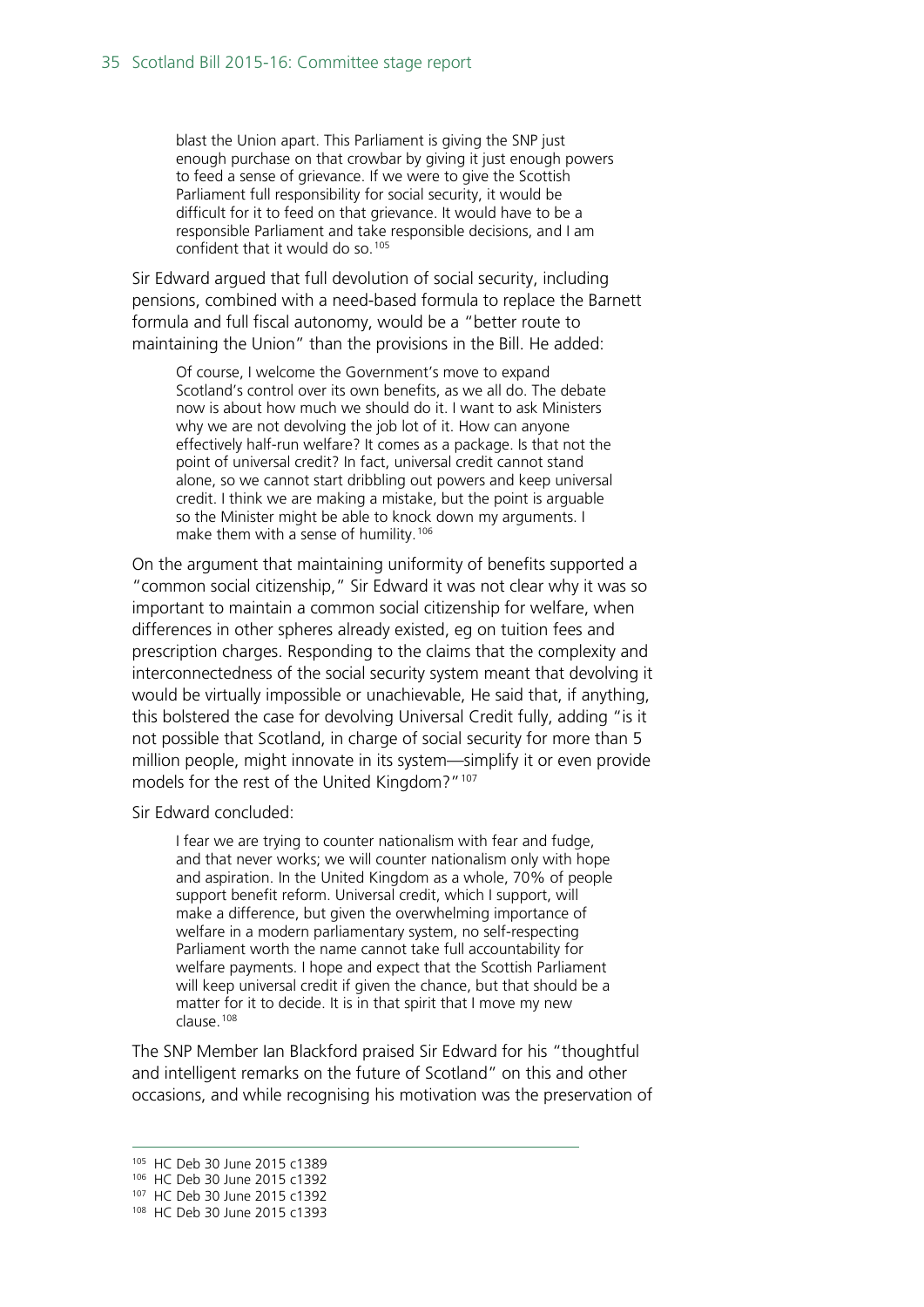the Union said that he respected the position he had taken "and the clear thought that has gone into the contributions he has made."<sup>[109](#page-35-0)</sup>

Labour was however opposed to the full devolution of social security in New Clause 55 (and to the SNP's proposals for devolution of National Insurance (New Clauses 39 and 40), working-age benefits (New Clause 44) and benefits relating to children (New Clause 46)). Mr Murray said that these proposals had one thing in common:

New clause 55 would end the UK-wide welfare state, and we do not wish to see an end to it—that will not come as a surprise to the House. We completely reject anything that would end the UKwide welfare state. In the context of keeping the UK-wide welfare state together, it would not be desirable to devolve to the Scottish Parliament powers that the Smith agreement stipulated should remain reserved—for example, around Jobcentre Plus, national insurance contributions and child benefit.<sup>[110](#page-35-1)</sup>

For the Government, Mr Mundell argued that New Clause 55 went further than the SNP proposals:

It is a fact that no Scottish MP has tabled an amendment to devolve UK pensions, and that speaks volumes. It tells us that even the supporters of independence accept that there are parts of welfare where it makes sense to share resources and risk with the rest of the UK. It is clear that pensions are safer and more affordable if we work with everyone else in the UK and that it would be wrong to devolve UK pensions.

MPs have to respect the referendum result, at which people in Scotland voted to remain part of a United Kingdom and hold on to the benefits of being part of it. Looking after the people of Scotland who are retired, unwell or out of work is now a shared space in which the UK Government and the Scottish Government need to work together. This is about getting the right balance and having the best of both worlds.<sup>[111](#page-35-2)</sup>

New Clause 55 was not called.

 <sup>109</sup> HC Deb 30 June 2015 c1393

<span id="page-35-2"></span><span id="page-35-1"></span><span id="page-35-0"></span><sup>110</sup> HC Deb 30 June 2015 c1407

<sup>111</sup> HC Deb 30 June 2015 c1411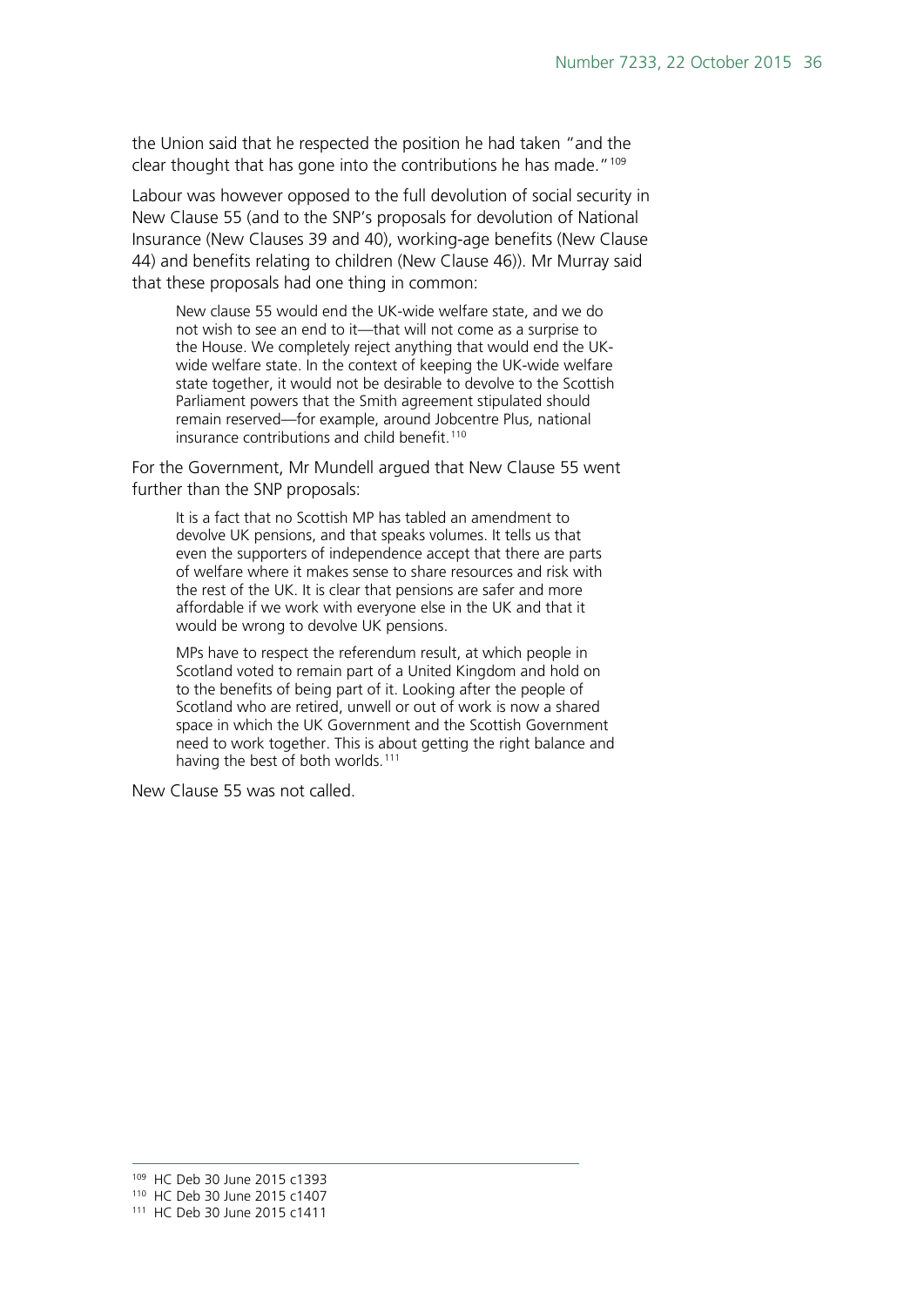# <span id="page-36-0"></span>5. Other provisions

The fourth day in Committee covered all other aspects of the Bill. It took place on 6 July 2015, starting at [HC Deb c62.](http://www.publications.parliament.uk/pa/cm201516/cmhansrd/cm150706/debtext/150706-0002.htm%2315070626000001) It prompted a large number of amendments and new clauses on a range of subjects. Some subjects were not debated or mentioned only in passing.

# <span id="page-36-1"></span>5.1 Abortion law

There was no reference to abortion law within the present Bill as introduced, but two backbench New Clauses were tabled at Committee stage to bring this issue under the competence of the Scottish Parliament. In responding to the debate on the New Clauses, the Secretary of State said he did not believe it was an appropriate time and that discussions between the Scotland Office and the Scottish Government were ongoing.

On 14 October 2015 it was announced that the Government would table Report stage amendments to the Bill to devolve this area of law to the Scottish Parliament. The Scottish First Minister has expressed support for this move, and said that the Scottish Government has no intention of changing the law on abortion.

#### Background

Abortion is lawful in England, Scotland and Wales, but only under the grounds that are laid out in the Abortion Act 1967.

[The Abortion Act 1967](http://www.legislation.gov.uk/ukpga/1967/87/contents) lays out certain situations where abortion may be lawfully performed. A pregnancy may be terminated by a registered medical practitioner if two registered medical practitioners are of the opinion, formed in good faith, that one of four grounds specified in the Act are met. They are:

- The pregnancy has not exceeded its twenty-fourth week and the continuance of the pregnancy would involve risk, greater than if the pregnancy were terminated, of injury to the physical or mental health of the pregnant woman, or any existing children of her family; or
- that the termination is necessary to prevent grave permanent injury to the physical or mental health of the pregnant woman; or
- that the continuance of the pregnancy would involve risk to the life of the pregnant woman, greater than if the pregnancy were terminated; or
- that there is substantial risk that if the child were born it would suffer such physical or mental abnormalities as to be seriously handicapped.<sup>[112](#page-36-2)</sup>

<span id="page-36-2"></span><sup>112</sup> [Section 1, The Abortion Act 1967](http://www.legislation.gov.uk/ukpga/1967/87/contents)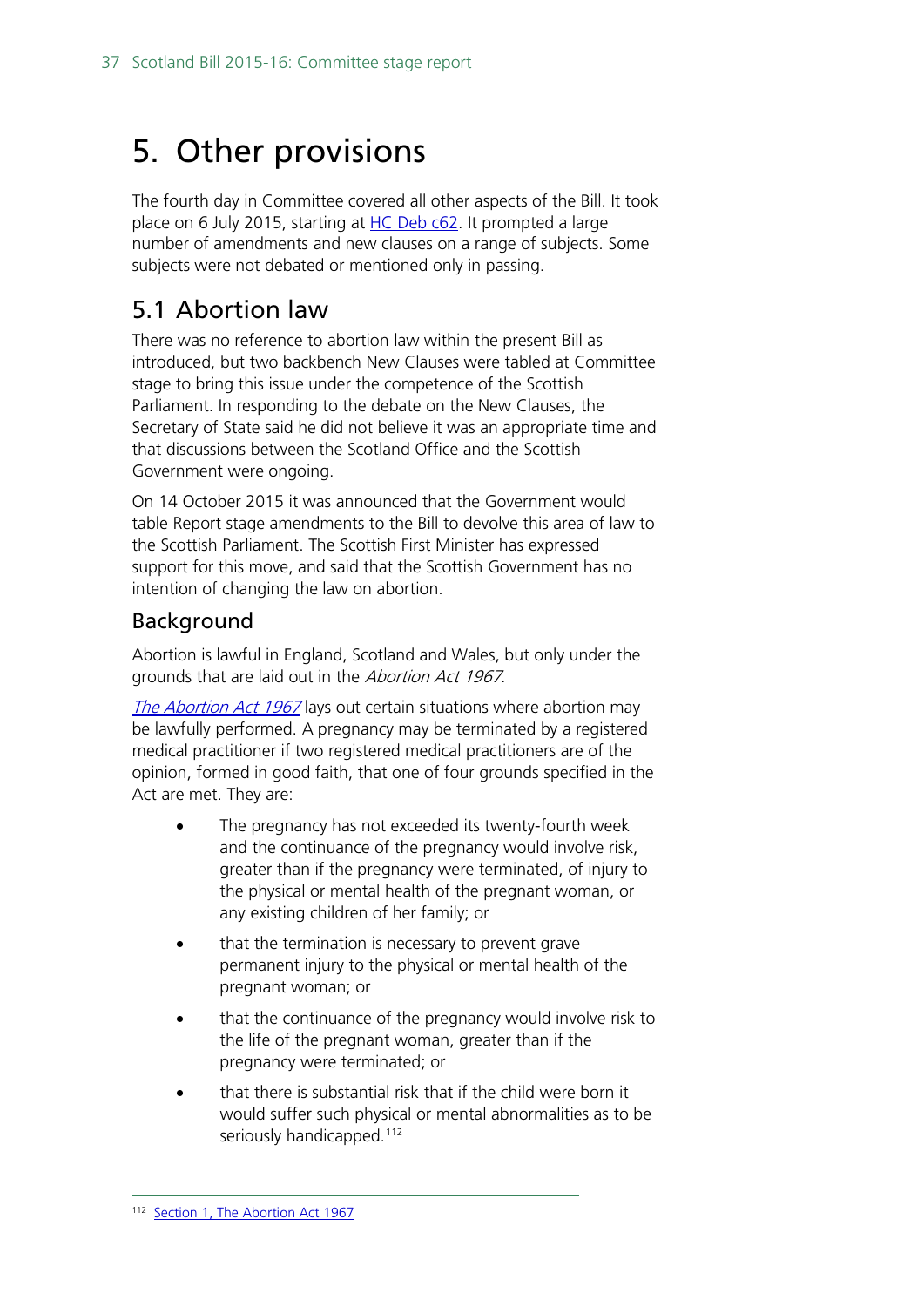One registered medical practitioner may act alone when he is of the opinion that an abortion is immediately necessary to save the life of the woman, or to prevent grave permanent injury to her physical or mental health.

The Abortion Act extends to England, Scotland and Wales, but never extended to Northern Ireland, where abortion continues to be regulated by provisions in criminal law. Under the *Offences Against the Person Act* [1861](http://www.legislation.gov.uk/ukpga/Vict/24-25/100/contents) all abortions are illegal in Northern Ireland, subject to very limited exceptions specified in the *[Criminal Justice Act \(NI\) 1945](http://www.legislation.gov.uk/apni/1945/15/contents)* and application of case law (chiefly R v Bourne [1939] 1 KB 687).

#### The Smith Commission

The Smith Commission Report in November 2014 recommended the devolution of abortion law, describing its reservation as an anomaly.<sup>[113](#page-37-0)</sup> It stated that a process should be established to give the matter further consideration. Within the Government response to the Smith Commission Report, abortion was listed as one of the further issues for consideration that were either already subject to initial discussions, or were due to be discussed shortly.<sup>114</sup>

#### Committee stage

There was no reference to abortion law in the present Scotland Bill as introduced.

Two New Clauses were tabled at Committee stage that sought to devolve competence for abortion law to the Scottish Parliament. **New Clause 56**, tabled by John Pugh, Fiona Bruce and Robert Flello specifically dealt with abortion alone, whereas **New Clause 66** tabled by Sir Edward Leigh intended to remove a number of health and medicine issues including abortion, embryology and genetics from the list of matters reserved to the UK Parliament. Neither of these new clauses was put to a division, nor added to the Bill.

Before the fourth day in Committee a group of women's and human rights organisations, including Amnesty International, the Scottish TUC and Engender, sent a joint statement expressing concerns about New Clause 56 to all MPs. This said that existing differences in legal frameworks on abortion have already had a discriminatory impact on women in Northern Ireland and the authors were concerned that this New Clause would have the same effect on women in Scotland.<sup>[115](#page-37-2)</sup>

In introducing New Clause 56, John Pugh said this was a proposal that would align the Bill with the recommendations from the Smith Commission.[116](#page-37-3) He said the Scottish Parliament was capable of deciding difficult moral issues, and decisions on the regulation of abortion in

<span id="page-37-0"></span><sup>&</sup>lt;sup>113</sup> The Smith Commission, *The Report of the Smith Commission for further devolution* [of powers to the Scottish Parliament](https://www.smith-commission.scot/wp-content/uploads/2014/11/The_Smith_Commission_Report-1.pdf), November 2014 (p 20)

<span id="page-37-1"></span><sup>114</sup> HM Government, Scotland [in the United Kingdom: An Enduring Settlement,](https://www.gov.uk/government/uploads/system/uploads/attachment_data/file/397079/Scotland_EnduringSettlement_acc.pdf) January 2015

<span id="page-37-2"></span><sup>&</sup>lt;sup>115</sup> Engender, [Joint Statement on Scotland Bill, amendment NC56 "Abortion"](http://www.abortionrights.org.uk/wp-content/uploads/2015/07/Joint-statement-on-Scotland-Bill-NC56-Abortion.pdf)

<span id="page-37-3"></span><sup>116</sup> HC Deb 6 July 2015 c109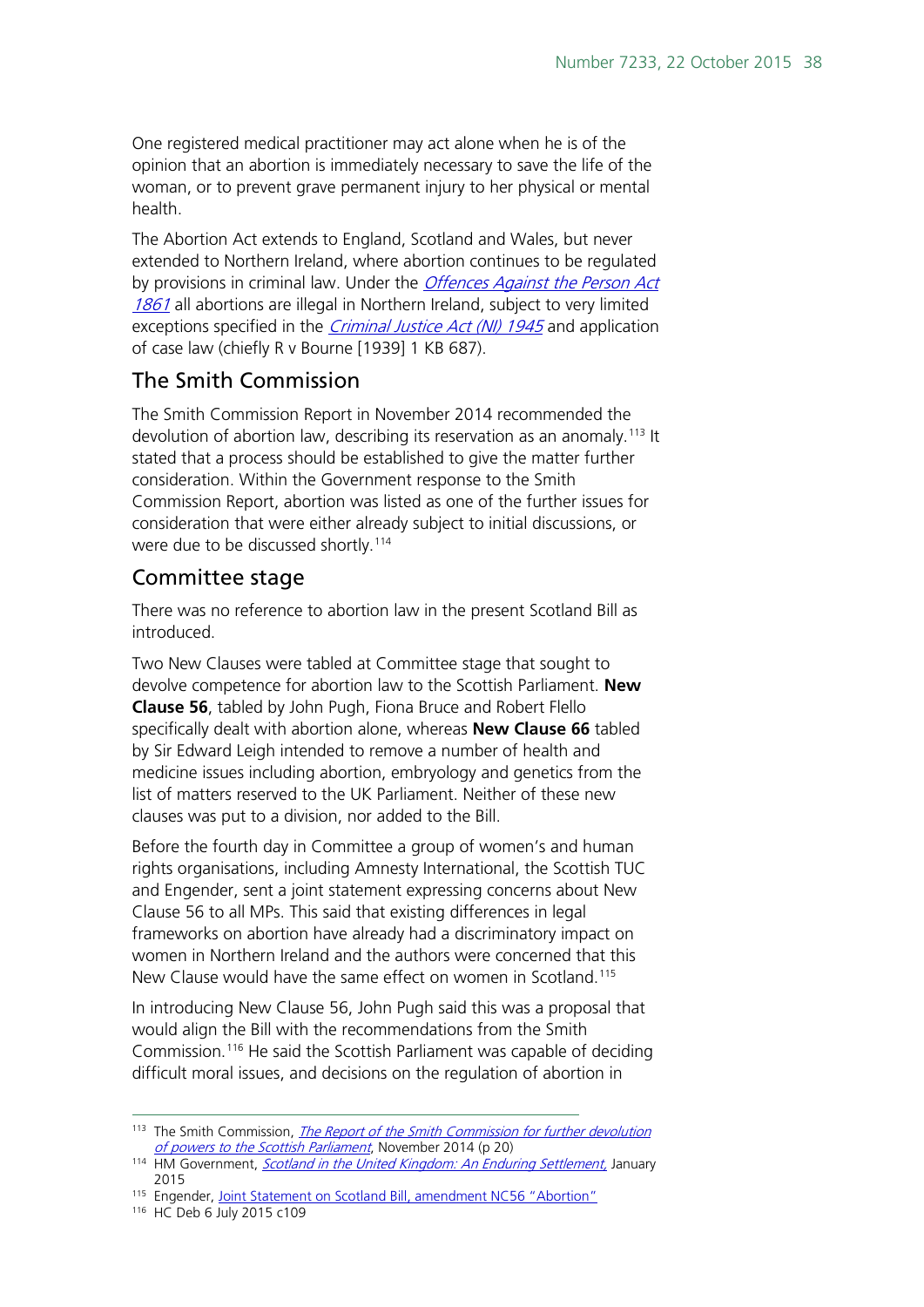Scotland should be made by the Scottish Parliament. Sir Edward Leigh, speaking to New Clause 66, said that he was putting it forward to ask the Government why the Scottish Parliament is not going to be allowed to decide these issues under the Bill.<sup>117</sup>

Ian Murray, the Shadow Secretary of State for Scotland, said that Labour Members would vote against New Clauses 56 and 66 because they believed that "a woman's right to choose should be determined by robust medical evidence rather than where they live."<sup>[118](#page-38-1)</sup> He said that there were arguments that changes to the system were needed, but this was best achieved in a UK framework.

A number of SNP Members expressed support for the amendments. Stewart McDonald acknowledged the concern expressed by a number of third sector and women's organisations, but he said that he wanted the powers to come to Scotland in order to improve and protect a woman's right to choose and to access healthcare.<sup>[119](#page-38-2)</sup>

The Secretary of State for Scotland, David Mundell, said that the Government did not consider the new clauses appropriate at this time. He highlighted the Smith Commission's recommendations, and said that a process had been established between the UK and Scottish Governments to consider the matter further. However, there was no reason why the Scottish Parliament should not decide matters of significance like this:

The Abortion Act 1967 sets a common legal framework for abortion to be performed in Great Britain. New clause 56 would give the Scottish Parliament the power to amend that legislation—as, indeed, would new clause 66, tabled by my hon. Friend the Member for Gainsborough (Sir Edward Leigh). Clearly a number of views have been expressed in this Committee and in communications to Members of this House about the devolution of the policy and about the current policy. The Government do not consider the amendment appropriate at this time.

Hon. Members will be aware that abortion was one of the issues identified in the Smith commission agreement for further consideration. However, the Smith commission did not state that devolution should happen now, through this Bill. It stated that a process should be put in place to consider the matter further. In keeping with that recommendation, a process was established between the UK Government and the Scottish Government to consider the issue. Discussions are at an early stage. Accepting the amendment would pre-empt those discussions. However, as has been said a number of times in this debate, there is no reason why the Scottish Parliament should not be able to decide an issue of this significance, because it has demonstrated its ability to do so on numerous other significant issues.<sup>[120](#page-38-3)</sup>

<span id="page-38-0"></span> <sup>117</sup> HC Deb 6 July 2015 c73

<span id="page-38-2"></span><span id="page-38-1"></span><sup>118</sup> HC Deb 6 July 2015 c101

<sup>119</sup> [HC Deb 6 July 2015 c109](http://www.publications.parliament.uk/pa/cm201516/cmhansrd/cm150706/debtext/150706-0003.htm%2315070630000072)

<span id="page-38-3"></span><sup>120</sup> [HC Deb 6 July 2015 c119](http://www.publications.parliament.uk/pa/cm201516/cmhansrd/cm150706/debtext/150706-0003.htm%2315070630000145)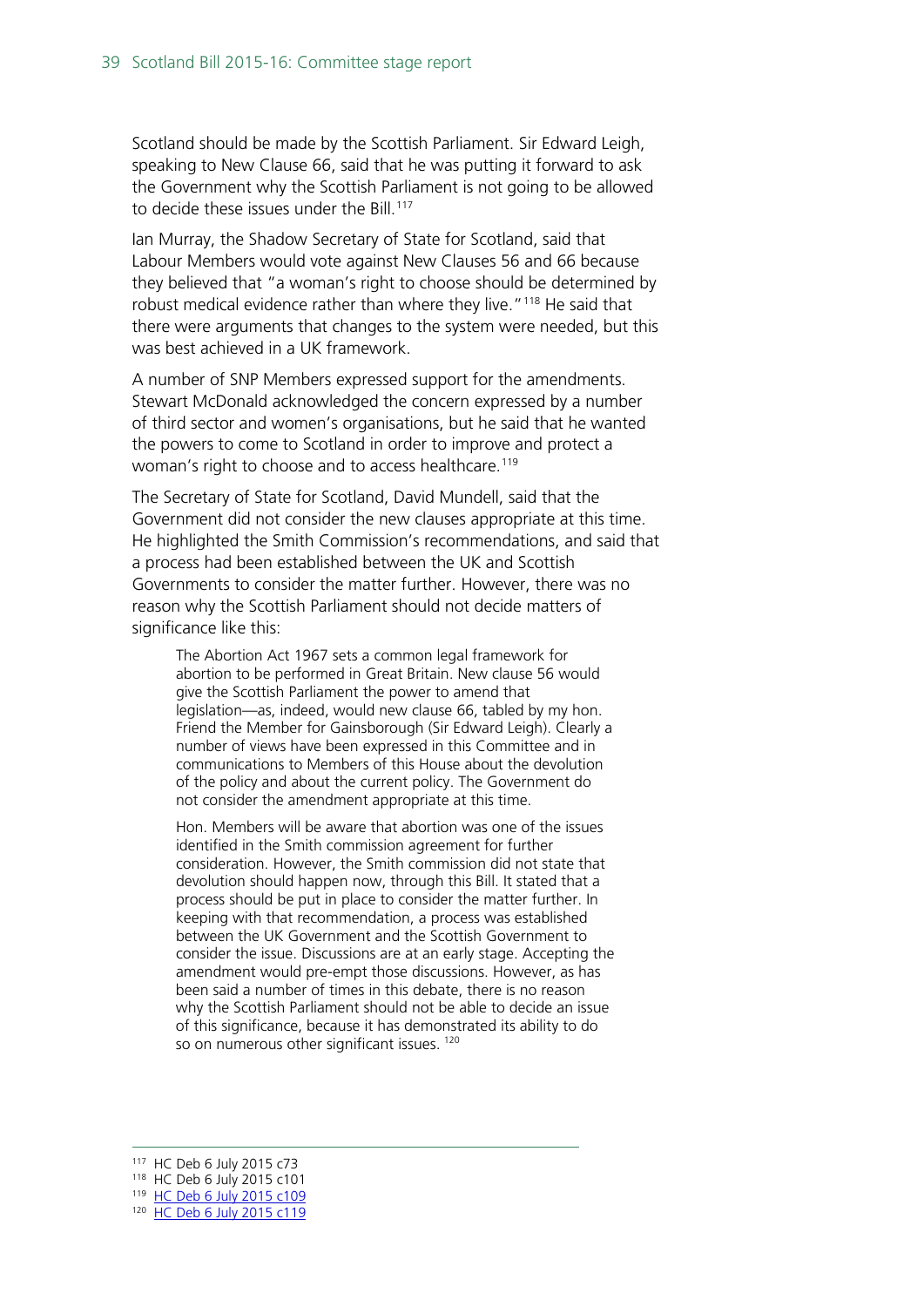#### Government amendment

In evidence to the Scottish Affairs Committee on 14 October 2015, Mr Mundell confirmed that the Government would be tabling an amendment to the Bill at Report stage to devolve abortion law to the Scottish Parliament.<sup>[121](#page-39-1)</sup>

He said he could see no constitutional reason why abortion should not be devolved:

Holyrood already has responsibility for dealing with end of life issues. It has responsibility for the NHS and for criminal justice in Scotland. I do not see a convincing constitutional reason for why abortion law should not be devolved and that is what has led me to this decision. What will follow is proper engagement with interested parties as we take this matter forward.<sup>[122](#page-39-2)</sup>

At the time of writing, the amendment has not been tabled.

In response to a Scottish Parliamentary Question on this issue in September 2015, the Scottish First Minister, Nicola Sturgeon, stated that the Scottish Government's view is that abortion law should be devolved to the Scottish Parliament but that there were no plans to change the law on abortion:

Last year, the Smith commission report recommended that further serious consideration should be given to the devolution of abortion. A final decision has not yet been taken by the UK Government, but the Scottish Government's view is that abortion should be devolved to bring it into line with almost all other health matters. The Scottish Parliament is responsible for scrutinising how the national health service in Scotland operates. It should also be responsible for setting the laws that the NHS works to. However, let me be absolutely clear that the Scottish Government's position on abortion law remains unchanged. We have no plans to change the law on abortion. Indeed, the Cabinet Secretary for Health, Wellbeing and Sport is writing to a number of women's groups this week to confirm that and to offer to meet them if they would find that helpful.<sup>[123](#page-39-3)</sup>

#### <span id="page-39-0"></span>5.2 Crown Estate

**Clause 31** allows the functions of the Crown Estate Commissioners in Scotland to be devolved, subject to certain conditions. Alistair Carmichael spoke to **Amendment 57**, which sought to facilitate the further devolution of the powers of the Crown Estate Commissioners to the Western Isles, Orkney and Shetland. He said,

It is manifestly the case that the seabed as a resource could be better managed—and it would be if it were managed by the communities most directly affected. That would generate more income. There are tremendous opportunities for generating income from the seabed, many of which are thwarted because the Crown Estate commissioners over the years have taken an

<span id="page-39-1"></span><sup>&</sup>lt;sup>121</sup> Scotland Office[, Press Release: Abortion law to be devolved to Scottish Parliament,](https://www.gov.uk/government/news/abortion-law-to-be-devolved-to-scottish-parliament) 14 October 2015

<span id="page-39-2"></span><sup>122</sup> Scotland Office[, Press Release: Abortion law to be devolved to Scottish Parliament,](https://www.gov.uk/government/news/abortion-law-to-be-devolved-to-scottish-parliament) 14 October 2015

<span id="page-39-3"></span><sup>123</sup> SP OR 10 September 2015,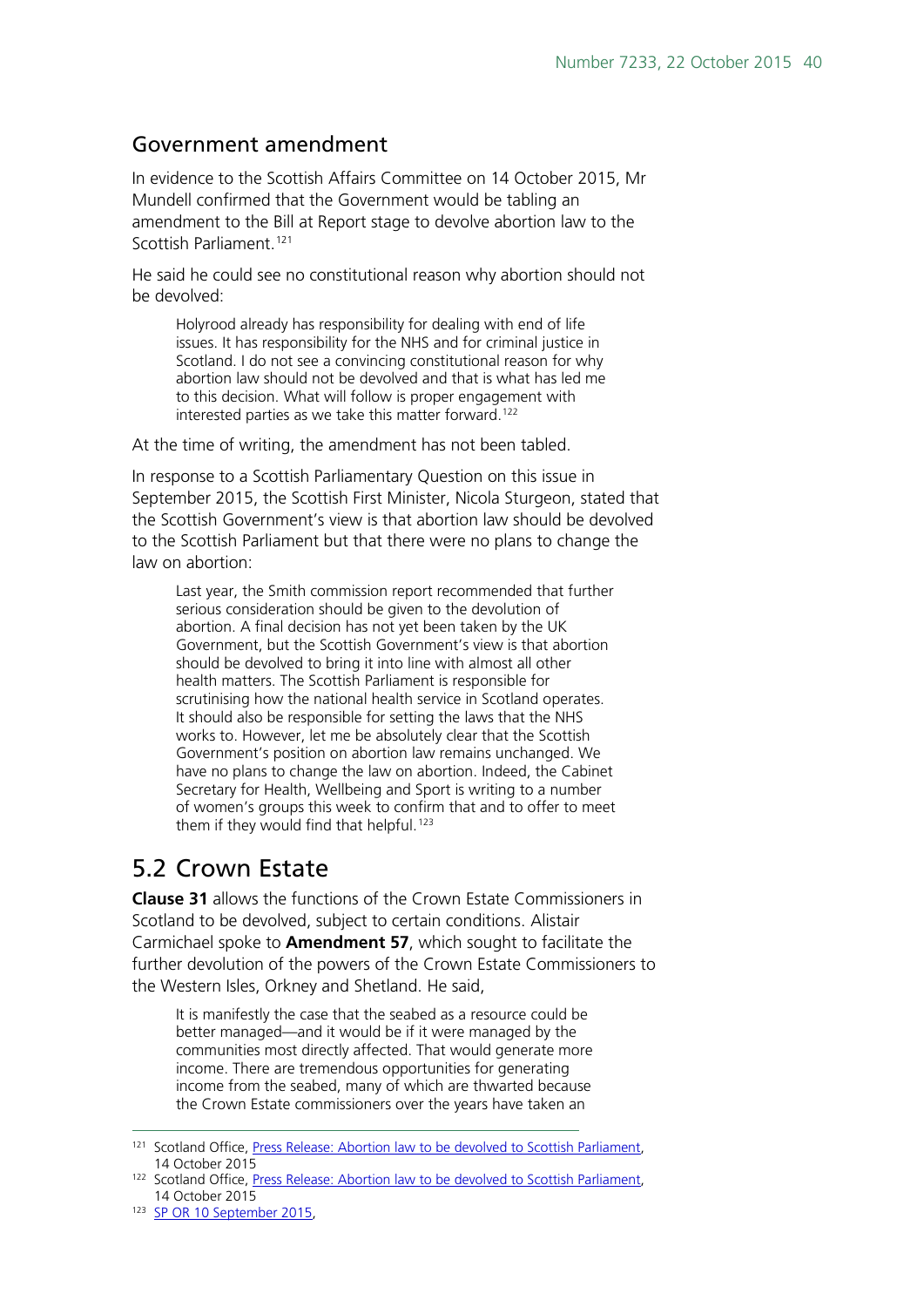especially narrow construction of their duties under the Crown Estate legislation.[124](#page-40-1)

For Labour, Ian Murray supported this amendment.

Angus Brendan MacNeil opposed the amendment on the basis that it sought to bind the Scottish Government and went against the spirit of devolution, since it amounted to Westminster telling the Scottish Parliament what it should do with its devolved powers.<sup>[125](#page-40-2)</sup> Alex Salmond made a similar point:

There is nothing in the actions or performance of the Scottish Government and the Scottish Parliament, and the massive support that they have received across island communities, that should put anyone in any doubt of the intent, once the Crown Estate revenue is devolved, to make sure that our coastal communities and our island communities benefit in full measure. It is the very antithesis of devolution to write prescriptively into legislation what will be done after the powers are devolved.<sup>[126](#page-40-3)</sup>

Jacob Rees-Mogg and Dominic Grieve raised concerns over how the devolution of management of the Crown Estate would sit with the conceptual unity of the Estate under the Crown.<sup>[127](#page-40-4)</sup>

Mr Mundell agreed with the SNP's point that Amendment 57 would bind the Scottish Parliament in an inappropriate way, and also argued that it went beyond the Smith Commission recommendations, and that it failed to protect Scottish Crown Estate employees.<sup>[128](#page-40-5)</sup>

## <span id="page-40-0"></span>5.3 Energy

A number of the Bill's clauses relate to energy policy. **Clauses 40 - 42** devolve to the Scottish Government management of licences to exploit onshore oil and gas resources in Scotland. **Clauses 50 - 52** deal with powers over supplier obligations regarding energy efficiency and fuel poverty schemes. **Clauses 53 - 54** cover renewable energy incentives schemes and **Clause 56** deals with Ofgem, the industry regulator.

None of these clauses was significantly amended in Committee, though small drafting changes were made.

In the [Committee's fourth day,](http://www.publications.parliament.uk/pa/cm201516/cmhansrd/cm150706/debtext/150706-0002.htm%2315070626000001) on 6 July 2015, amendments were selected for debate on fuel poverty and energy efficiency schemes. **Amendments 150 - 153** would have removed the requirement for the Secretary of State to agree with any changes proposed by the Scottish Government to fuel poverty schemes. They would also have provided a requirement for Scottish Ministers to agree before the Secretary of State could vary or revoke instruments made by the Scottish Ministers. The amendments were not agreed to nor debated extensively.

Debate did take place on amendments to the clauses on renewables. **Amendment 154** to Clause 53 aimed to remove restrictions on the

<span id="page-40-1"></span> <sup>124</sup> HC Deb 6 July 2015, c71

<span id="page-40-2"></span><sup>125</sup> HC Deb 6 July 2015, c76

<sup>126</sup> HC Deb 6 July 2015, c93

<span id="page-40-5"></span><span id="page-40-4"></span><span id="page-40-3"></span><sup>127</sup> See, eg, HC Deb 6 July 2015, c90

<sup>128</sup> HC Deb 6 July 2015, c117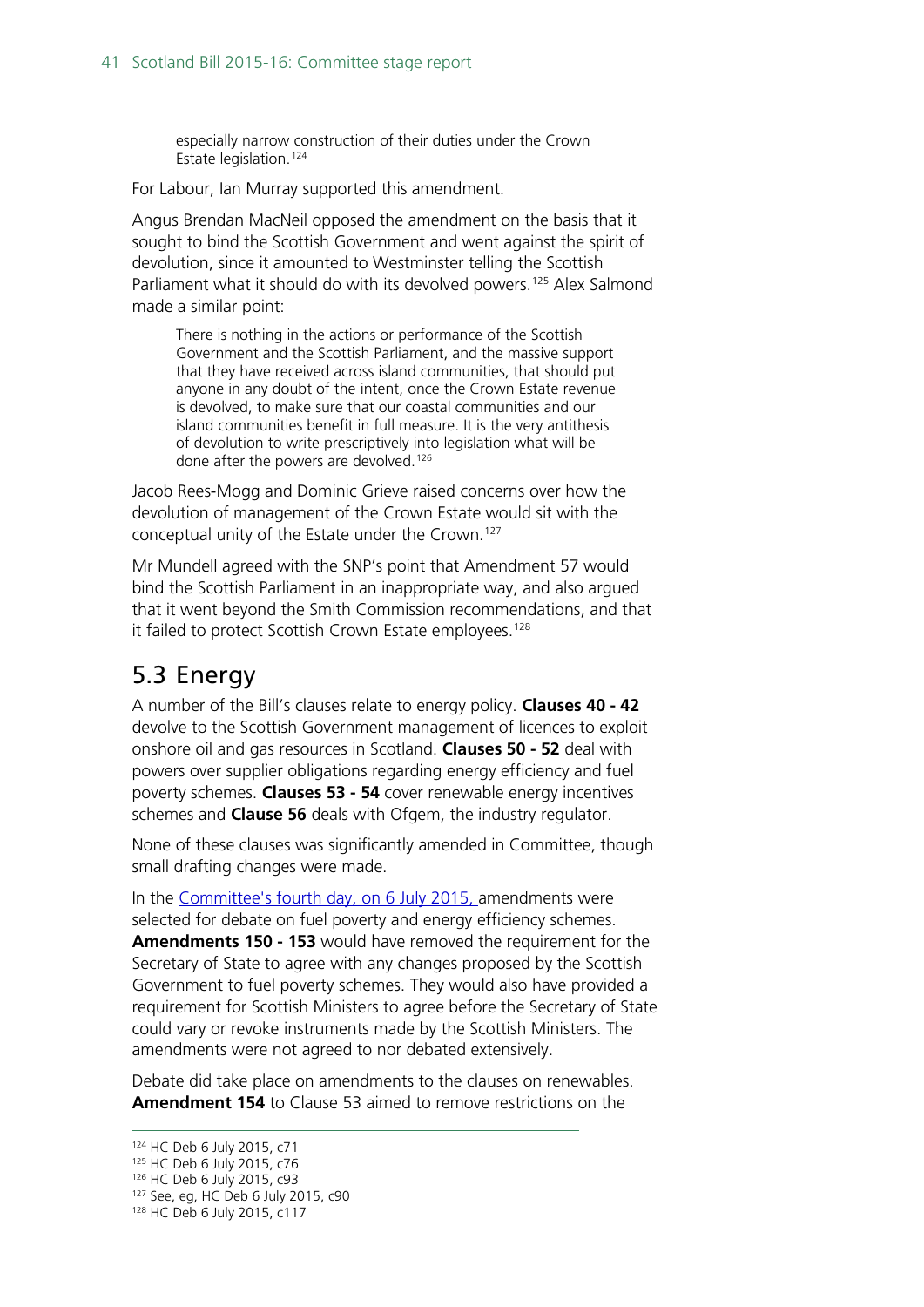consultation process with the Scottish Government and Scottish Parliament in relation to renewables incentive schemes.

Clause 53 currently provides that consultation would not apply in relation to any levy in connection with a renewable electricity incentive scheme or to anything that the Secretary of State deems minor, technical or administrative. The amendment would have removed this.

Callum McCaig, in speaking to the amendment, argued that restriction went against the Smith Commission recommendation and that:

> Such levies are fundamental to designing renewable incentives. The spirit and letter of Smith demand formal consultation with the Scottish Government. Frankly, I do not understand what the consultation on renewable incentives will be about if it does not include the money required to enable them to happen.<sup>[129](#page-41-2)</sup>

In response the Minister, Andrea Leadsom, said:

that where there are minor, technical changes, the need to consult would be too time consuming and burdensome on both sets of Ministers. That is why we urge him not to press amendment 154.

The Committee divided on the amendment, which was defeated by 315 votes to 253.[130](#page-41-3)

## <span id="page-41-0"></span>5.4 Transport

The transport provisions in the Bill (**Clauses 34-39 and 47-49 and Schedule 2**) were not debated at Committee stage and remain in the Bill, unamended. Full details of the proposals can be found in Library briefing paper *[Transport in Scotland](http://www.parliament.uk/briefing-papers/SN03192)*, CBP 3192, 1 June 2015.

## <span id="page-41-1"></span>5.5 Consumer advocacy

In respect of the consumer advocacy provisions in the Bill (**Clauses 43 and 44**), there were two attempted SNP amendments, both to Clause 43.<sup>[131](#page-41-4)</sup> One of these was technical.<sup>[132](#page-41-5)</sup> The second amendment would have provided an exception to reservation C10 in Schedule 5 to the [Scotland Act 1998](http://www.legislation.gov.uk/ukpga/1998/46/schedule/5) which covers telecommunications and devolves responsibility for consumer enforcement and redress to the Scottish Parliament. It would also have removed references to a public body and to the holder of a public office.<sup>[133](#page-41-6)</sup>

Neither amendment was debated nor made. There was no amendment of Clause 44.

<span id="page-41-2"></span><sup>129</sup> [HC Deb, 6 July 2015, c141](http://www.publications.parliament.uk/pa/cm201516/cmhansrd/cm150706/debtext/150706-0004.htm)

<span id="page-41-3"></span><sup>&</sup>lt;sup>130</sup> [HC Deb, 6 July 2015, c144](http://www.publications.parliament.uk/pa/cm201516/cmhansrd/cm150706/debtext/150706-0004.htm)<br><sup>131</sup> See HC Deb.

<span id="page-41-4"></span>

<span id="page-41-5"></span><sup>132</sup> Amendment 30 to clause 43, HC Deb 6 July 2015 c.64

<span id="page-41-6"></span><sup>133</sup> Amendment 145 to clause 43, HC Deb 6 July 2015 c.64-65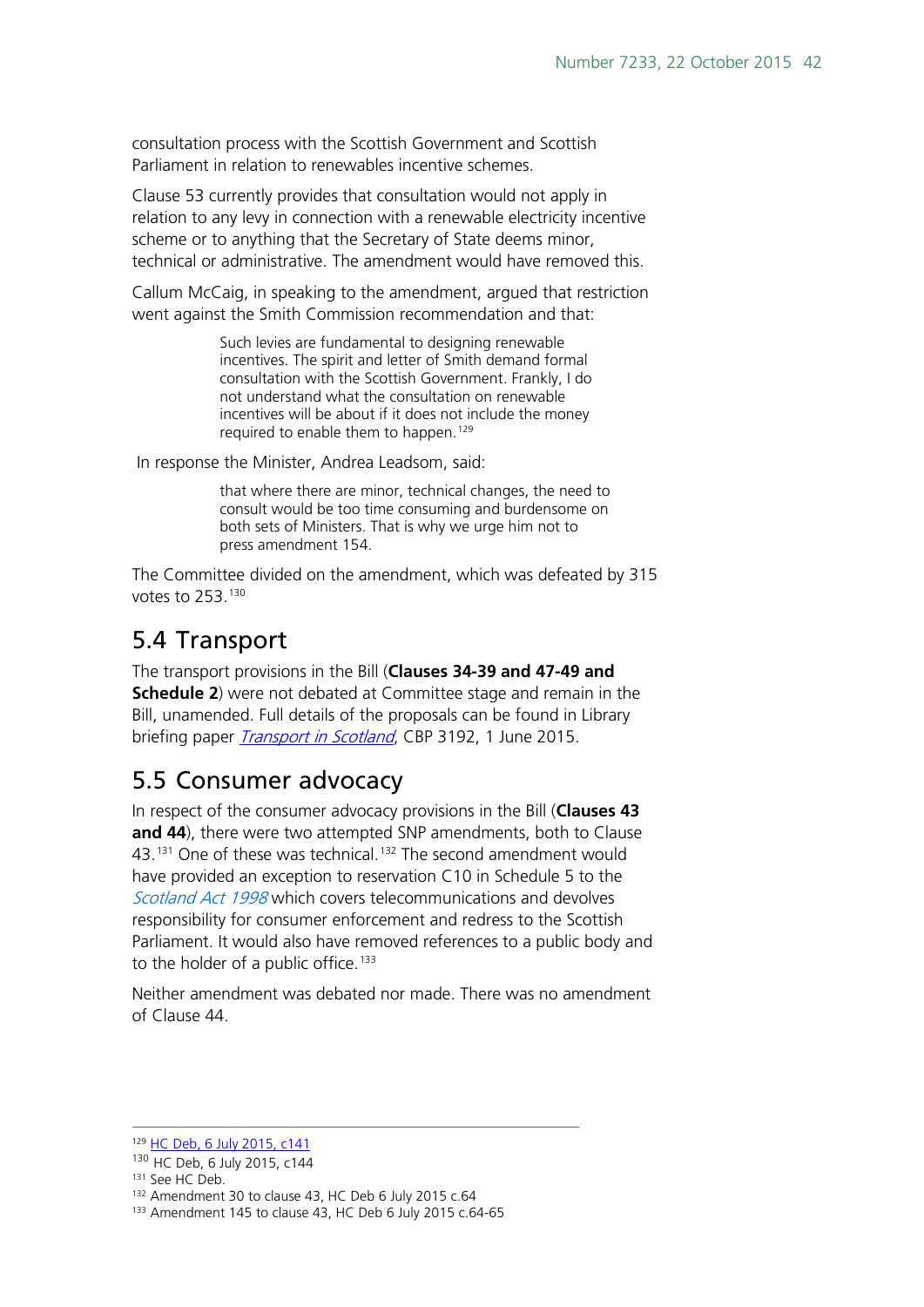#### <span id="page-42-0"></span>5.6 Gaming machines

**Clause 45** of the Bill devolves legislative competence in relation to gaming machines authorised by a betting premises licence where the maximum charge for a single play is more than £10. This went through undebated.

Ian Murray and Wayne David (Labour) had tabled **Amendments 159 and 160** so that licensing standards officers in Scotland would be able to carry out inspection and enforcement functions under the *Gambling* Act 2005. The SNP had tabled **Amendments 146 and 147** to "give full effect" to the Smith Commission recommendation that "the Scottish Parliament will have the power to prevent the proliferation of Fixed-Odds Betting Terminals."[134](#page-42-2)

Other amendments were tabled to replace £10 with £2.

## <span id="page-42-1"></span>5.7 Broadcasting

**Clause 46** on the Gaelic Media Service went through unopposed. [135](#page-42-3)

Two New Clauses were tabled, but not called: [136](#page-42-4)

- **New Clause 59** on party political broadcasts. According to the sponsor's explanatory statement, this was a response to a Smith Commission recommendation, in its paragraph 23, that devolution of all powers over Scottish Parliament and local government elections should include party political broadcasts.
- **New Clause 60** would have devolved responsibility for broadcasting to the Scottish Parliament.

<span id="page-42-2"></span><sup>134</sup> Report of the Smith Commission for further devolution of powers to the Scottish Parliament, 27 November 2014, para 74

<span id="page-42-3"></span><sup>135</sup> HC Deb 6 July 2015, c128

<span id="page-42-4"></span><sup>136</sup> HC Deb 6 July 2015, c68